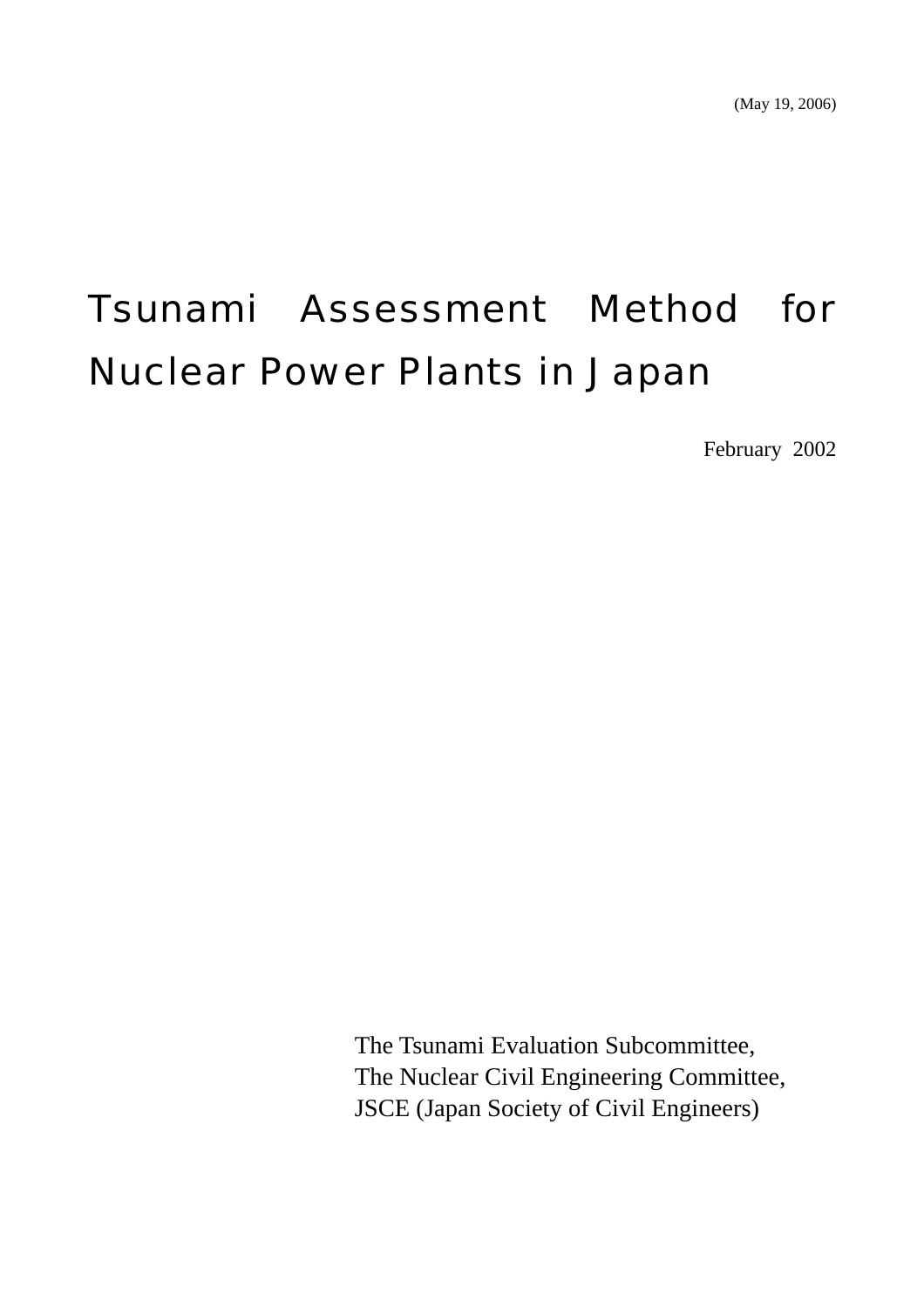# Table of Contents

| 4.3.2 Setting tsunami sources for earthquakes along plate boundaries36      |                                  |
|-----------------------------------------------------------------------------|----------------------------------|
| 4.3.3 Setting tsunami sources along the eastern margin of the Japan Sea  40 |                                  |
|                                                                             |                                  |
|                                                                             |                                  |
|                                                                             |                                  |
|                                                                             |                                  |
|                                                                             |                                  |
|                                                                             |                                  |
|                                                                             |                                  |
|                                                                             |                                  |
|                                                                             |                                  |
|                                                                             |                                  |
| $\mathbf{i}$                                                                | Japan Society of Civil Engineers |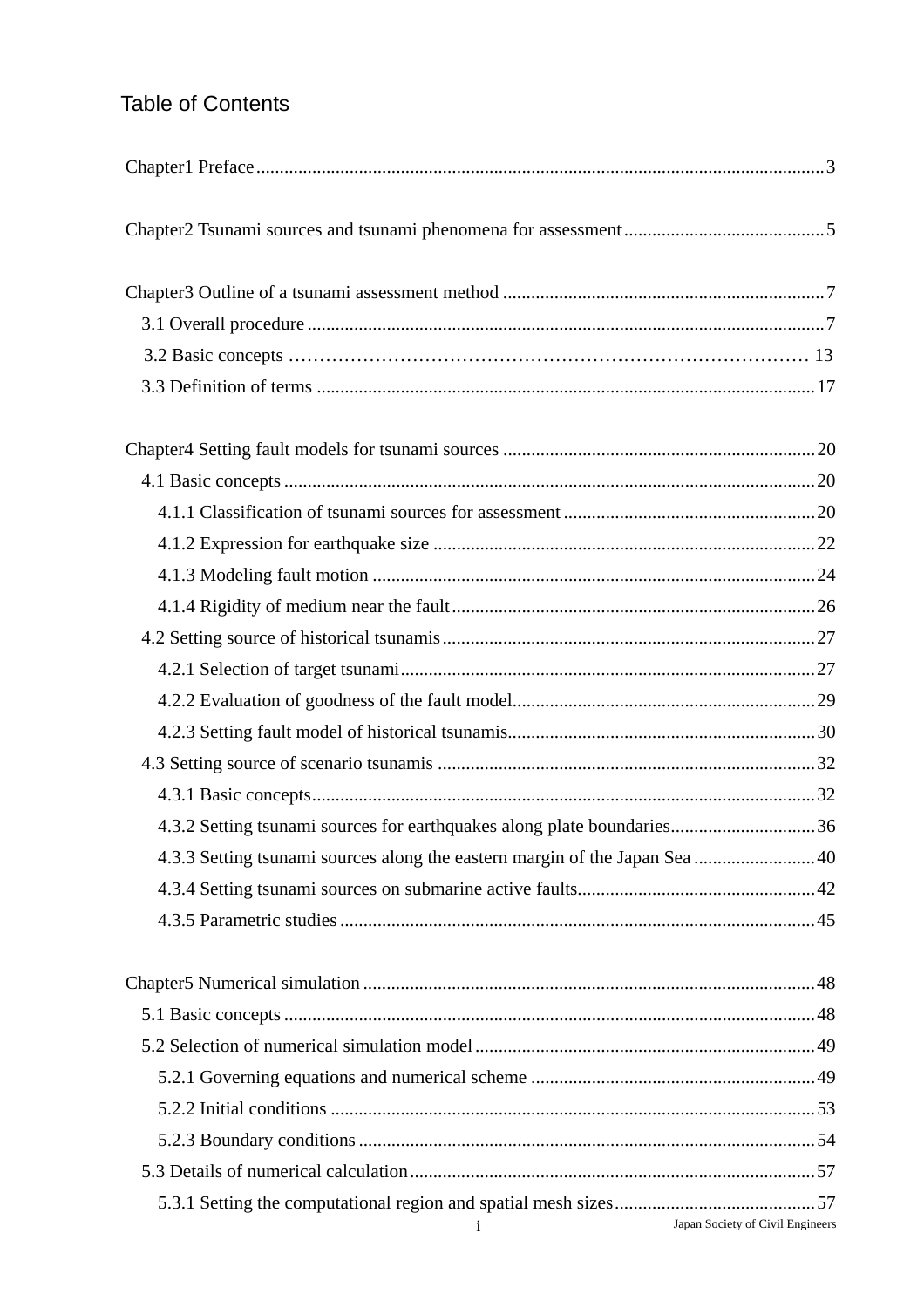| Appendix1 Manner of Determination of Standard Fault Model - along the Japan Trench and     |
|--------------------------------------------------------------------------------------------|
|                                                                                            |
| Appendix2 Manner of Determination of Standard Fault Model - along the Nankai Trough - . 70 |
| Appendix3 Manner of Determination of Standard Fault Model - Eastern margin of the Japan    |
|                                                                                            |
| Appendix4 Manner of Determination of Standard Fault Model - Active Submarine Fault - . 72  |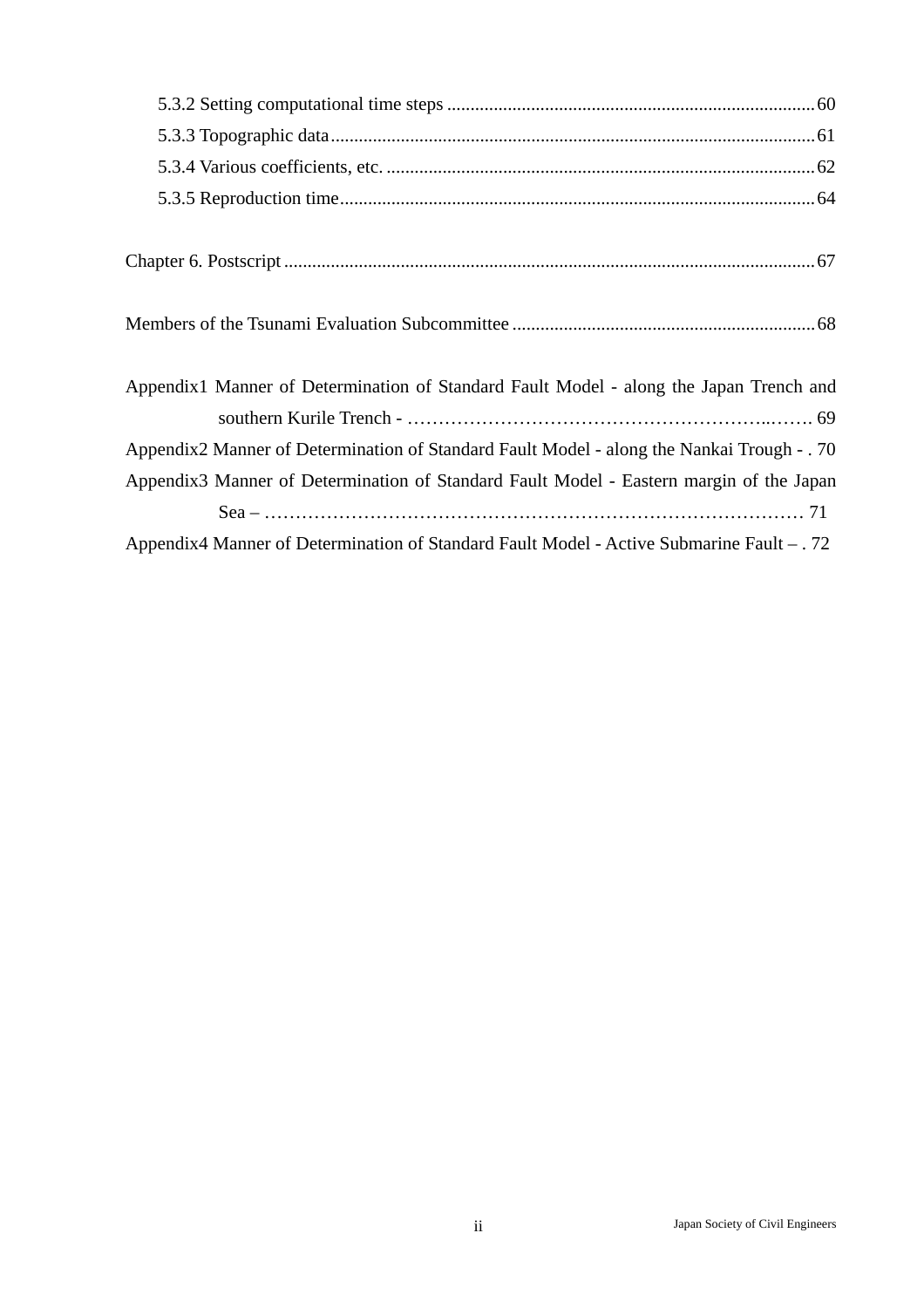## Chapter1 Preface

It is well known that Japan is highly earthquake-prone; the earthquakes cause damage to human lives, public facilities, industrial facilities, and houses. In particular, the damage caused by tsunamis generated by submarine earthquakes is greater than that by ground shaking due to an earthquake because of the high density of human population and commercial activities in the low-lying coastal areas. Consequently, safety measures in the event of a tsunami have been recognized as an important issue.

The frequency of tsunami occurrence is low; tsunami waves are different from the wind waves that are usually observed on the seashore. The 1983 Mid Japan Sea earthquake tsunami occurred during the daytime; however, this is not always the case. Since observations of tsunamis are rare, it is considerably difficult to clarify its characteristics. New properties of tsunamis are recognized during every occurrence, thereby contributing to the progress in tsunami research. For example, until the occurrence of the 1983 Mid Japan Sea earthquake tsunami, it was widely believed that a tsunami would be amplified only at the inner part of a V-shaped bay such as the Rias coast. However, as a result of this tsunami, it was observed that a tsunami could be amplified even at a flat coastline under certain conditions. Moreover, new phenomena such as soliton fission, lens effect, and multiplex reflection were recognized. In 1993, the Southwest Hokkaido earthquake tsunami occurred in the Japan Sea; the maximum run-up height of this tsunami exceeded that of the 1983 Mid Japan Sea earthquake tsunami. Further, new phenomena such as capturing by an island and localized change in run-up height in complicated topography were recognized.

To date, safety assessments for nuclear power plants have been carried out based on "the Guideline about Safety Design for Light Water Nuclear Power Generating Facilities" cited by the Nuclear Safety Commission of Japan. [The guideline only states "(the effect by) tsunami should be considered in design". That does not state "the design tsunami should be determined by numerical simulation".] By referring to the guideline, the design tsunami has been determined site by site by a numerical simulation based on information regarding the maximum historical tsunami and the greatest influenced submarine active fault induced tsunami. Accordingly, the safety design has been implemented based on the tsunami thus determined. It is considered that the guideline by the Nuclear Safety Commission of Japan will not create problems in the near future for the following two reasons: various safety insurances have been considered in the process of tsunami evaluation, and the latest information has been taken into account for the assessment.

On the other hand, as described above, tsunami evaluation techniques are presently being improved. In order to enhance the safety and reliability of coastal nuclear power plants, it is important to incorporate the new findings obtained from recent studies into the assessment method.

From the abovementioned viewpoints, by organizing recent findings and the progress of technology, a standard assessment method is proposed in this paper for the evaluation of the tsunami model for the safety assessment of nuclear power plants in Japan.

In this paper, "tsunami assessment/tsunami evaluation" implies the "evaluation of water level by the design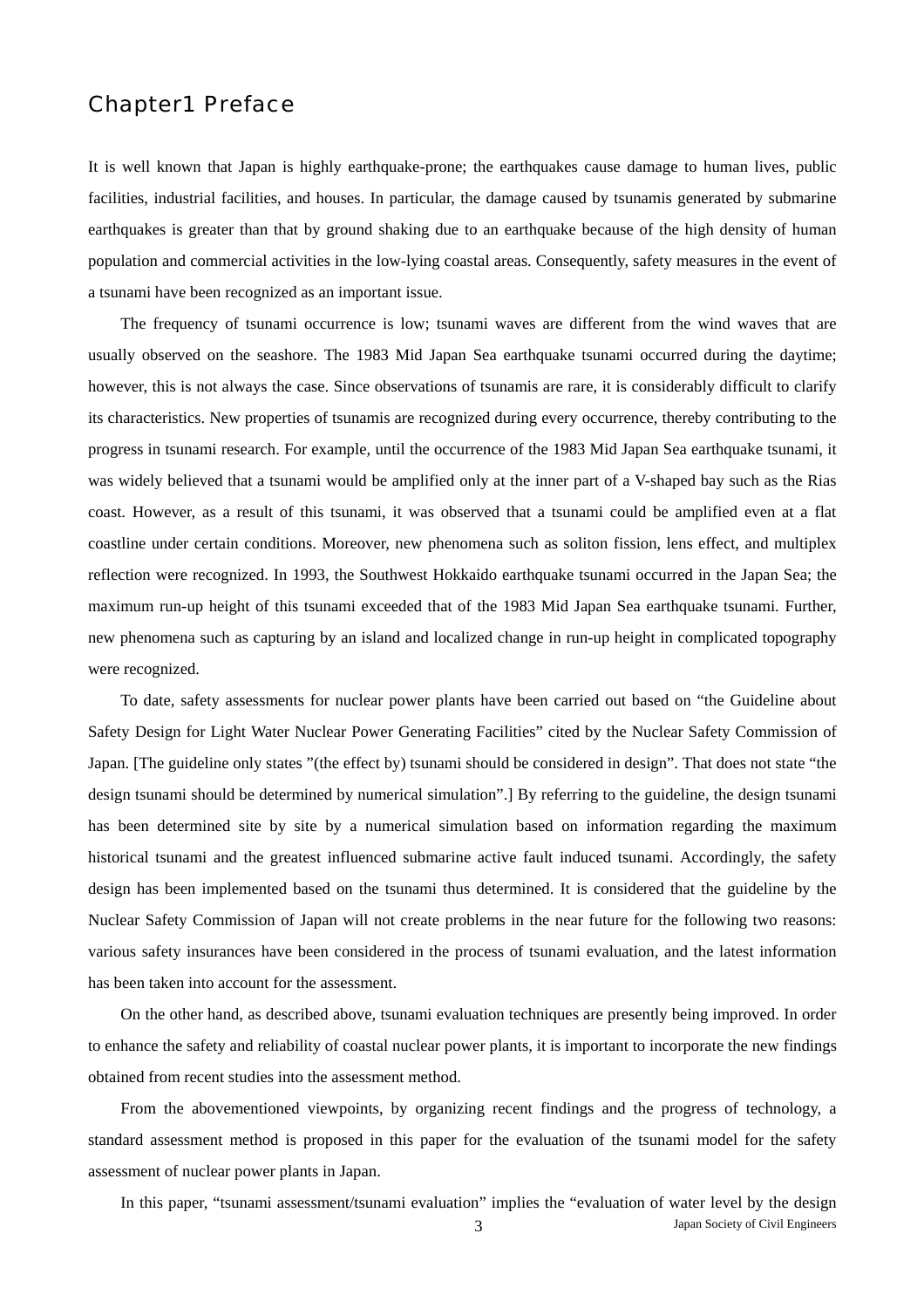tsunami."

## **[Reference]**

Nuclear Safety Commission of Japan (1990): *Guideline about Safety Design for Light Water Nuclear Power Generating Facilities* (in Japanese).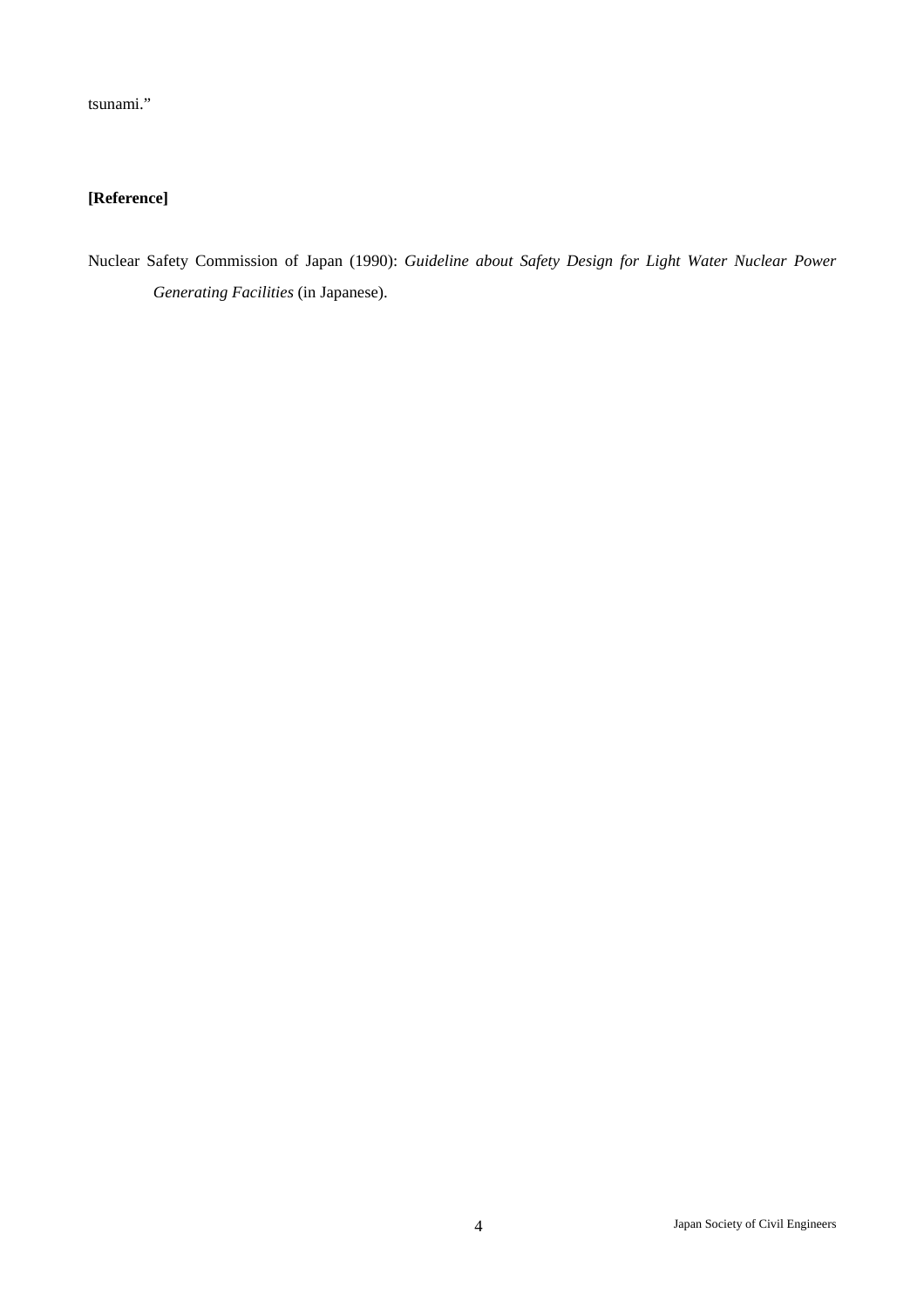# Chapter2 Tsunami sources and tsunami phenomena for assessment

In this paper, water rise and fall of tsunamis directly generated by earthquake fault motion are considered.

#### **[Description]**

#### **(1) Tsunami sources for assessment**

Tsunamis can be generated by earthquakes, volcanic eruptions or collapses, landslides, or meteorite impacts. An earthquake can induce a submarine landslide; however, the possible location of occurrence is quite limited in such cases. For example, if there is a large submarine valley off the coast of the mouth of a large river, the sediment transported from the river mouth is often in an unstable condition, and an earthquake could trigger a large-scale landslide. Hence, there is a possibility that a landslide-induced tsunami and an earthquake-induced tsunami might have occurred simultaneously in the past. We can consider that such landslide-induced tsunamis are included in the analysis of earthquake-induced ones. One reason is that a tsunami source model for a historical tsunami can reproduce historical tsunami run-up heights, and the other is that the simultaneous occurrence can be considered to have been accounted for in Aida's indexes. Aida's indexes represent the comparison results of the calculation results and actual historical tsunami run-up heights–see Section 4.2.2. Thus, the landslide-induced tsunami is excluded in this paper. Further, volcano- and meteorite-induced tsunamis are also excluded because they are infrequent events in comparison with earthquake-induced ones (Imamura, 1998).

As mentioned above, only earthquake-induced tsunamis that are directly caused by faulting are studied in this paper. However, tsunamis to which a fault model can be applied, but have no earthquake shaking records -a result of uncertainty regarding whether or not they were caused by faulting - can be an additional subject in this paper.

#### **(2) Tsunami phenomena for assessment**

A tsunami not only causes water rise and water fall but also results in a flow of seawater. This flow can result in the following types of damages: movement or turnover or breakage of caissons that are under construction, scattering of wave-eliminating blocks, uprooting of trees in the coastal woods, damage to fishing boats by eddies in harbors, run-off and scattering of timber from timber ponds, scouring or banking by sand movement, damage to structures by floating materials, and contamination of seawater. However, the primary agent of damage is water rise; this phenomenon results in disasters such as inundation and flood.

From the viewpoint of risk management for tsunami at nuclear power plants, the evaluation of the maximum water rise and fall is the most important issue; this is because important facilities provided for safety purposes and water intake should be protected. It is assumed that the effects of the other phenomena are less important than that of the water level.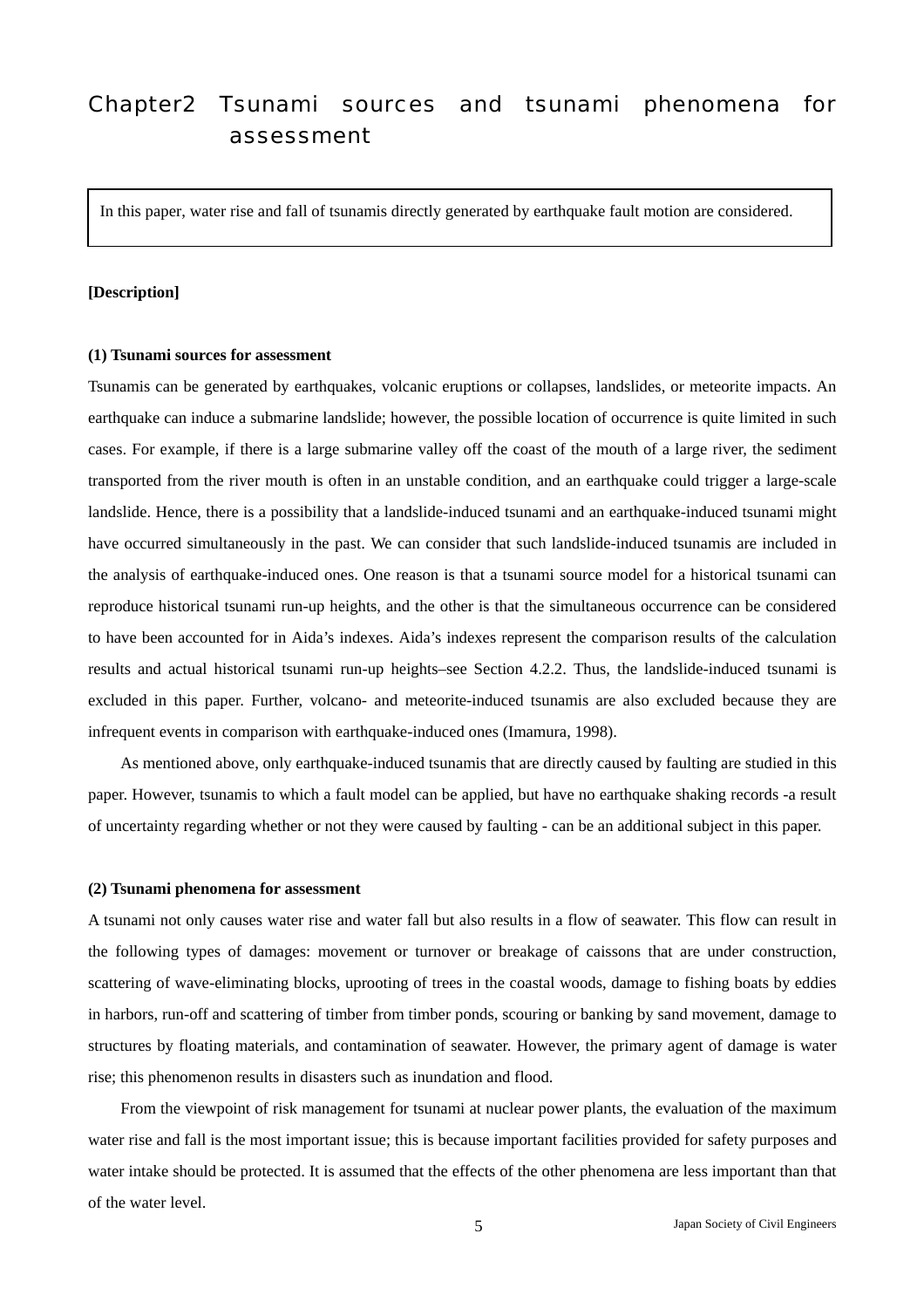Therefore, only the water level of tsunamis, which is characterized by water rise and fall, is dealt with in this paper.

## **[Reference]**

Imamura, F. (1998): *Development of tsunami numerical analysis in 15 years and its future*, Kaiyo, Extra No.15, pp.89–98 (in Japanese).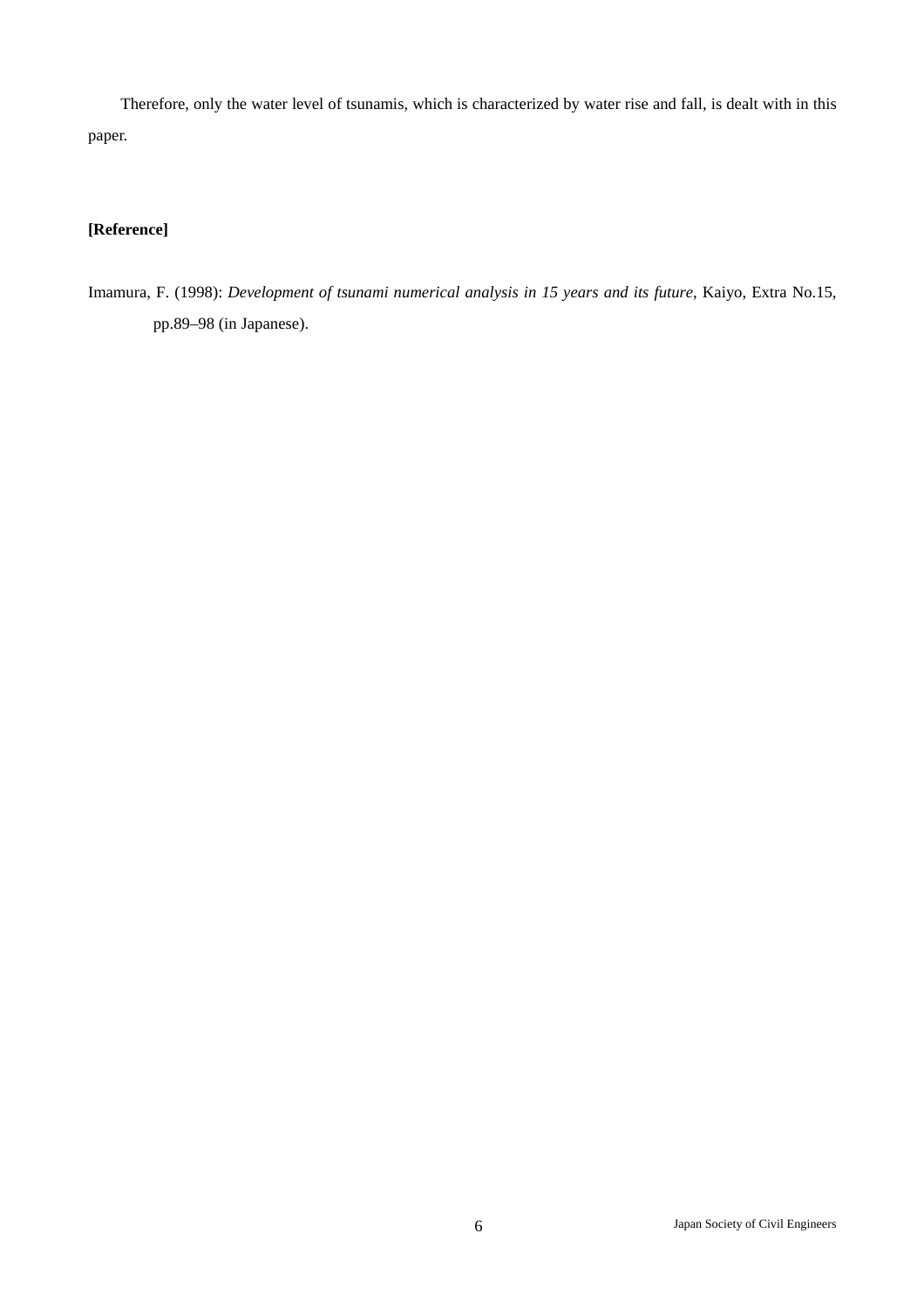# Chapter3 Outline of a tsunami assessment method

## 3.1 Overall procedure

The overall policies for a tsunami assessment method are as follows:

(1) Tsunami source for the design tsunami

Among the various possible scenario tsunamis for each area, the one causing the maximum water rise and fall to the target site is selected as the "design tsunami." The design water level is defined as the sum of the "design tsunami" and an appropriate tidal condition.

(2) A consideration policy with regard to the uncertainties of scenario tsunamis

In order to account for the uncertainties regarding a tsunami source in the model, a large number of numerical calculations are carried out under various conditions within a reasonable range. This is referred to as a "parametric study." Each results of the parametric study are termed as scenario tsunamis. For the model to the target site, the tsunami causing the greatest damage to the target site is selected among the scenario tsunamis.

(3) Method for verifying the design tsunami

The design tsunami is verified by using the following criteria.

The design tsunami height exceeds all the recorded and calculated historical tsunami heights at the target site. In the vicinity of the target site, the envelope of the scenario tsunami heights exceeds all the recorded and

calculated historical tsunami heights.

(4) Method for verifying the assessment procedure based on historical tsunamis

Before the abovementioned steps are carried out, a numerical calculation system is verified by performing numerical calculations on historical tsunamis.

## **[Description]**

In this paper, the assessment is carried out according to overall policies. The procedure of the assessment is shown in Fig.3-1.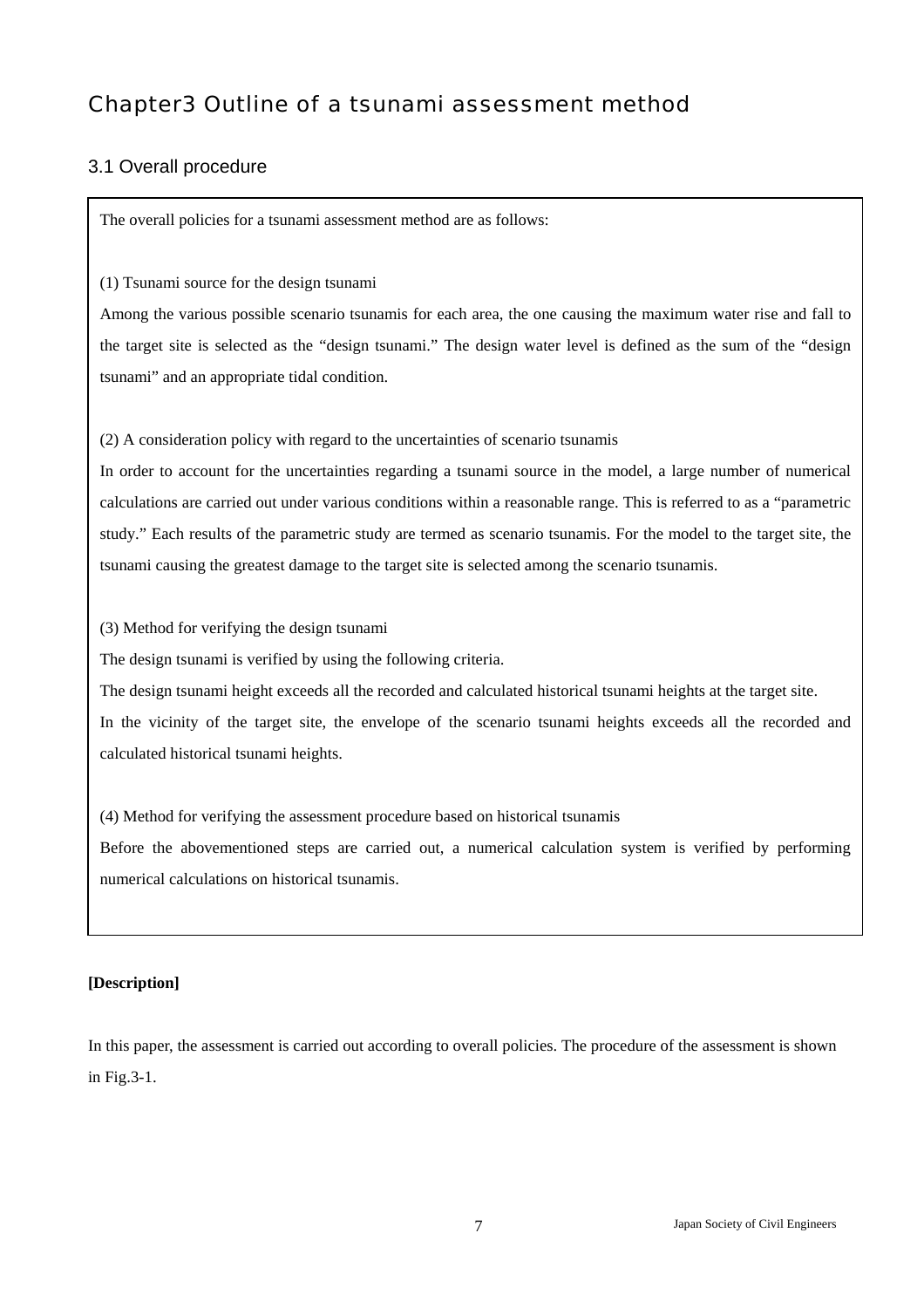

Fig.3-1 Flowchart for the assessment of the design tsunami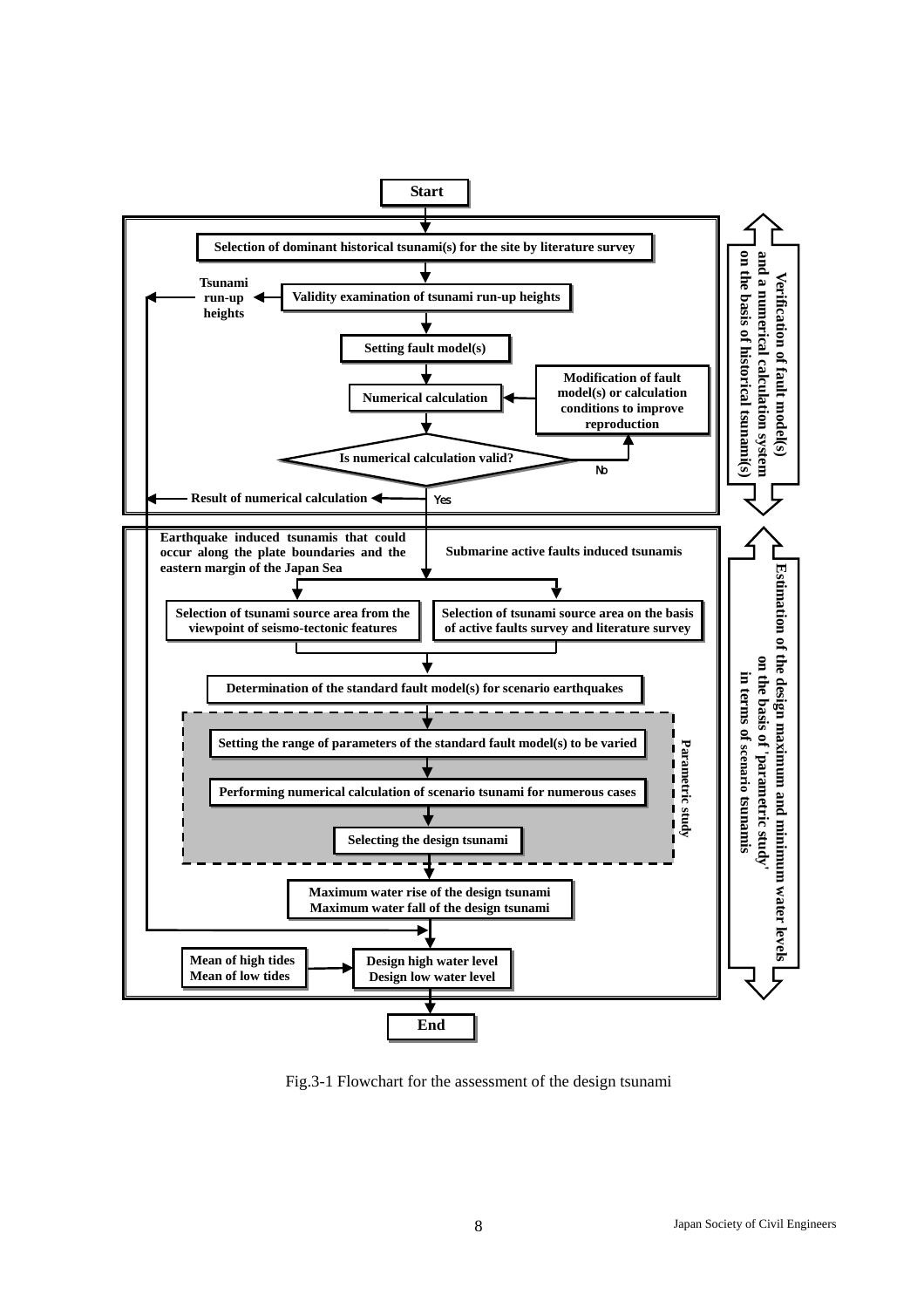#### **(1) Tsunami source for the design tsunami**

In the assessment of the water level of the design tsunami for nuclear power plants, historical tsunamis and earthquake-induced tsunamis generated by submarine active faults have been considered so far. Thereafter, using the data acquired from the 1993 Southwest Hokkaido earthquake tsunami, it was suggested that the tsunamis occurring along the plate boundaries and the eastern margin of the Japan Sea must be considered. Since this is for the purpose of reference, tsunamis in these areas have been gradually investigated.

On the other hand, with regard to general coastal facilities, "Report on Disaster Prevention Facilities Project for Eastern Margin of the Japan Sea" and "Report on Disaster Prevention Facilities Project for Pacific Coastal Area" by the Ministry of Agriculture, Forestry and Fisheries, etc., were published. In these reports, the investigations on not only the historical tsunamis but also the tsunami occurring along the plate boundaries and the eastern margin of the Japan Sea were described.

From the viewpoint of the reliability of the tsunami design nuclear power plants, and with the abovementioned conditions for the recent tsunami assessment method, earthquake-induced tsunamis that can occur along plate boundaries, the eastern margin of the Japan Sea, and as a result of submarine active faults are considered in this paper.

#### **(2) A consideration policy on the uncertainties of scenario tsunami**

The uncertainties and errors listed below are included in the numerical simulation of the design tsunami. These uncertainties and errors should be taken into account such that the water level of the design tsunami is not underestimated.

- 1) Uncertainties of the tsunami source model
- 2) Errors in the numerical calculation
- 3) Errors in the submarine topography and coastal landform data

It is rather difficult to estimate each parameter quantitatively. Further, it is also difficult to select one tsunami source from many scenario tsunamis. In this paper, the following procedure is adopted.

- 1) Scenario earthquakes with various conditions within a reasonable range are set based on standard fault model
- 2) A large number of numerical calculations for scenario earthquakes are performed. This is termed as a "parametric study."
- 3) Each results of the numerical calculation in 2) are termed as a "scenario tsunami."
- 4) For the design, the tsunami responsible for the maximum water rise and the maximum water fall to the target site is selected among the scenario tsunamis.

It is assumed that the design tsunami height, which is evaluated by a parametric study, sufficiently exceeds all the historical tsunami heights.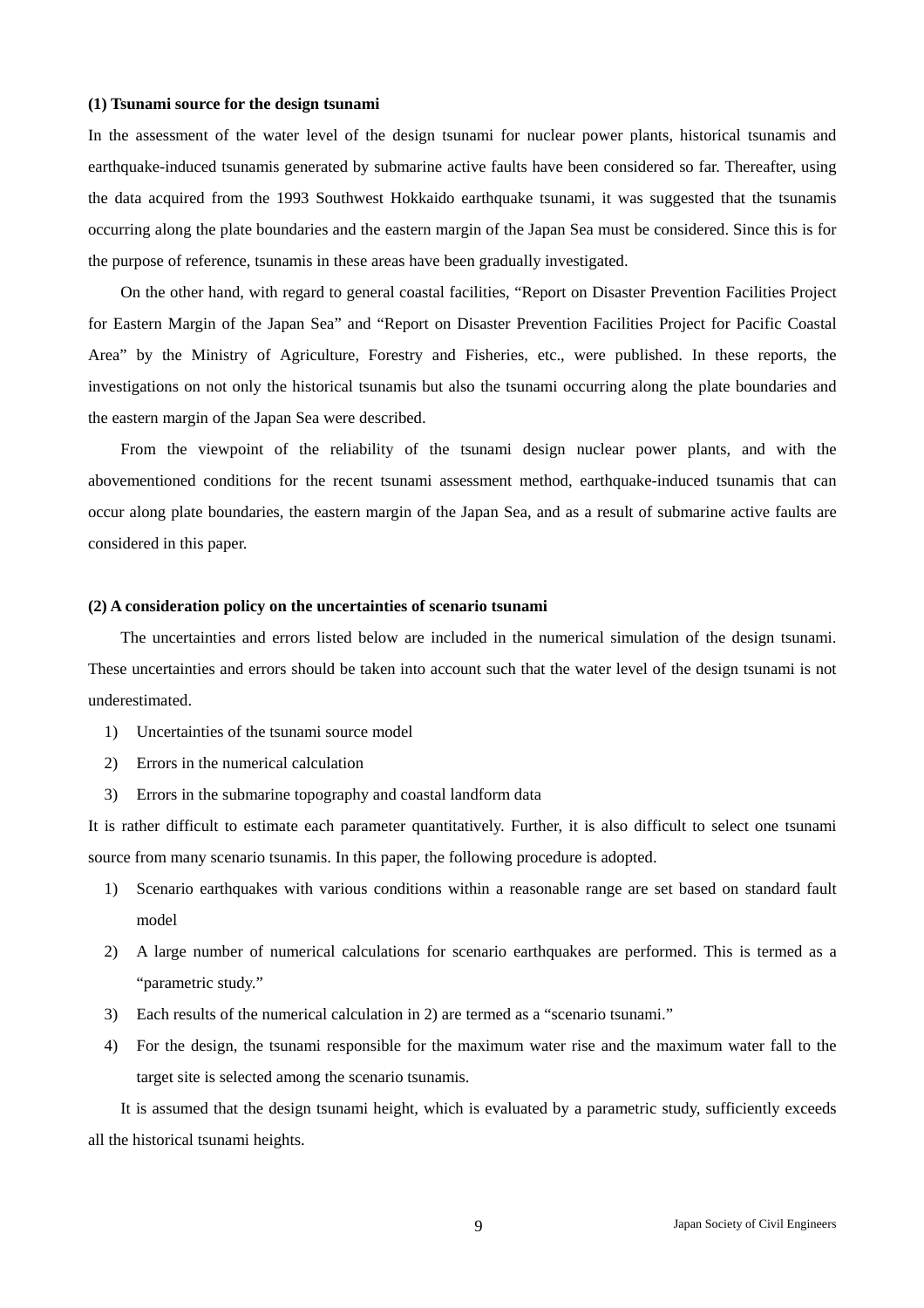#### **(3) Method for verifying the design tsunami**

It is assumed that the design tsunami, which is developed in this paper, should have a sufficient height that exceeds the historical tsunami heights. However, the verification of this requirement is not carried out for all Japanese coasts. In principle, the design tsunami should satisfy the following two points in order to confirm its adequacy.

- 1) At the target site, the height of the design tsunami should exceed all the calculated historical tsunami heights.
- 2) In the vicinity of the target site, the envelope of the scenario tsunami heights should exceed all the recorded historical tsunami heights (see Figure3-2). "The vicinity of the target site" should be appropriately set taking into account the following three points: the number of run-up heights by the dominant historical tsunami, the distribution of run-up heights by the dominant historical tsunami, and the similarities between submarine topography and coastal landform. Here, the historical tsunamis that have no recorded tsunami run-up heights in the vicinity of the target site can be excluded from consideration.

However, if the following three points are satisfied, the abovementioned criteria need not be met: existence of a tsunami run-up trace by the dominant historical tsunami at the target site, slight variation between submarine topography and coastal landform, and the design tsunami exceeding the historical tsunami run-up height at the target site.

In this framework, in which the design tsunami is compared with the historical tsunamis, it might appear as though their heights are identical. However, it is confirmed the height of the design tsunami that is obtained in this paper is twice that of historical tsunamis on an average.

From the following reasons, both 1) and 2) are needed for confirmation of adequacy:

- a) With respect to the calculation results of the historical tsunamis at the target site that are applied to 1), even if a calculation reproduces the recorded historical tsunami heights well on average, which implies  $K = 1.0$ , there is a 50% possibility that the true historical tsunami heights are not exceeded. That is because uncertainties and errors exist. In other words, it is possible that the calculated heights do not exceed the recorded historical tsunami heights.
- b) If the calculation results increases proportionally considering uncertainties and errors, the possibility of a) could decrease. However, a method of determining the additional value has not been quantitatively established.
- c) Based on a) and b), the best method for solving 1) is to directly compare the total scenario tsunami heights with recorded historical tsunami heights in the vicinity of the target site.

With respect to 2), the design tsunami is not directly verified at the target site. In fact, it is verified indirectly by confirming the adequacy of the considered method for uncertainties and errors in the vicinity of the target site.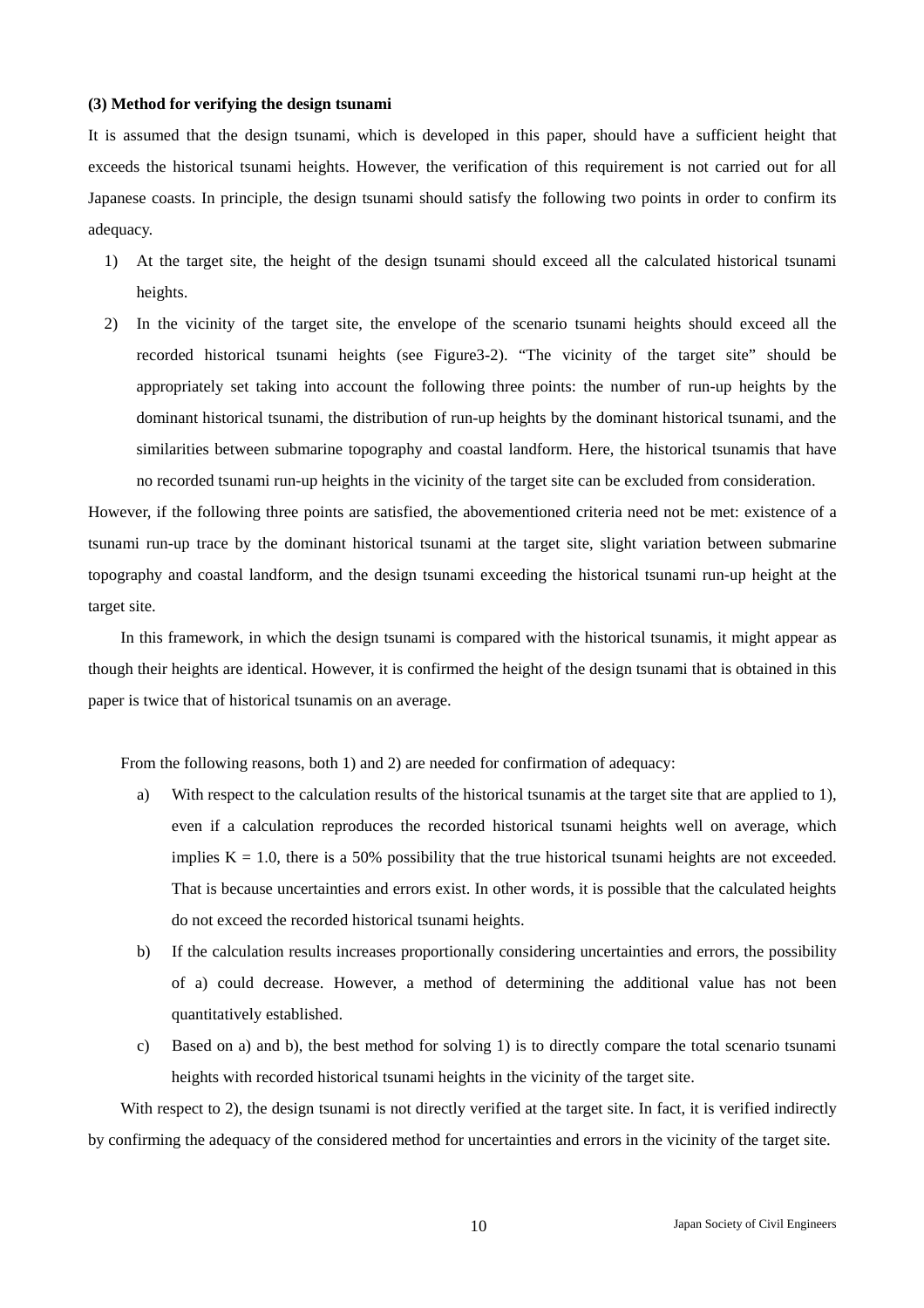As shown in Figure3-2, it is necessary that all the scenario tsunami heights exceed all the recorded historical tsunami heights. Since the tsunami sources of the historical tsunamis may differ from that of the design tsunami, it is not necessary to compare the design tsunami with the neighboring recorded historical tsunami heights.



#### **(4) Method for verifying the assessment procedure based on historical tsunamis**

For the design of nuclear power stations, historical tsunamis and earthquake-induced tsunamis by submarine active faults have been considered, and the one causing greater damage to the target site has been selected so far. In contrast, in this paper, the location of a historical tsunami differs from its position in previous studies because newly defined tsunami sources such as along the plate boundaries and the eastern margin of the Japan Sea are applied to the assessment procedure.

The method for verifying the assessment procedure is as follows.

Firstly, a historical tsunami is positioned in the verification data for ensuring the accuracy of the design tsunami, as mentioned above. In this paper, in order to verify the height of the design tsunami, the calculation results of the design tsunami should exceed recorded and calculated historical tsunami heights. Historical tsunamis are adopted as the criterion for accuracy because their heights include uncertainties and errors in the tsunami sources and propagation processes. Further, these uncertainties and errors are considered in the design tsunami.

Secondly, a historical tsunami is positioned in the verification data for the accuracy of the fault models, submarine topography models, coastal landform models, and numerical simulation processes. In this paper, the design tsunami is obtained on the basis of a numerical simulation. Further, it is necessary to confirm that the numerical simulation adequately reproduces historical tsunamis in some manner. Since many tsunami have occurred in Japanese coastal areas, considerable data exist on the historical tsunami heights for the purpose of verification. Hence, historical tsunami heights are suitable as a verification tool of the tsunami source, etc. Aida (1977) proposed K and as indexes for the fitness in space between historical tsunami heights and calculated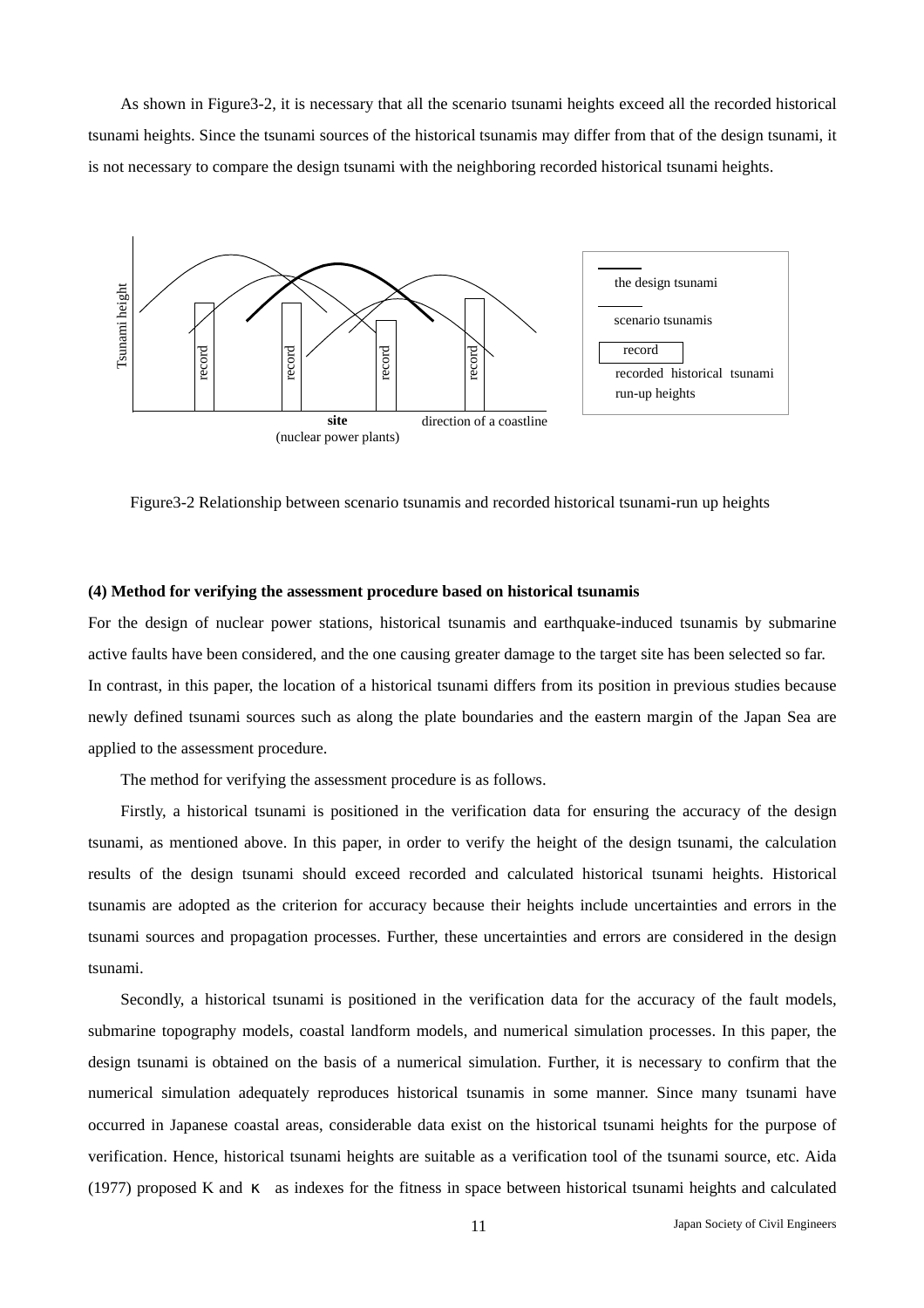tsunami heights. Aida's indexes are introduced in this paper because they are widely used in Japan.

Concretely, K and over a wide area should satisfy the following conditions.

 $0.95 < K < 1.05$  and  $< 1.45$ 

If K does not satisfy this condition, the calculation results should be enlarged K times in order that the calculation results of the historical tsunamis can reproduce the run-up heights of these historical tsunamis. The validity of the tsunami is then confirmed as given in (3).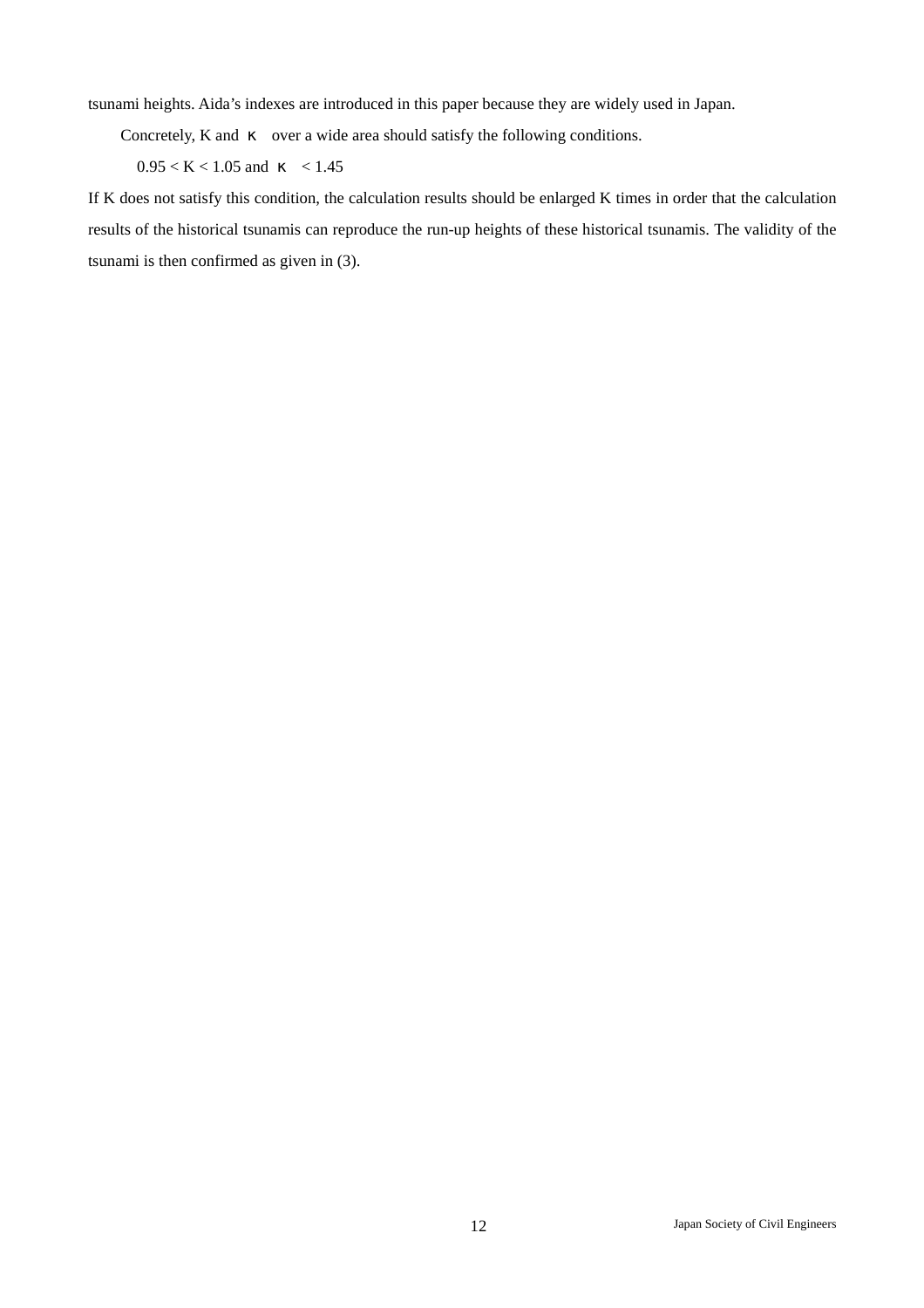## 3.2 Basic concepts

In principle, numerical simulation should be carried out to assess the following basic matters in compliance with the overall policies.

(1) Historical tsunamis

Historical tsunamis include near- and far-field tsunamis.

(2) Scenario tsunamis

Scenario tsunamis include near-field tsunamis including the tsunamis that are generated by scenario earthquakes along plate boundaries, the eastern margin of the Japan Sea, and the submarine active faults. If necessary, the scenario tsunamis also include far-field tsunamis.

(3) Moment magnitude of the earthquakes assumed to occur along the plate boundaries and the eastern margin of the Japan Sea.

The maximum moment magnitude of the earthquakes assumed to occur along the plate boundaries and the eastern margin of the Japan Sea are on the scale of the maximum historical earthquake in each water area.

(4) Moment magnitude of the earthquakes assumed to occur due to submarine active faults The moment magnitude of the earthquakes assumed to occur due to submarine active faults are estimated based on the relationship between the active fault length and earthquake scale.

(5) Parametric study

For the design tsunami, the uncertainties of the tsunami sources are taken into account by a parametric study.

(6) Numerical simulation/Numerical calculation

The maximum water rise and fall are determined by numerical simulation.

(7) Tidal conditions

For the design of the high and low water levels, the means of the high and low tides, respectively, are added to the calculation results.

(8) Resonance in a harbor and the response with an intake passage

If necessary, the effect on resonance in a harbor and response with an intake passage are examined.

The underlined terms are defined in Section 3.3 and 4.1.2.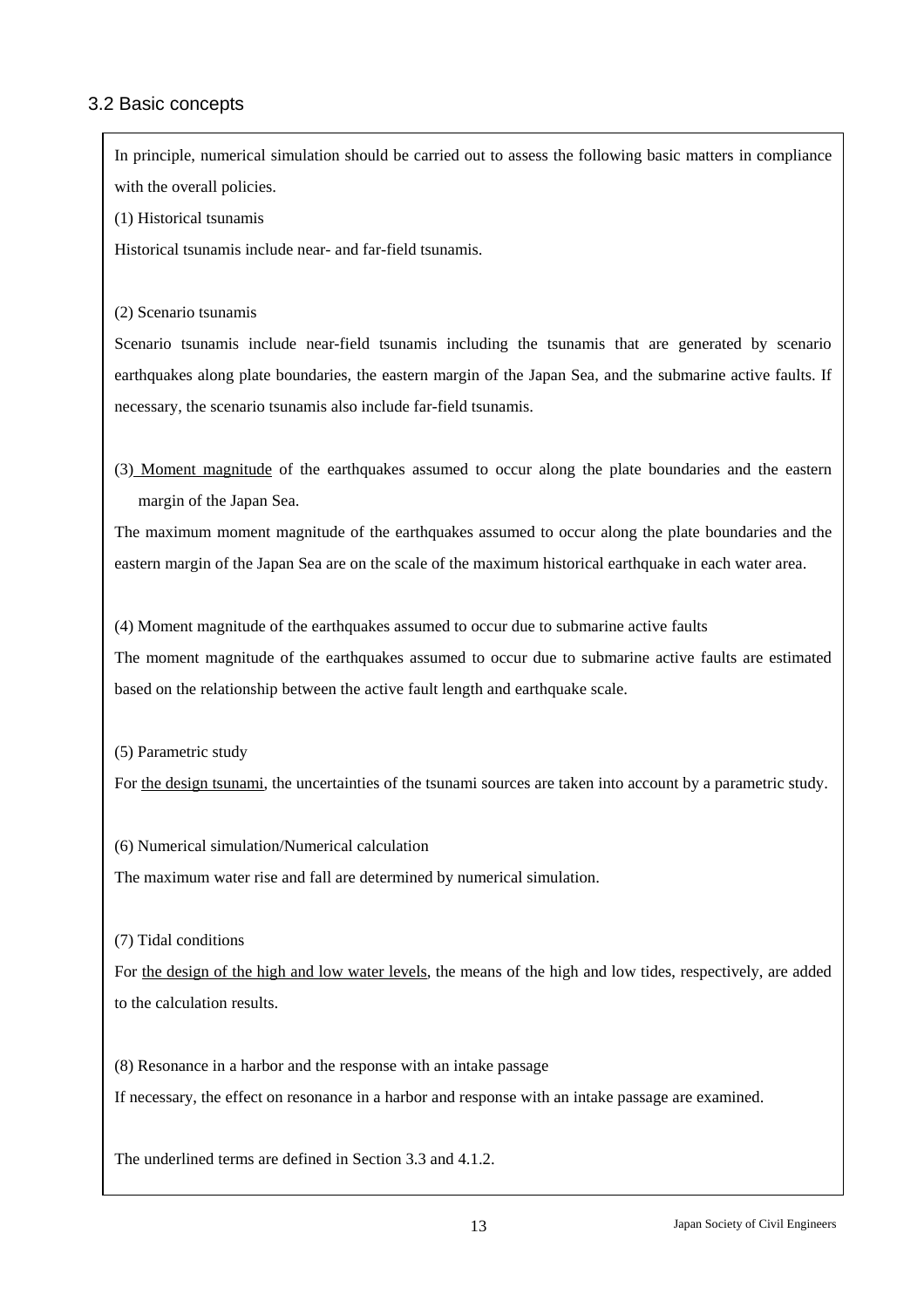#### **(1) Historical tsunamis**

In the past, many historical tsunamis caused considerable damage to Japanese coastal areas; these include not only near-field tsunamis but also far-field tsunamis. The 1960 Chilean earthquake tsunami is an example of a far-field tsunami that occurred at a foreign coast and propagated to the Japanese coast. Generally, in terms of the damages caused by historical tsunamis, the effects of near-field tsunamis are greater than those of far-field tsunamis. Hence, near-field tsunamis are more important from a design viewpoint. On the other hand, 200 near-field tsunamis and 50 far-field tsunamis are cited in Watanabe (1998). Far-field tsunamis cannot be neglected in the design because the number of far-field tsunamis is substantial and the largest historical tsunami in some region is actually a far-field tsunami.

Consequently, in this paper, both near- and far-field tsunamis are considered as sources of historical tsunamis.

#### **(2) Scenario tsunami**

With respect to near-field tsunamis, the calculated water level at the target site is greatly variable for a parametric study, whereas, with respect to far-field tsunamis such as a Chilean and Cascadian tsunamis that have considerable effect on the Japanese coast, the calculated water level at the target site differs only slightly by a parametric study, for example, refer to Takaoka (2001). Moreover, for the Chilean and Cascadian region, it is assumed that the largest possible tsunami in each region has already occurred.

Accordingly, in most cases, a near-field tsunami is sufficient as a source of a scenario tsunami. In some cases, if it is assumed that a far-field tsunami may be larger than a near-field tsunami, the former, mainly Chilean and Cascadian tsunamis, should be considered.

## **(3) Moment magnitude of earthquakes assumed to occur along the plate boundaries and the eastern margin of the Japan Sea**

It is general for seismotectonic map that the maximum magnitudes of scenario earthquakes are assumed to be equal to those of historical earthquakes. This paper uses the Hagiwara Map, given by Hagiwara (1991). Further, in the Hagiwara Map, the maximum magnitudes of the scenario earthquakes are assumed to be equal to the maximum magnitude of the historical earthquakes in each region. Thus, the moment magnitudes of the scenario earthquakes are equal to or greater than that of the maximum historical earthquake tsunami; further, the fault model of the maximum historical earthquake tsunami should reproduce its run-up heights. In this paper, the uncertainty of the moment magnitude is not directly considered; instead, it is considered indirectly by a parametric study.

#### **(4) Moment magnitude of the earthquakes assumed to occur due to submarine active faults**

14 Japan Society of Civil Engineers The relationship between inland active fault length and its earthquake size is shown by studies such as Matsuda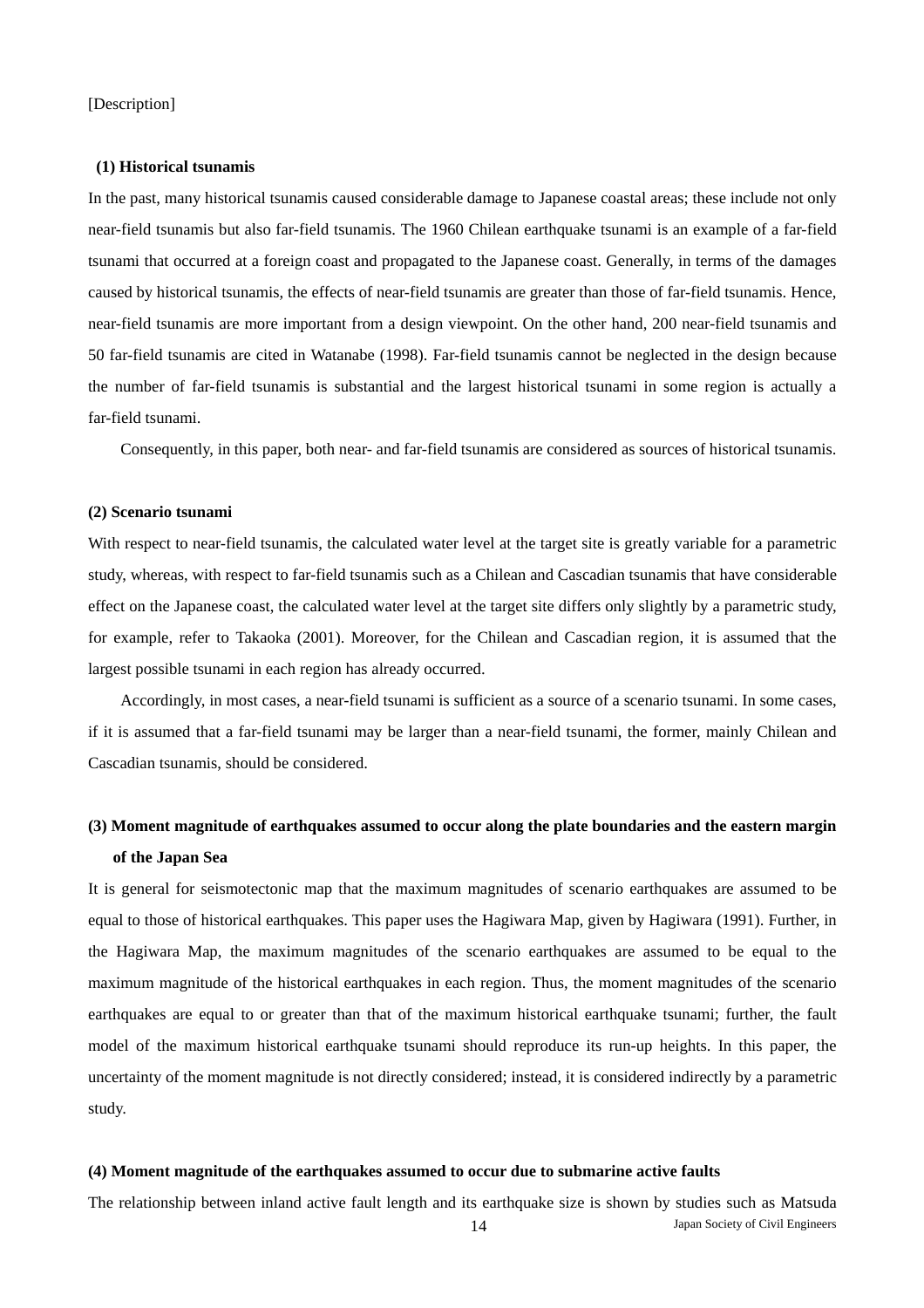(1975) and Takemura (1998). Consequently, for the earthquakes assumed to occur at submarine active faults, the maximum moment magnitude is decided based on the active fault length and appropriate scaling law, in principle.

#### **(5) Parametric study**

Firstly, a parametric study of the dominant factors of the standard fault model should be carried out. Secondly, by using the fault model with the greatest effect on the target site, a parametric study of the subordinate factors should be carried out. These procedures enable us to efficiently carry out such parametric studies. Here, certain factors that have a small degree of uncertainty can be excluded.

By considering the characteristics of the water areas, the factors for a parametric study should be appropriately selected among the fault position, depth of upper edge, strike direction, dip angle, dip direction, slip angle, combination of segments, etc. The details are described in Section 4.3.5.

The range of the parametric study is set within reasonable limits. If it is possible for a factor to process statistics-based historical earthquakes and tsunamis, the range of the parametric study can function as the standard deviation.

With regard to far-field tsunamis, the parametric study should be carried out based on the procedure for near-field tsunamis.

The method of setting the tsunami sources is described in Section 4.

#### **(6) Numerical simulation/Numerical calculation**

At the target site, it is possible to assess the water level of the designed tsunami using a simplified estimation formula and numerical simulation. The simplified estimation formula is useful to narrow down the tsunami sources for

 the numerical simulation. However, this method lacks rigidity; for example, it does not consider the effects of submarine topography and coastal landforms. As a result, in most cases, a simplified estimation formula cannot be applied for a conclusive assessment of the water level of the designed tsunami. Thus, in this paper, the water level of the designed tsunami should essentially be assessed by a numerical simulation. Further, a suitable numerical simulation method should be adopted in order to assess the maximum water rise and fall at the target site. The details are described in Section 5.

#### **(7) Tidal conditions**

For the high water level of the design tsunami, the mean of the high tides should be added to the calculation results. For the low water level of the design tsunami, the mean of the low tides should be added to the calculation results. This approach for the high water level of the design tsunami is also employed by the Agricultural Structure Improvement Bureau, Ministry of Agriculture, Forestry and Fisheries etc. (1996, 1997).

15 Japan Society of Civil Engineers However, for efficiency, this approach assumes that the maximum water rise and fall are simultaneously calculated based on the appropriate tidal condition in; subsequently, the means of the high and low tides are added.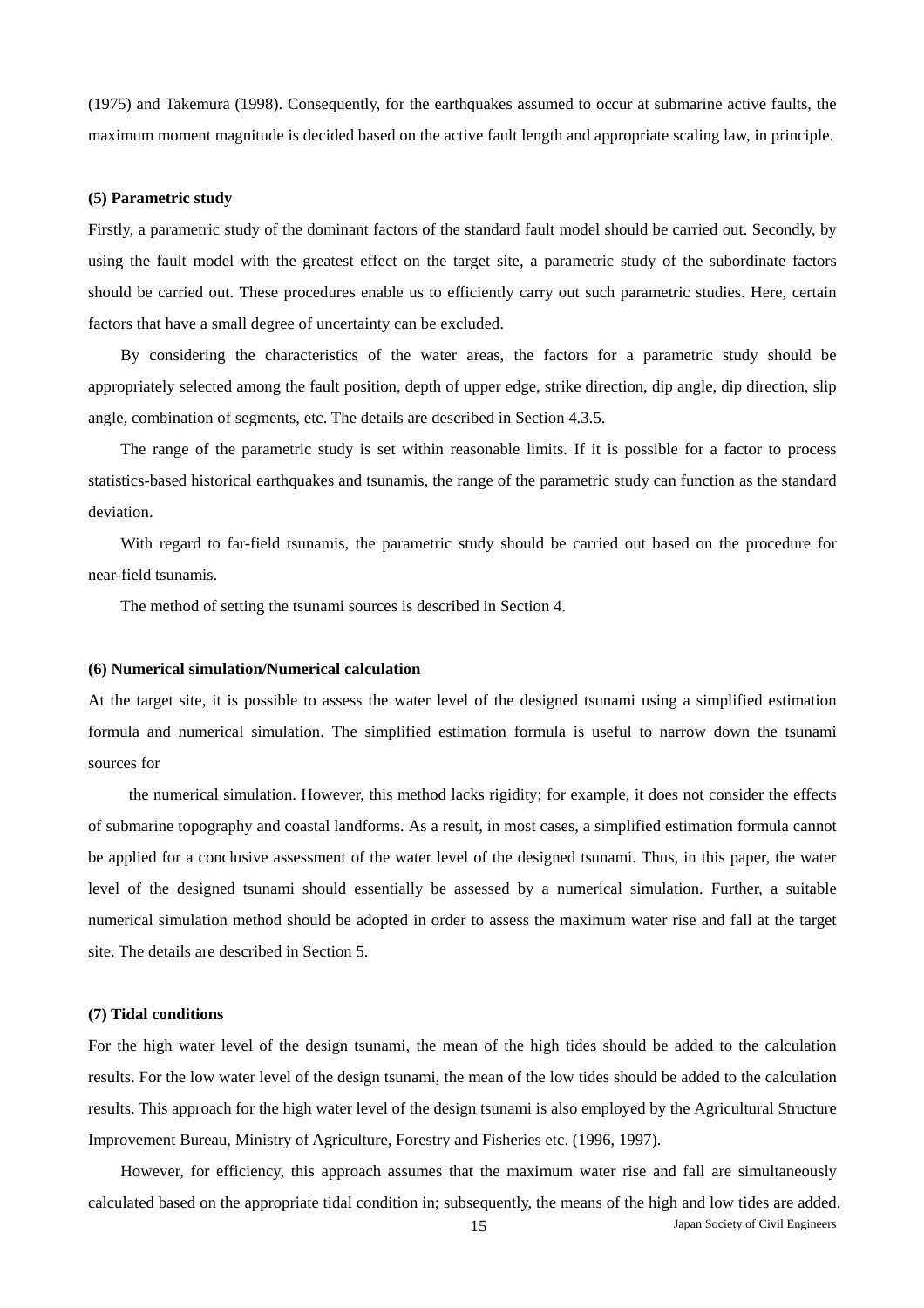Hence, this approach is not applicable to the case in which a numerical simulation is carried out on the basis of the mean of the high tides for the assessment of the high water level of the design tsunami.

#### **(8) Resonance in a harbor and response with an intake passage**

When the predominant period of the tsunami and the natural period of free oscillation for the harbor are equal, the water rise and fall may be amplified by resonance in a harbor regardless of the magnitude of the earthquake. The effect of resonance in a harbor is included in the numerical simulation method shown in Section 5. It is desirable that such resonance is investigated if necessary by using, for example, a numerical simulation based on a moment magnitude that is smaller than the maximum one.

Because variation in the water level may occasionally be amplified at the target point due to the response with an intake passage, it is desirable that such response is investigated if necessary.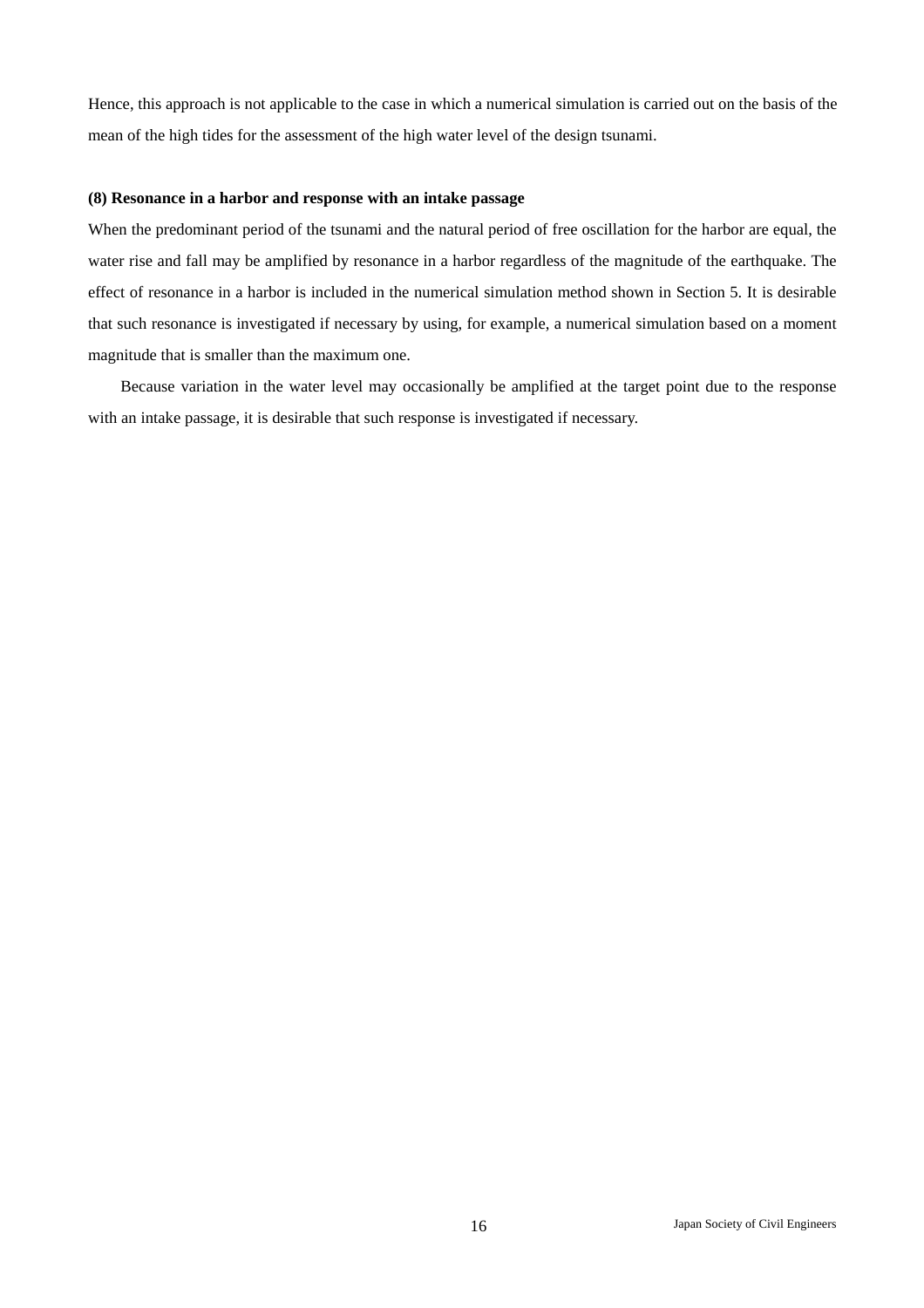## 3.3 Definition of terms

The main terms used in this paper are as follows:

(1) Design water level

"Design water level" indicates the "design high water level" and "design low water level," which are the tsunami water levels used for the design. The "design water level" is defined as the sum of the "design tsunami" and an appropriate tidal condition.

(2) Scenario tsunami for design

"Scenario tsunami" is a tsunami generated due to an scenario earthquake along the plate boundaries, the eastern margin of the Japan Sea, or submarine active faults. Around Japan, the plate boundaries are located at the Japan Trench, southern Kurile Trench, and Nankai Trough.

(3) Design tsunami

"The design tsunami" is selected among the scenario tsunamis at each area as the tsunami that has the maximum influence on the target site in terms of the maximum and minimum water levels. Sometimes, the tsunami sources that give rise to the maximum and fall to the minimum water levels are different.

(4) Standard fault model

"Standard fault model" is a model for generating a scenario earthquake in a numerical simulation. Thus, a standard fault model can generate a scenario tsunami. The standard model for the parametric study is defined as a "standard fault model", which should be determined appropriately considering characteristics of each sea area.

(5) Parametric study

"Parametric study" is a method of taking into account the uncertainties of tsunami sources in the design. A "parametric study" is defined as a study in which a large number of numerical calculations under various conditions. The conditions of a scenario earthquake are set based on a standard fault model and varied within an appropriate range. Each of the calculation results is a scenario tsunami.

(6) Scenario tsunamis

A group of scenario tsunamis obtained by a parametric study is defined as "scenario tsunamis."

(7) Design high water level/design low water level

These are defined as follows:

"Design high water level" = "Maximum water rise" + "Mean high tide"

"Design low water level" = "Maximum water fall" + "Mean low tide"

(8) Maximum water rise/Maximum water fall

These terms are defined as follows:

"Maximum water rise" = maximum water rise calculated from the tidal level when the simulation is carried out based on the proper tidal level

"The maximum water fall" = calculated maximum water fall from the tidal level when the simulation is carried out based on the proper tidal level

17 Japan Society of Civil Engineers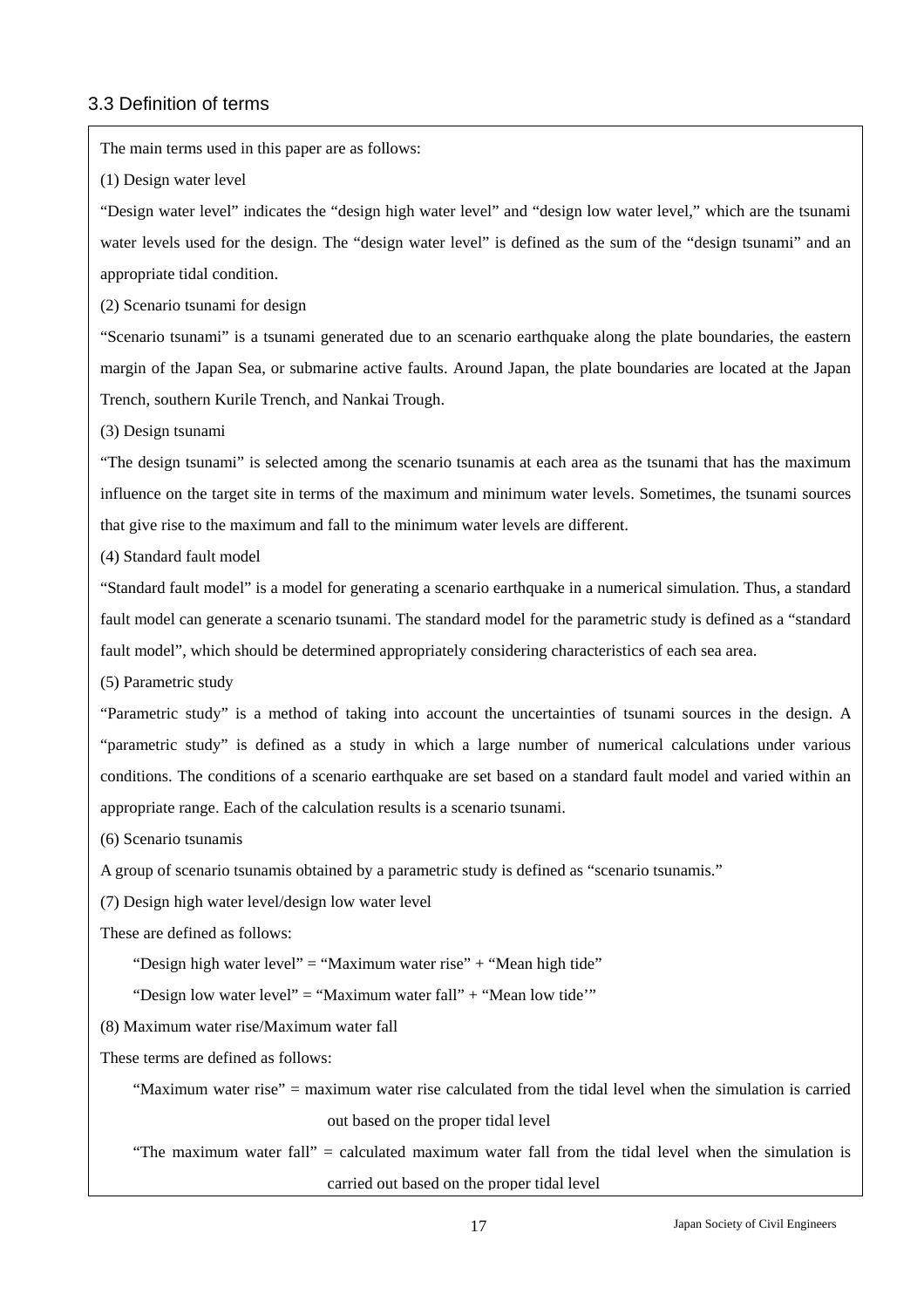#### **[Description]**

For "scenario tsunami," "scenario tsunamis," "'design tsunami," "standard fault model," and "parametric study," the concept diagram is shown in Figure3-3.



Figure 3-3 Concept diagrams of the design tsunami and related terms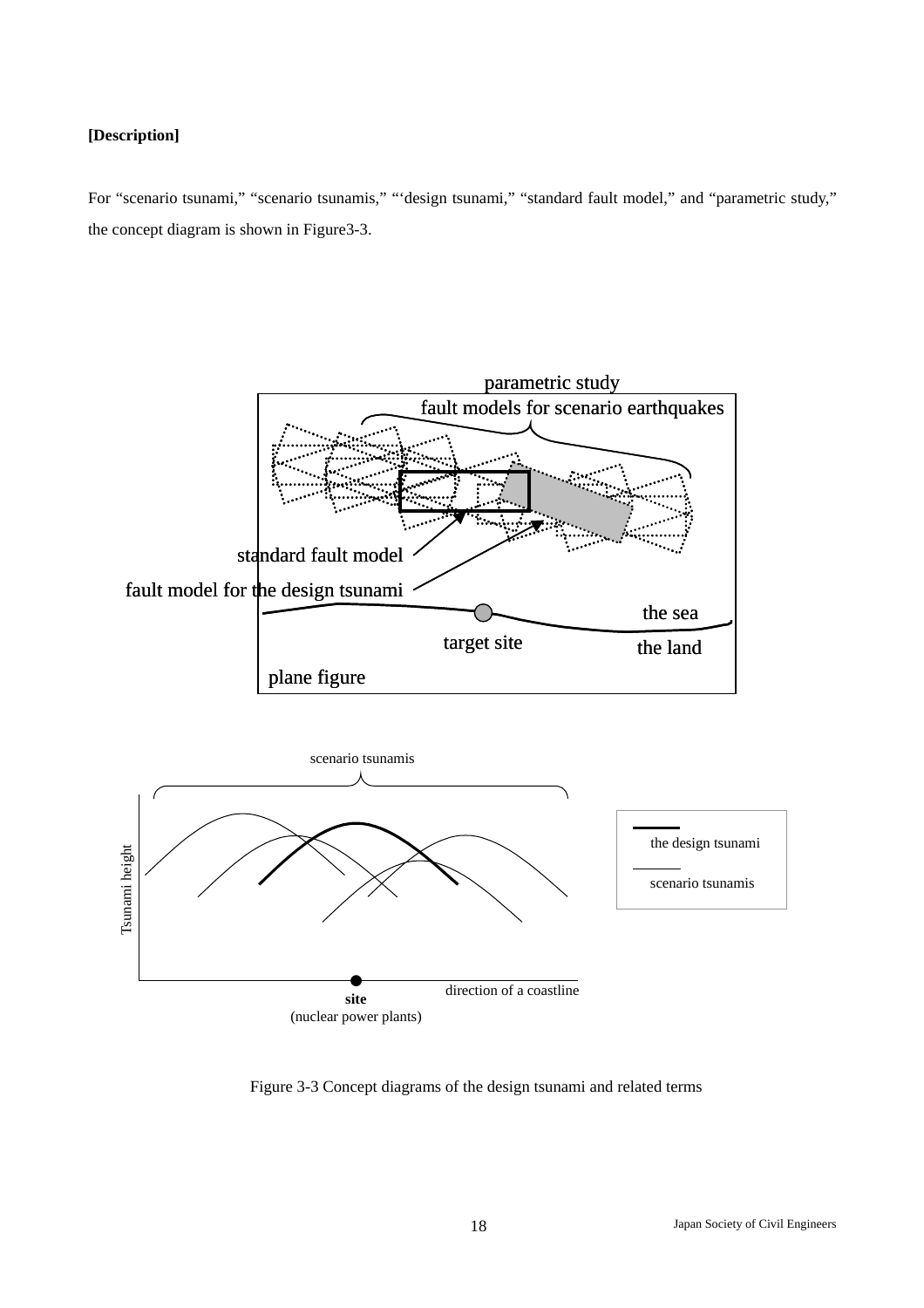#### **[References]**

- Aida, I. (1997): *Simulation of Large Tsunamis Occurring in the Past off the Coast of the Sanriku District*, Bulletin of the Earthquake Research Institute, University of Tokyo, Vol. 52, pp. 71–101 (in Japanese).
- Hagiwara, T. (1991): *Seismicity of the Japanese Arc -Earthquake Engineering and Regional Seismicity Evaluation-*, Kajima Institute Publishing Co., Tokyo, pp. 215 (in Japanese).
- National Land Agency, Ministry of Agriculture, Forestry and Fisheries, Ministry of Transport, Meteorological Agency, Ministry of Construction, Fire Defense Agency (1997): *Guideline for tsunami prevention in disaster prevention planning*, pp.99 (in Japanese).
- Matsuda, T. (1975): *Magnitude and Recurrence Interval of Earthquakes from a Fault*, Zisin, Second Series, Vol. 28, pp. 269–283 (in Japanese with English abstract).
- Ministry of Agriculture, Forestry and Fisheries, Ministry of Transport, Ministry of Construction (1997): *Report of disaster prevention for earthquakes and tsunamis in eastern margin of the Sea of Japan coast*, pp. 308 (in Japanese).
- Ministry of Agriculture, Forestry and Fisheries, Ministry of Transport, Ministry of Construction (1997): *Report of disaster prevention for earthquakes and tsunamis in Pacific coast*, pp. 308 (in Japanese).
- Takaoka, K., Ban, K., Yamaki, S. (2001): *Possibility for prediction of far-field tsunami by numerical simulation*, Report of tsunami engineering research, No. 18, pp. 113–130 (in Japanese).
- Takemura, M. (1998): *Scaling Law for Japanese Intraplate Earthquake in Special Relations to the Surface and the Damages*, Zisin, Second Series, Vol. 51, pp. 211–228 (in Japanese with English abstract).
- Watanabe, H. (1998): *List of Damaging Japanese tsunami (2nd edition)*, Tokyo University Publishing, pp. 238 (in Japanese).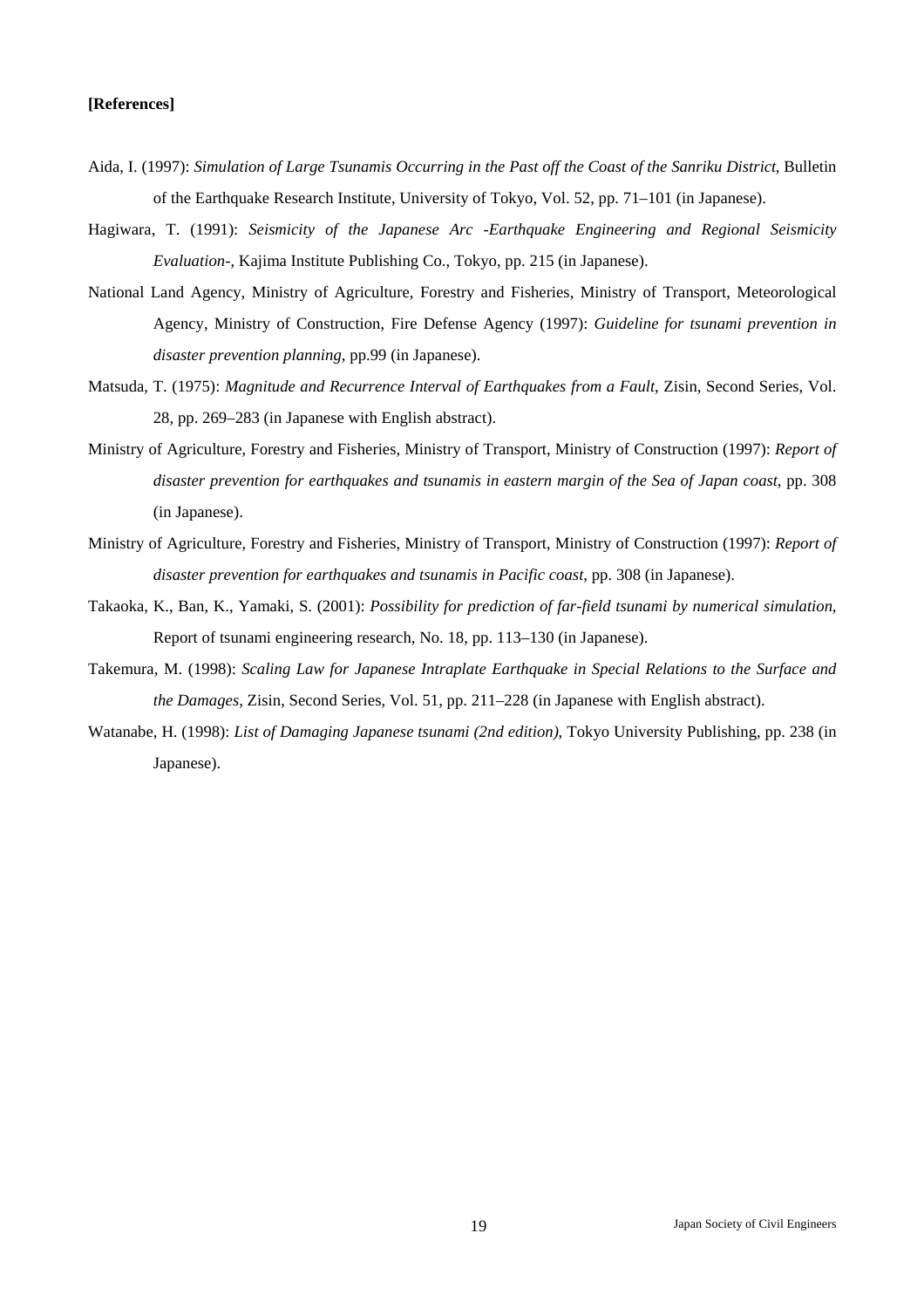# Chapter4 Setting fault models for tsunami sources

## 4.1 Basic concepts

#### 4.1.1 Classification of tsunami sources for assessment

The tsunami sources evaluated in the tsunami assessment of nuclear power plants are classified as follows:

- (1) Historical tsunami
- (2) Scenario tsunami

#### **[Description]**

The overall policy of the assessment of the water level of the design tsunami is shown in Section 3.1.

The term "historical tsunami" is utilized for verifying the validity of the design tsunami and tsunami water level evaluation method including the fault model, modeling of the submarine topography and shoreline, and the numerical calculation system.

In contrast, the evaluated design water level is based on "scenario tsunamis" with various uncertainties taken into account, which can be classified as shown in Table 4-1. The concept of this classification is based on the data compiled in 1999 by the Earthquake Research Committee of the Headquarters for Earthquake Research Promotion attached to the Prime Minister's office (now a part of the Ministry of Education, Culture, Sports, Science and Technology). The method of determination of the standard fault model for the scenario tsunami in each classification is described in Section 4.3.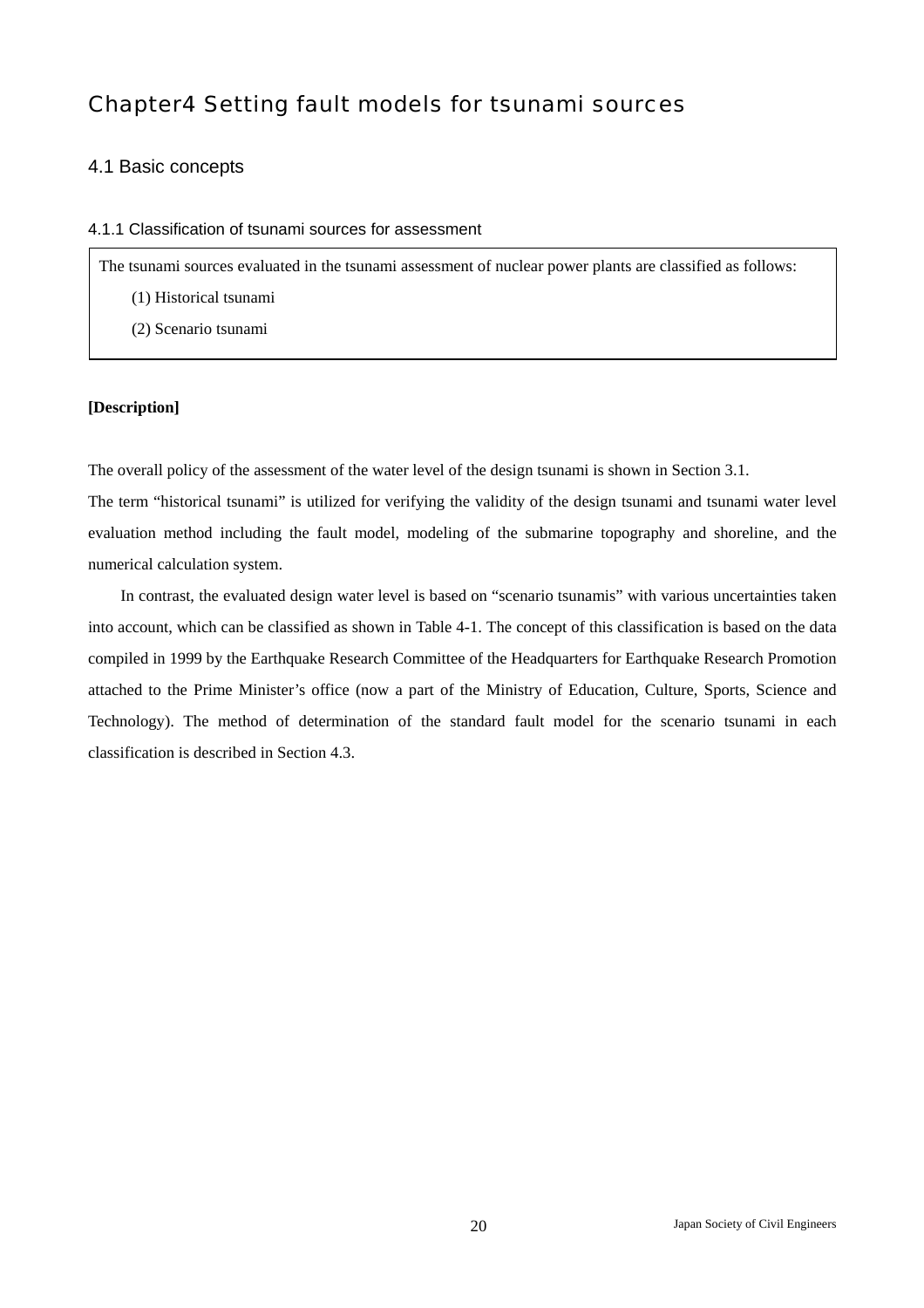| Classification                  | Sea area                             | Types of earthquakes                        |
|---------------------------------|--------------------------------------|---------------------------------------------|
| tsunamis due to earthquakes     | related<br>to the<br>areas<br>sea    | typical interplate earthquakes              |
| along the plate boundaries      | subduction<br>of the Pacific         | tsunami earthquakes (slow earthquakes)      |
|                                 | Plate                                | intraplate earthquakes with a reverse fault |
|                                 |                                      | intraplate earthquakes with a normal fault  |
|                                 | related<br>the<br>areas<br>to<br>sea | typical interplate earthquakes              |
|                                 | subduction of the Philippine         |                                             |
|                                 | Sea Plate                            |                                             |
| tsunamis due to earthquakes in  | eastern margin of the Japan          | shallow inland earthquake $(*)$             |
| the eastern margin of the Japan | Sea                                  |                                             |
| Sea                             |                                      |                                             |
| tsunamis due to earthquakes in  | (entire area around Japan)           | shallow inland earthquake                   |
| the submarine active faults     |                                      |                                             |

Table 4-1 Classification of scenario tsunami

(\*) In the eastern margin of the Japan Sea, a clear plate boundary is not formed considering that earthquakes with two opposing dip directions have occurred in the area. Therefore, the tsunami source is modeled in accordance with earthquakes that occur within the upper crust. See Section 4.3.1 for the definition of "shallow inland earthquake."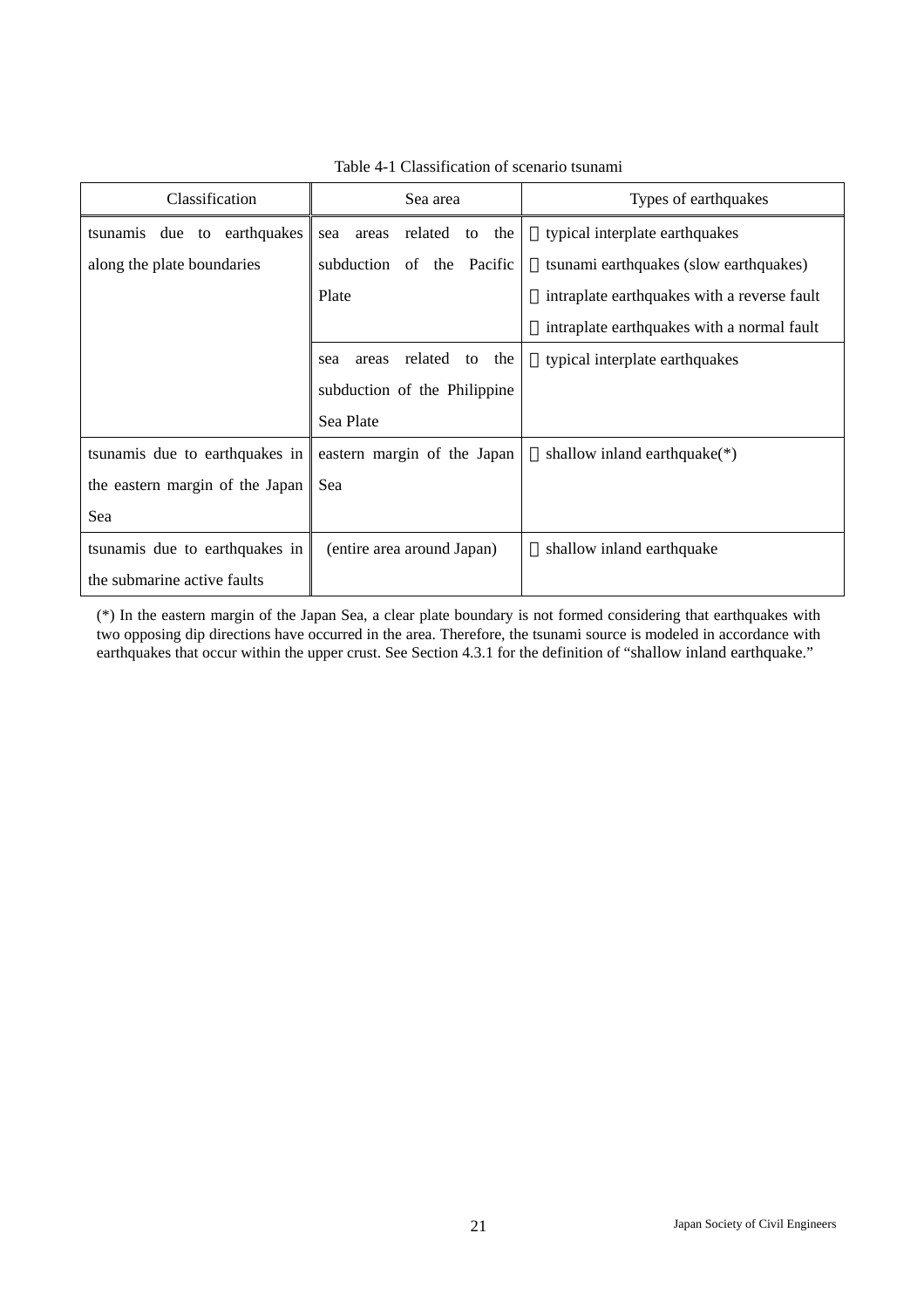In principle, the earthquake scale for setting the fault parameters are expressed by the moment magnitude Mw in the tsunami assessment.

#### **[Description]**

A wide variety of scales have been proposed for expressing the size of earthquakes. Various values of magnitude have been estimated for the same earthquake because the definitions of the scales differ from each other. It has been pointed out that there are systematic differences among the magnitudes obtained using different scales.

For a detailed evaluation of tsunamis by a numerical calculation, the basic scale used to express the magnitude of the earthquake is the moment magnitude  $M_w$ . In addition, a tsunami magnitude scale Mt is applicable for the preliminary estimation of the tsunami height.

#### **(1) Moment magnitude** *Mw*

 $M_w$  defined by Kanamori (1977) is directly connected to the seismic moment  $M_0$ , which is defined as a function of the various quantities of the fault parameters; therefore, it is a physical expression of the size of the seismic faulting.

 $log M_0$  (N m) = 1.5  $M_w$  + 9.1  $log M_0$  (dyne cm) = 1.5  $M_w$  + 16.1 where  $M_0$  *μ LWD L* : fault length *W*: fault width *D*: slip amount (see Section 4.1.3)  $\mu$ : rigidity modulus (see Section 4.1.4) of the medium in the vicinity of the hypocenter.

Because  $M_w$  reflects the long-period components of seismic waves (mainly a periodic band with a period longer than approximately 10 s) and is adequate for expressing phenomena with large wavelengths, such as tsunamis, the earthquake magnitude is basically expressed by using the  $M_w$  scale for a detailed evaluation of tsunamis by numerical calculation.

It should be noted that the definition of the Japan Meteorological Agency magnitude  $M_I$  is based on the maximum amplitude of seismic waves with a period of 5 s or less recorded by middle-period or short-period seismographs. Since  $M_J$  cannot express the magnitude correlation between giant earthquakes (the so-called "saturation phenomenon;" compiled by Utsu et al. (2001)), and it cannot directly reflect the physical magnitude of the seismic faulting, its application for the evaluation of tsunamis is considered to be more suitable in this paper.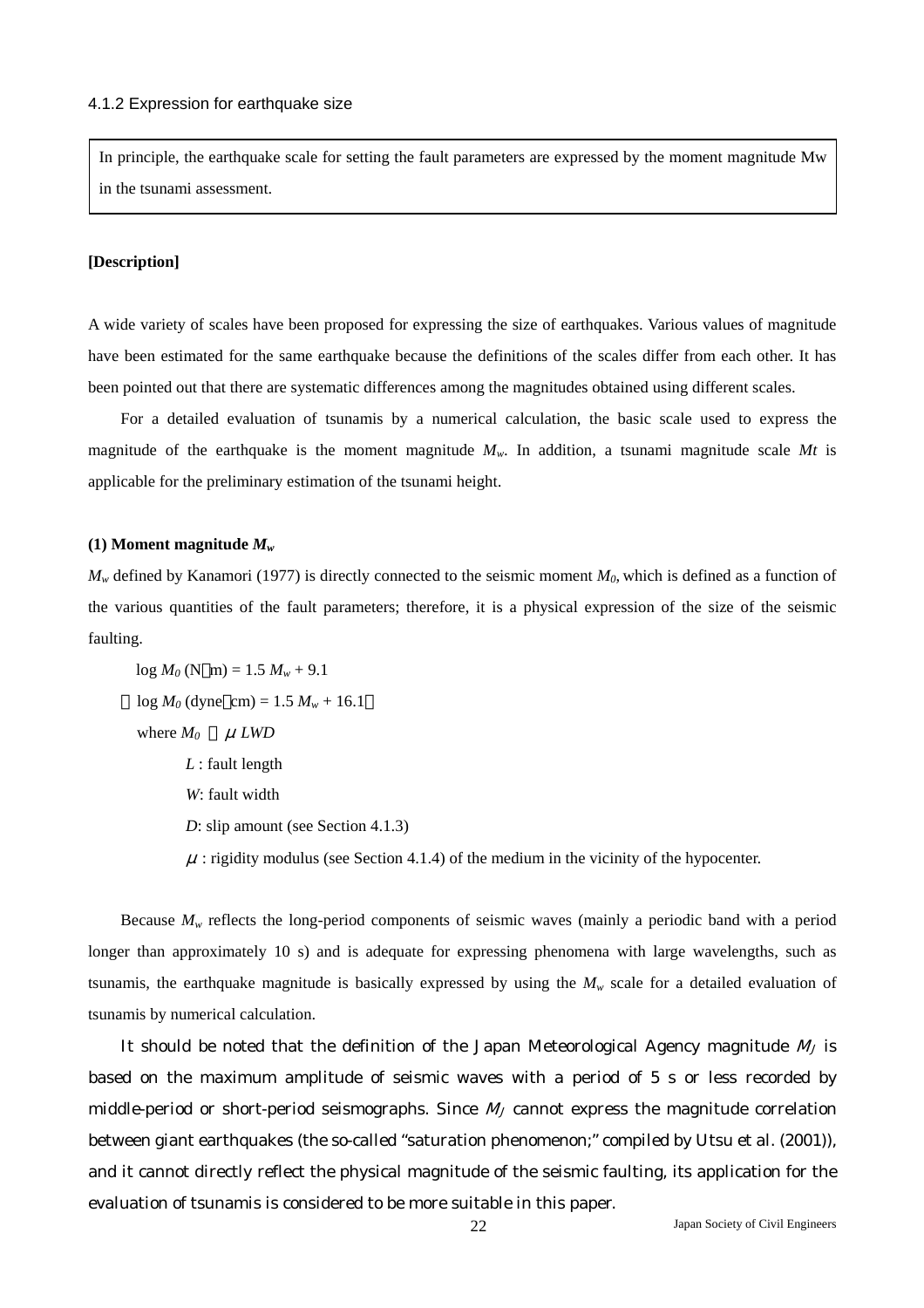#### **(2) Tsunami magnitude Mt**

*Mt* defined by Abe (1981) and Abe (1999) is expressed by the following equations with an amplitude *H* of the tsunami recorded on tide gauge records (or run-up heights) and the distance from the tide gauge station to the earthquake epicenter

*Mt* is defined as having a good correlation with  $M_w$  of the tsunamigenic earthquakes and functions as a scale for estimating the magnitude of an earthquake with a tsunami record.

#### Definition equation of  $M_t$  using tide gauge records (Abe (1981))

- $M_t$  log  $H$  + log  $\Delta$  + 5.80
- *M<sub>t</sub>*  $\log H_2 + \log A + 5.55$
- where *H*: maximum single crest or trough amplitude of the tsunami waves based on the tide gauge records (m)
	- *H<sub>2</sub>*: maximum double amplitudes of the tsunami waves based on the tide gauge records (m) <sup>∆</sup>: distance from the earthquake epicenter to the tide station along the shortest oceanic path (km)

#### Definition equation of  $M_t$  using run-up height (Abe (1999))

- $M_t$  2 log  $H_m$  + 6.6
- $M_t$  2 log  $H_{max}$  + 6.0

where  $H_m$ : maximum value of the local-mean run-up height (m)

*H<sub>max</sub>*: maximum run-up height in the entire area (m)

#### Relationship between  $M_t$  and  $M_w$

- $M_t$  *M<sub>w</sub>* (Pacific; Abe (1985))
- $M_t$  *M<sub>w</sub>* + 0.2 (Japan Sea when *Mt* is determined using tide gauge records; Abe (1985))
- $M_t$  *M<sub>w</sub>* + 0.4 (Japan Sea when *Mt* is determined using the run-up height; Abe (1999)).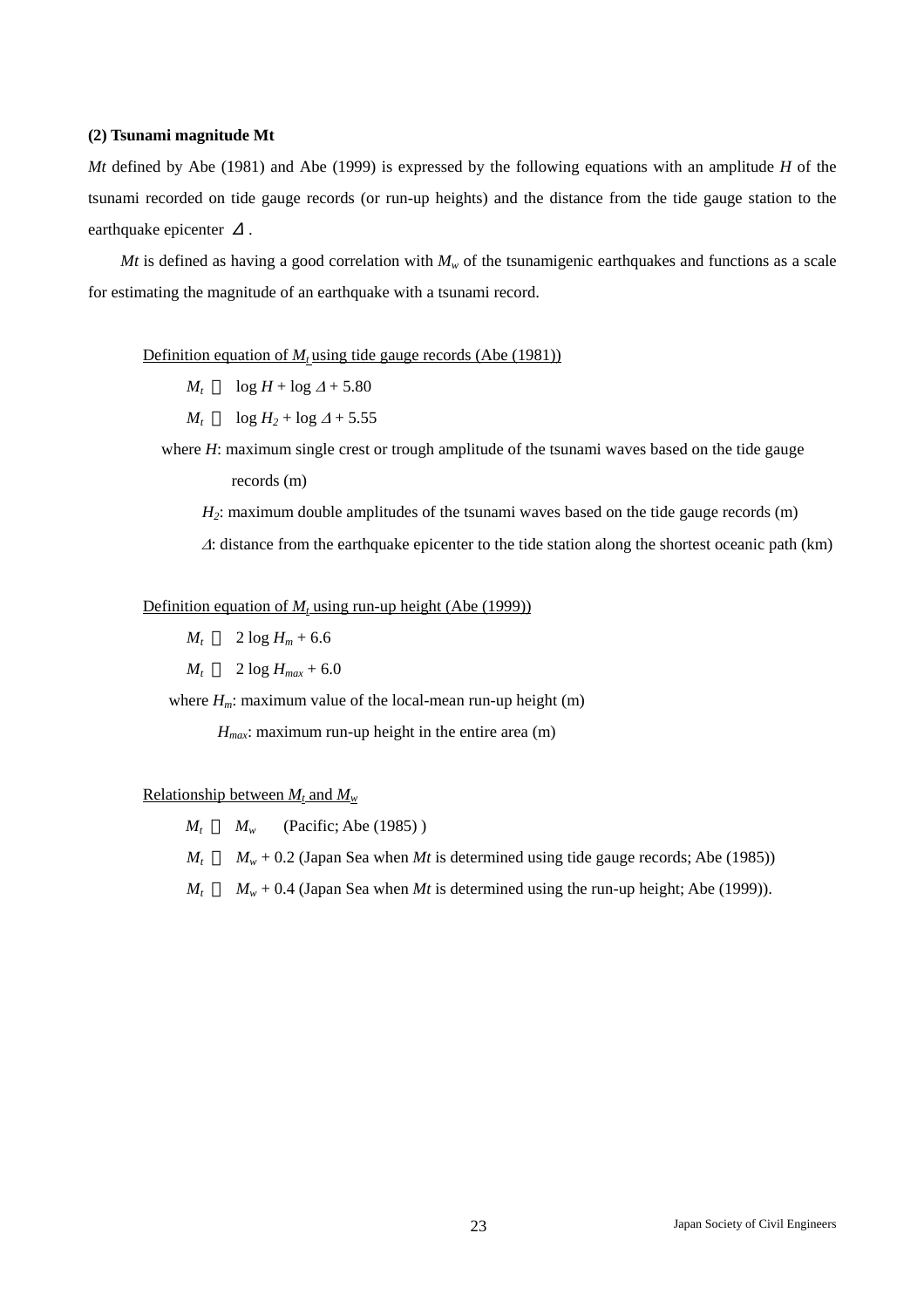#### 4.1.3 Modeling fault motion

In order to express the tsunami source, the faulting should be properly modeled to reflect the characteristics of the tsunamigenic earthquake.

#### **[Description]**

The spatial distribution of the initial sea level fluctuations of the tsunami is assumed to be equal to that of the vertical deformation of the sea bottom by faulting. Further, in the process employed for estimating the initial sea bottom deformation, a rectangular fault plane model with a uniform slip is generally adopted. With respect to permanent deformation by faulting, a rectangular fault model with a uniform slip can be described by the following nine parameters (see Fig. 4-1).



Among the parameters above,  $L$ ,  $W$ , and  $D$  can be related to  $M_0$  by the following equation.

#### *M0* <sup>μ</sup>*LWD*

where  $\mu$ : rigidity modulus of the medium in the vicinity of the fault



Fig.4-1 Fault parameters (modified from Sato (1989))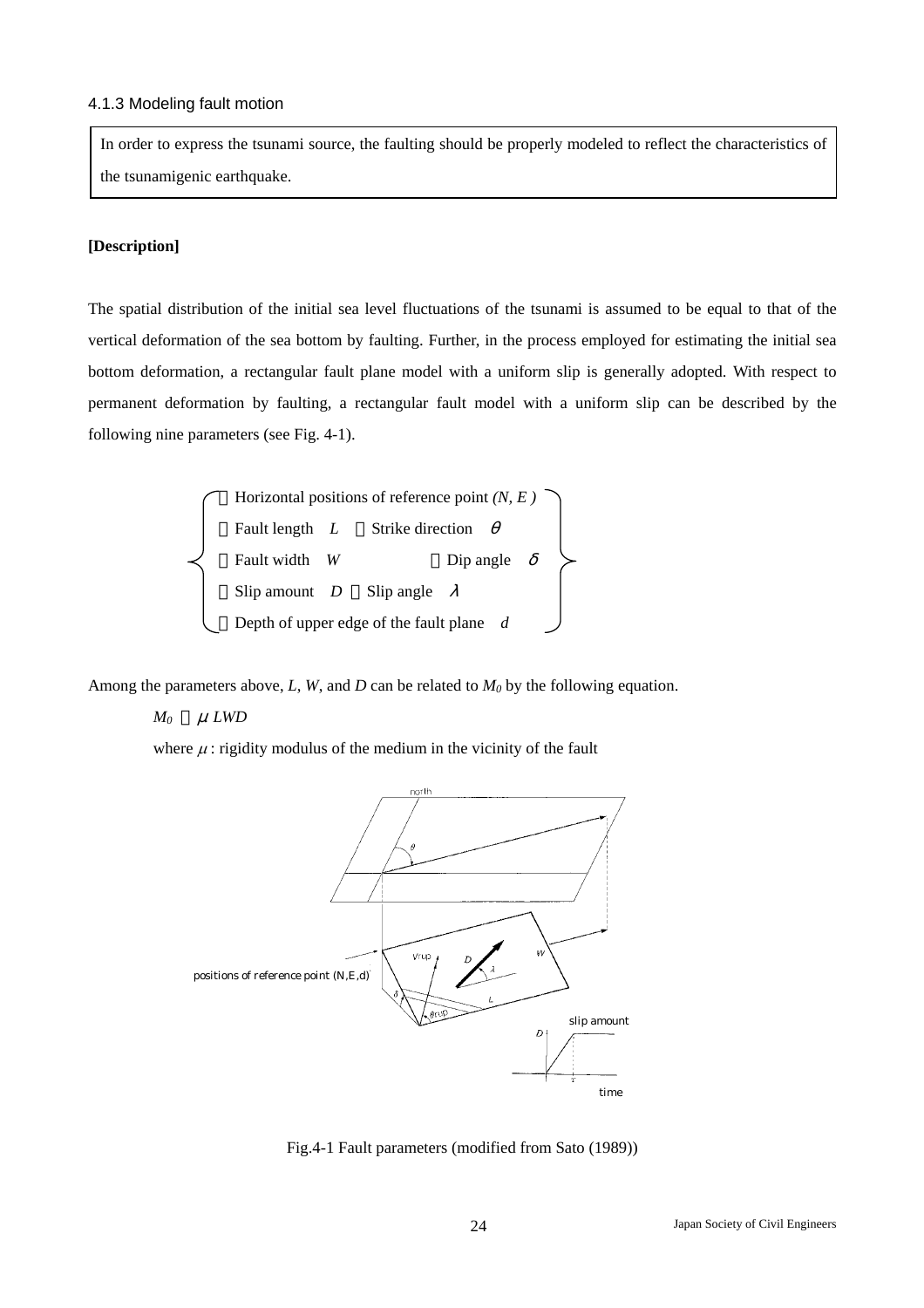In recent years, researches for developing more detailed fault models of the historical earthquakes have been carried out by applying the tsunami waveform inversion analysis in order to take into account "asperity," or an area where the slip on the fault surface is locally significant. (see Section 1.1.3 ).

The actual crustal deformation can be reproduced more precisely by a combination of multiple faults with different parameters. In such cases, the crustal deformation obtained from each fault may be linearly added.

When the fault size is large, there are cases in which the primary focus is on the temporal change in the submarine fluctuations by faulting. In such cases, additional fault parameters such as the time required for fault slip (rise time) τ, rupture propagation velocity *Vrup*, and propagation mode of rupture are considered.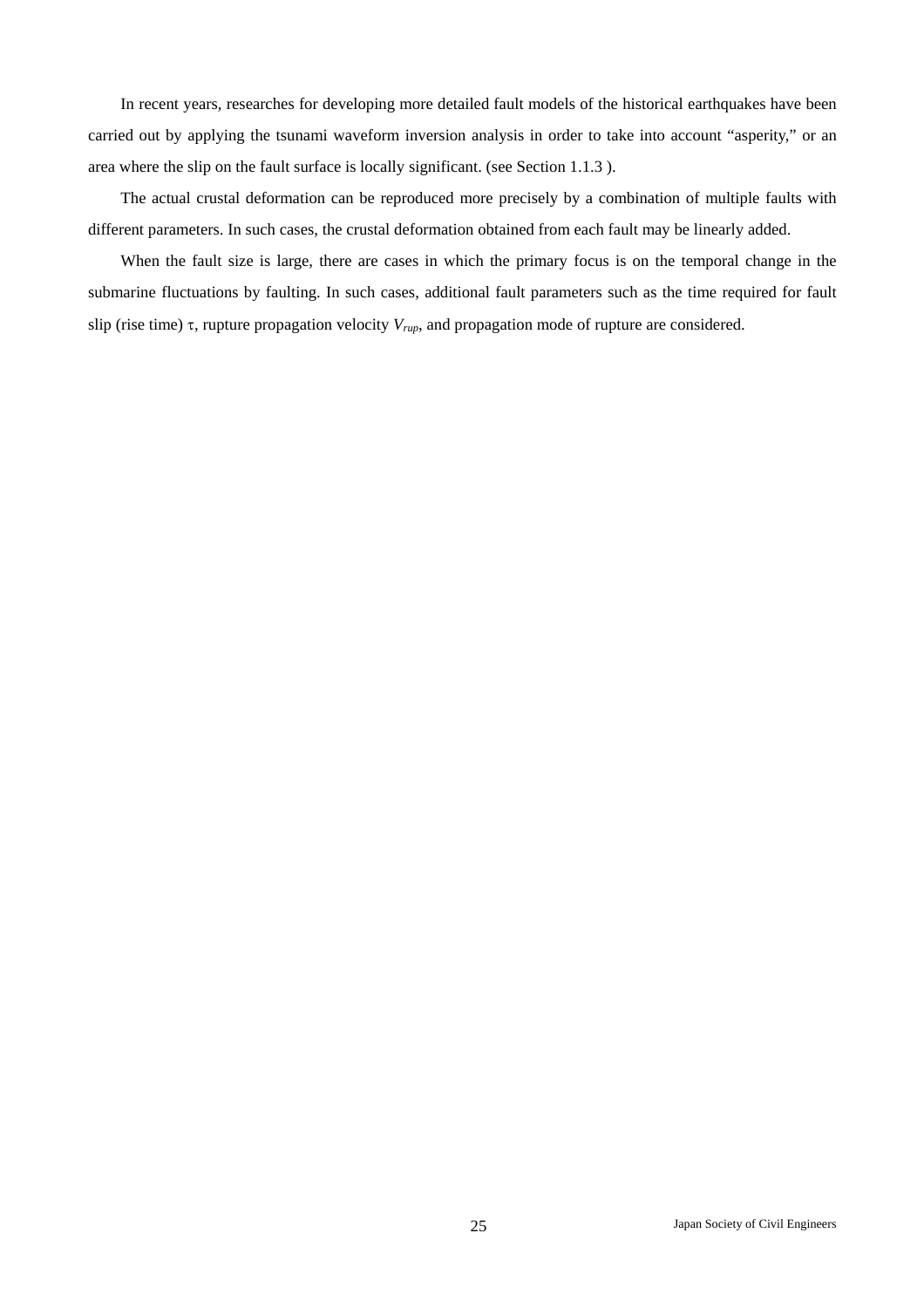The rigidity modulus of the medium in the vicinity of the fault should be appropriately set depending on the earthquake generation area, focal depth, etc.

### **[Description]**

Г

The rigidity modulus  $\mu$  of the medium in the vicinity of the fault can be calculated by using the following equation.

 $\mu$   $V_s^2$ 

where  $V_s$ : the S-wave velocity and  $\rho$  is the density of the medium

Because the rigidity modulus affects the estimation of  $M_w$  of historical tsunamis, it is essential to set an approximate value of the rigidity modulus in the evaluation of tsunamis. With respect to the tectonics in the neighborhood of Japan, studies of seismic velocities using artificial sources were extensively carried out in and after the 1950s, and the overall figure will now be elucidated.

It is known that the exact value of the rigidity modulus of the medium in the vicinity of the fault varies in the horizontal and vertical directions. However, for tsunami evaluation, the values listed in Table 4-2 can be used as a standard.

| Location                                                                           | Rigidity modulus                          |
|------------------------------------------------------------------------------------|-------------------------------------------|
| Continental plates in south-west Japan                                             |                                           |
| Eastern margin of the Japan Sea                                                    | $3.5 \times 10^{10}$ / <sup>2</sup>       |
| Shallow levels of plate boundaries (when the entire fault surface exists within a  | $3.5 \times 10^{11}$ dyne/cm <sup>2</sup> |
| depth of less than 20 km)                                                          |                                           |
| Oceanic plates                                                                     | $7.0 \times 10^{10}$ / <sup>2</sup>       |
| Deep levels of plate boundaries (when the entire fault plane exists within a depth | $(7.0 \times 10^{11} \text{ dyne/cm}^2)$  |
| of greater than 20 km)                                                             |                                           |
| Central portion of plate boundaries (when the entire fault plane exists across a   | $5.0 \times 10^{10}$ / <sup>2</sup>       |
| depth of $20 \text{ km}$ ).                                                        | $(5.0 \times 10^{11} \text{ dyne/cm}^2)$  |

Table 4-2 Standard values of the rigidity modulus of the medium in the vicinity of the focus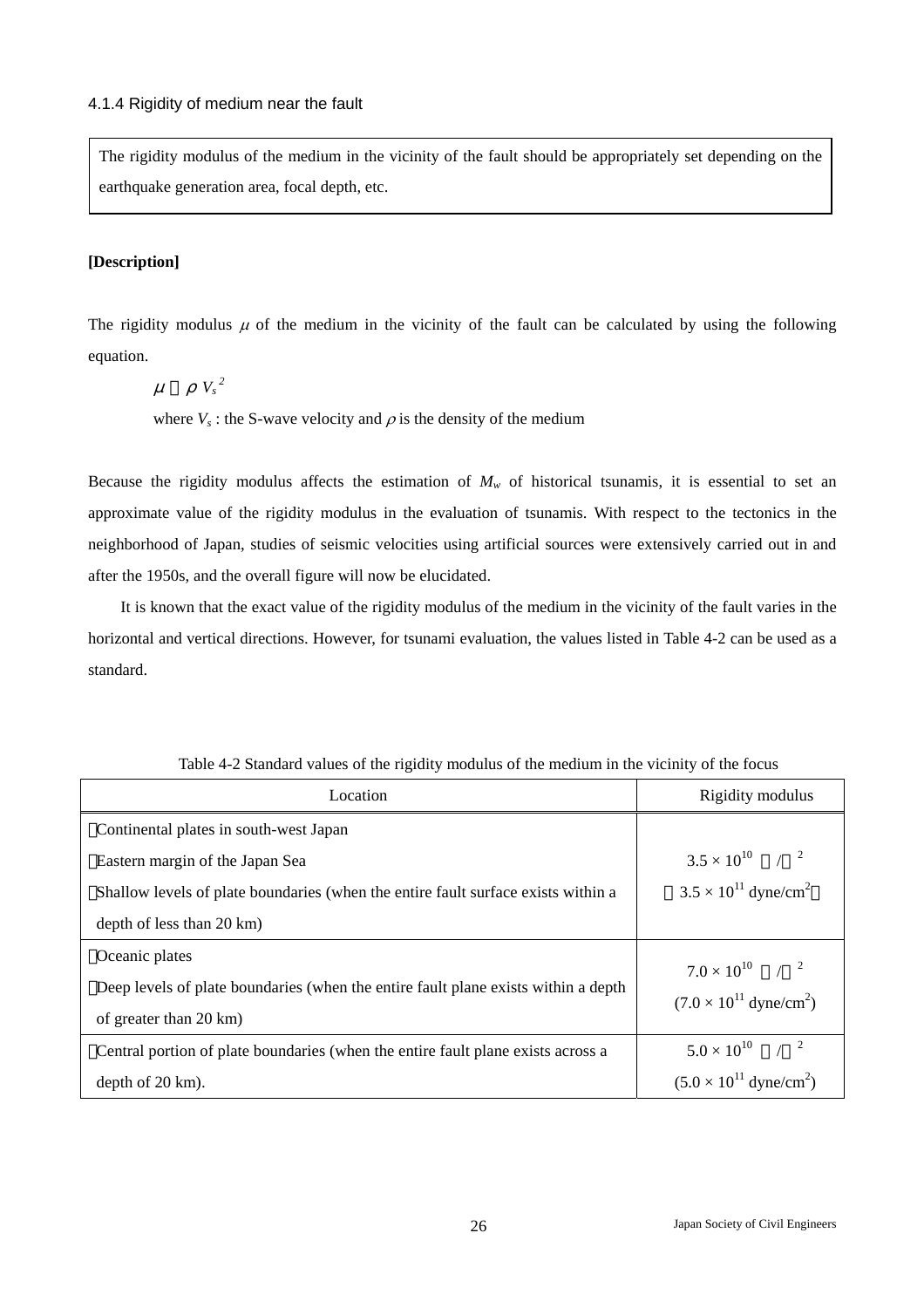#### 4.2 Setting source of historical tsunamis

#### 4.2.1 Selection of target tsunami

Based on the literature survey, etc., the historical tsunami that is assumed to have exerted the greatest influence on the target site is selected as the evaluation target.

#### **[Descriptions]**

Among the historical tsunamis assumed to have exerted considerable influences on the evaluation point, the tsunamis for which the reliability of the run-up height records is verified are chosen as the evaluation targets.

#### **(1) Reliability of the run-up height records**

The run-up heights of tsunamis older than the 1896 Meiji Sanriku earthquake tsunami have been assumed by researchers on the basis of old records, documents etc.; the reliability of the data must be closely examined. In the case of the run-up heights of comparatively recent tsunamis that occurred after 1896, the investigation method should focus on the heights mentioned in individual documents and their reliability.

If the reliability of any run-up height is doubtful, the accuracy of the data must be re-examined based on the original document. Further, if the reliability is too low, they can be eliminated when the goodness of fit is evaluated.

#### **(2) Literature survey**

The following literatures are available for surveying historical tsunamis.

- Watanabe, H. (1998): *Comprehensive List of Tsunamis to Hit the Japanese Islands [Second edition]*, University of Tokyo Press, pp. 238 (in Japanese).
- National Astronomy Observatory (ed.):, *Chronological Scientific Tables*, Maruzen Co., Tokyo (in Japanese).
- Usami, T. (2003): *Materials for Comprehensive List of Destructive Earthquakes in Japan* [Latest Edition] , University of Tokyo Press, pp. 605 (in Japanese).
- Utsu, T. (1982): *Catalog of large earthquakes in the region of Japan from 1885 through 1980*, Bulletin of Earthquake Research Institute, University of Tokyo, Vol. 57, pp. 401–463 (in Japanese).
- Utsu, T. (1987): (in Japanese).
- Kayano, I. and Utsu T. (2001): *Table of large earthquakes in Japan*, *Encyclopedia of Earthquakes [Second Edition]*, edited by Utsu, T., Asakura Publishing Co., Tokyo, pp. 569–641 (in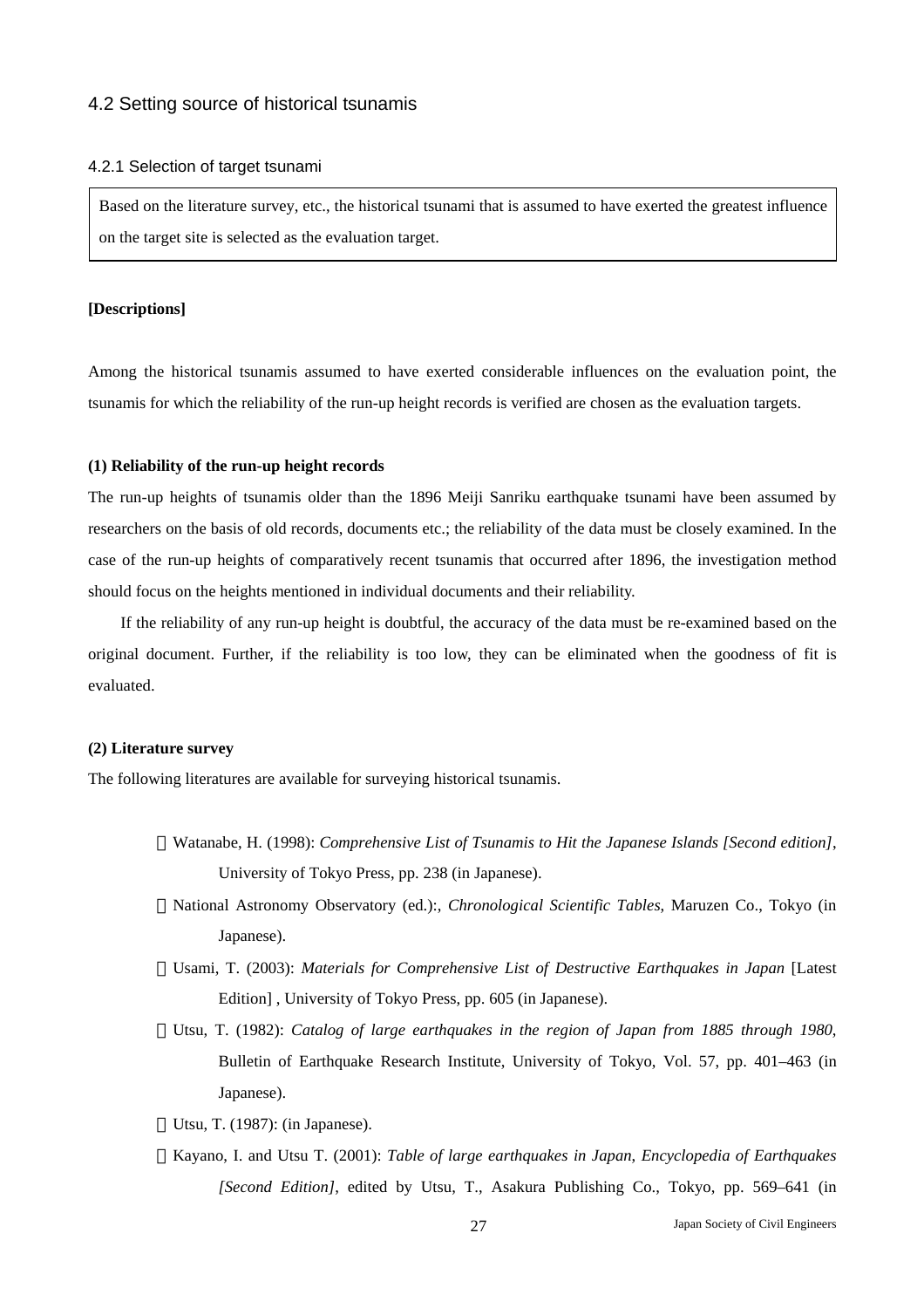Japanese).

- Abe, K. (1988): *Tsunami magnitude and the quantification of earthquake tsunamis around Japan*, Bulletin of Earthquake Research Institute, University of Tokyo, Vol. 63, pp. 289–303 (in Japanese with English abstract).
- Abe, K. (1999): *Quantification of historical tsunamis by the Mt scale*, *Zisin*, Second Series, Vol. 52, pp. 369–377 (in Japanese with English abstract).
- Investigation report by research institutes such as universities etc., and public agencies such as Japan Meteorological Agency etc.
- Scientific literatures by researchers (for example, a series of historical tsunami research literature by Dr. Hatori)

#### **(3) Extraction of tsunamis for detailed evaluation**

For detailed evaluation, it is possible to extract a tsunami from two or more tsunamis by using a simplified prediction equation. For such a simplified prediction technique, there are methods, including that of Abe (1989), that employ the following equations.

 $log Ht = M<sub>w</sub> - log - 5.55 + C$  $log Hr = 0.5 M<sub>w</sub> - 3.3 + C$ 

where Ht: local-mean tsunami height in intervals of several tens of km (m)

Hr: maximum value of local mean height (m)

- $M_w$ : moment magnitude
- : distance along the shortest oceanic path from the epicenter to the observation point (km) C: regional constant ( $C = 0$  for the tsunamis in the Pacific Ocean and  $C = 0.2$  for the tsunamis in the Japan Sea)

However, an evaluation that employs the simplified prediction technique may lack accuracy because the influences of the water depth at the source location and coastal topography are not taken into account. Therefore, it is desirable to carry out a detailed evaluation by a numerical calculation if the results of narrowing by a simplified prediction equation indicate that there are two or more historical tsunamis that are assumed to exert a considerable influence at the target site.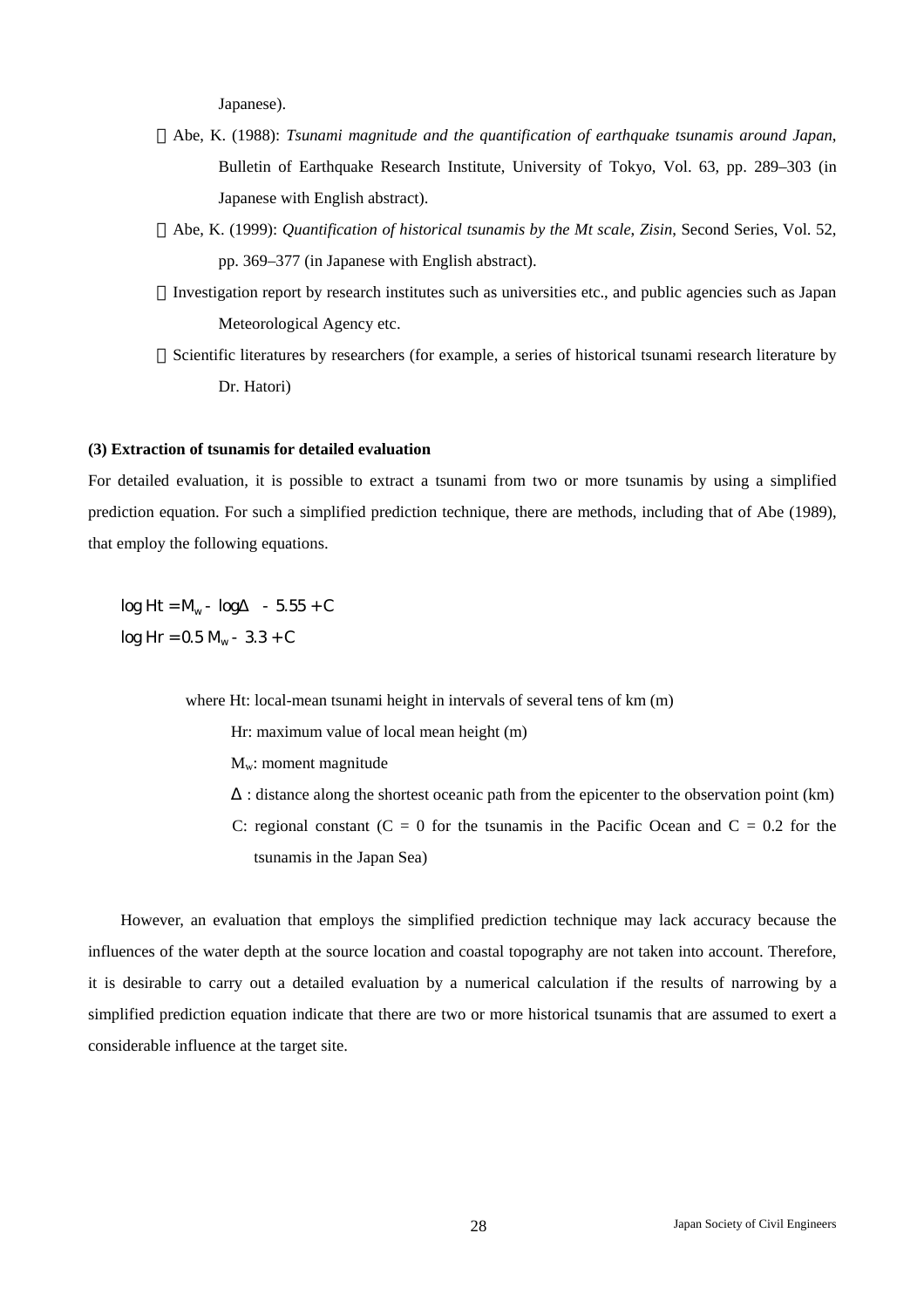The goodness of the fault model as the tsunami source should be evaluated by Aida's indexes K and

#### **[Descriptions]**

#### **(1) Aida's indexes K and**

Aida (1977, 1978) evaluates the goodness of the fault model based on the geometric average K and geometric standard deviation . The indexes K and by Aida (1978) have been applied as indexes of fitness in space between the recorded and computed tsunami heights. The defining equations of  $K$  and are given as follows.

$$
\log K = \frac{1}{n} \sum_{i=1}^{n} \log K_i
$$
  

$$
\log K = \left[ \frac{1}{n} \left\{ \sum_{i=1}^{n} \left( \log K_i \right)^2 - n \left( \log K \right)^2 \right\} \right]^{1/2}
$$

where n: number of data for evaluation,

$$
K_i = R_i/H_i
$$

*Ri* : recorded tsunami height at i

 $H_i$ : calculated tsunami height at i

Since the estimated error of depends on the number of samples, the number of samples should be stated for reference in calculating K and

#### **(2) Points to be noted**

When the reliability of the run-up heights is doubtful, the accuracy of the records must be re-examined on the basis of the original document. If their reliability is determined to be low, they can be eliminated when evaluating the goodness of fit.

Since the tide gauge records may provide smaller amplitudes than the run-up heights depending on the period of the tsunamis and the response characteristics of the tide gauges, when the highest tide gauge record is adopted as a substitute for the run-up height, the systematic differences between the tide gauge records and run-up heights must be carefully considered.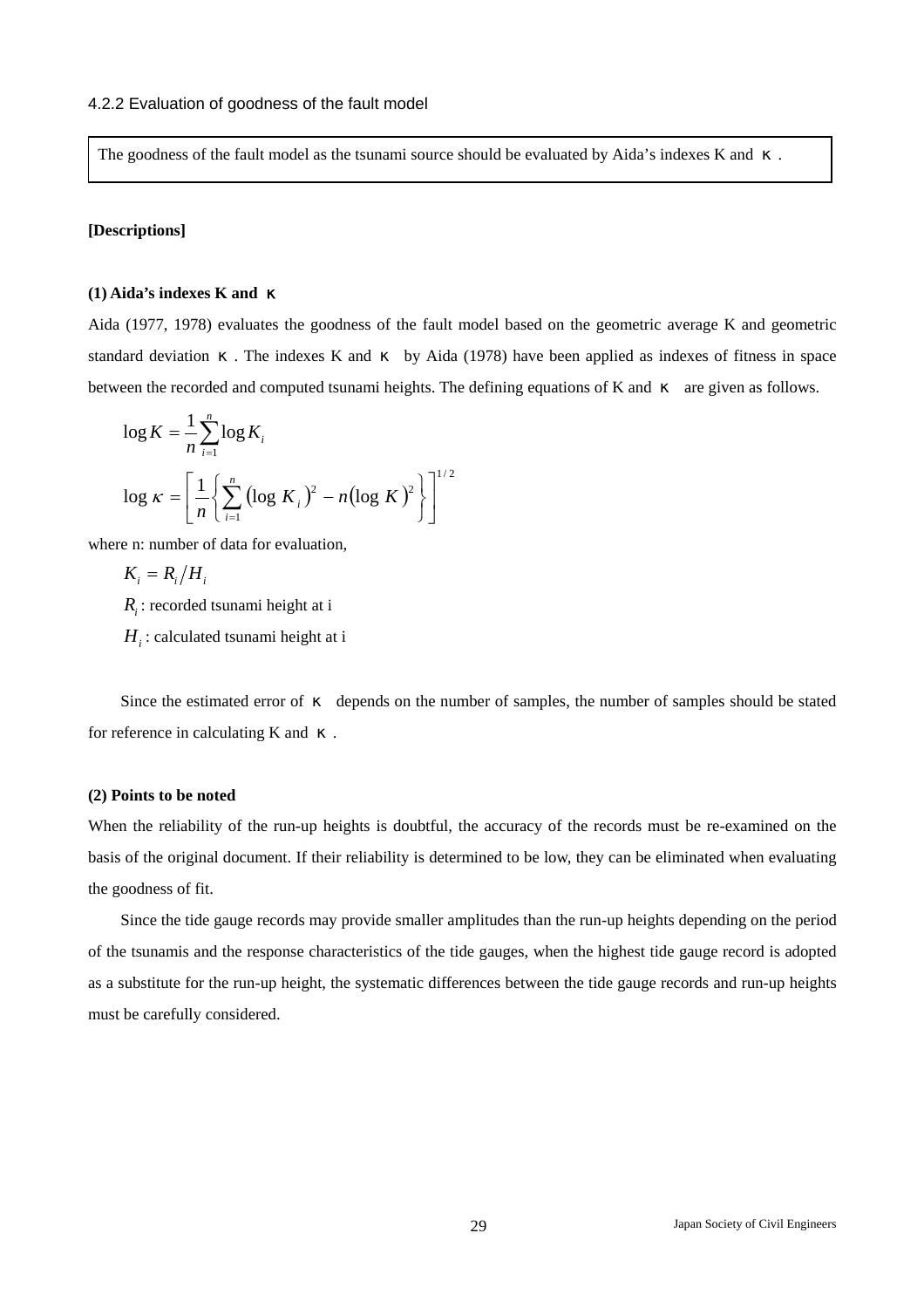The fault parameters of the fault model of the historical tsunamis should be set in such a way to reproduce the distribution of tsunami heights along the coast.

#### **[Descriptions]**

In general, a fault model that can explain the seismic waves is not always consistent with that which can explain the run-up heights of a tsunami. Needless to say, it aims at the evaluation of the tsunamis considered in this paper. When the fault model of the historical tsunami is set, it is important to also set the fault parameters in order to effectively explain the distribution of the tsunami heights along the coast well.

#### **(1) General**

When the fault model of the historical tsunami is set, the fault parameter is set in such a manner that the run-up heights of the tsunamis along the coast can be satisfactorily explained. In other words, the fault parameters should be set so that geometric average K by Aida becomes nearly 1.0, and the geometric standard deviation may acquire as low as possible.

It is recommended to use the following conditions as a good rule of thumb for K and of wide areas:

 $0.95 < K < 1.05$ 

 $K < 1.45$ 

These conditions are essential in order to enable an explanation of the overall trend of the run-up height distribution over a wide area; further, they are also important for ensuring satisfactory reproducibility in the vicinity of the target site.

When the run-up heights for evaluating the reproducibility are selected taking the target site into careful consideration, the following criteria are considered.

- 1) The distance from the site is short.
- 2) The coastal and sea bottom topographies around the site are similar.
- 3) The number of run-up heights necessary for calculating K and should be statistically reliable.

If the tide gauge records can be referred, the fault parameters should be set so that the wavelength, phase, etc., of the tsunami can be expressed.

When abundant records are available for recent tsunamis as well as the earthquakes that caused them, various characteristics of the earthquake can be referred. These characteristics include aftershock distribution, focal mechanism solution, crustal deformation before and after the earthquake, etc.

#### **(2) Fault model of historical tsunamis proposed by research literature**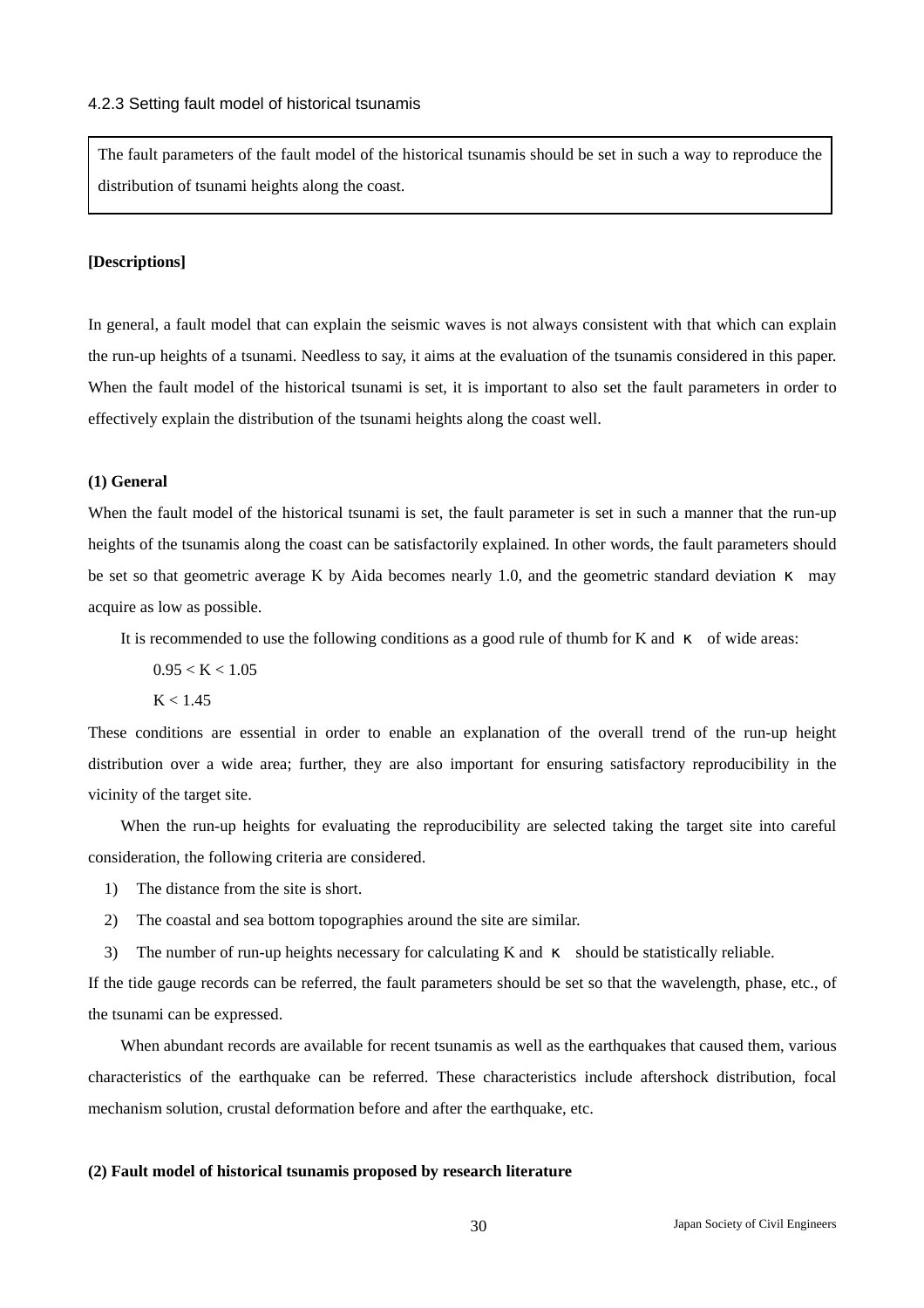In the case of major historical tsunamis, fault models that can explain tsunamis have been proposed in research literature, and it is possible to refer to these models when evaluating such tsunamis. The literature edited by Sato (1989) has a collection of such fault models from around Japan.

Among these models, the ones from particularly old sources may be inaccurate in the light of recent seismological findings in terms of consistency of the depth of plate boundaries, etc. The parameters of the fault model should be collected with discretion.

Among the fault models that can explain tsunamis proposed in research literatures, there exist models that can explain tide gauge records but not run-up heights. Since the tide gauge records may provide smaller amplitudes than the run-up heights depending on the period of the tsunamis and the response characteristics of the tide gauges, when the fault model set using the tide gauge records is adopted, the systematic differences between the tide gauge records and run-up heights must be carefully considered.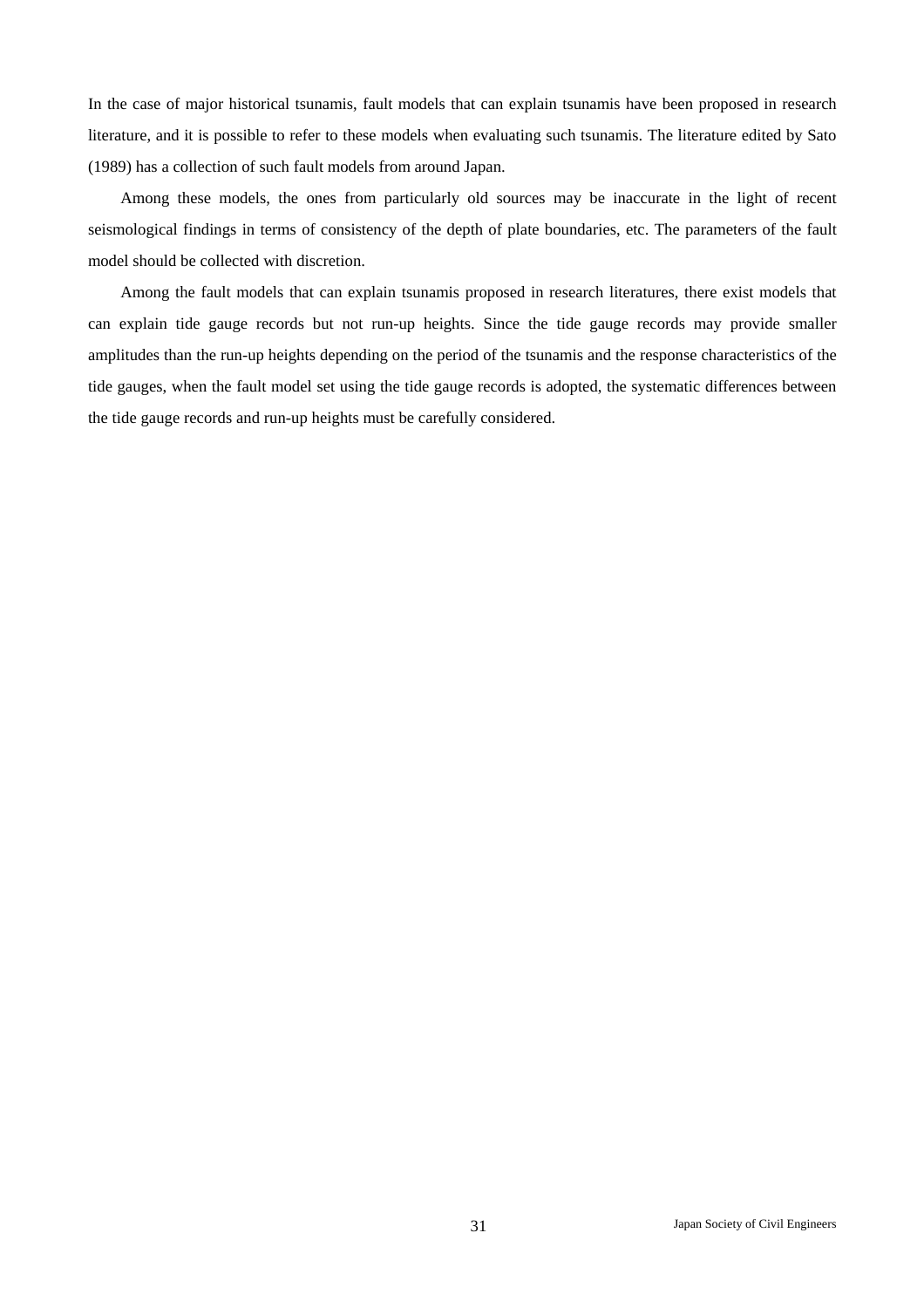## 4.3 Setting source of scenario tsunamis

#### 4.3.1 Basic concepts

(1) Types of earthquakes accompanied by tsunamis

Types of earthquakes accompanied by tsunamis should be considered for setting the scenario tsunami source.

(2) Scaling law

The relationship between the moment magnitude *Mw* and fault model parameters should be determined in accordance with the appropriate scaling law that conforms to the tectonics, the types of earthquakes accompanied by tsunamis, etc.

#### **[Description]**

#### **(1) Types of earthquakes accompanied by tsunamis**

The types of earthquakes accompanied by tsunamis that have occurred in the Japanese archipelago and surrounding areas can be categorized as follows (see Fig. 4-2):

1) Earthquakes along plate boundaries

- 1-1) Interplate earthquakes caused by subducting plates
- 1-1-a) Typical interplate earthquakes with a reverse fault
- 1-1-b) Tsunami earthquakes (slow earthquakes)
- 1-2) Earthquakes in subducting plates
- 1-2-a) Intraplate earthquakes with normal fault in subducting plates
- 1-2-b) Intraplate earthquakes with reverse fault in subducting plates

2) Shallow inland earthquakes (\*)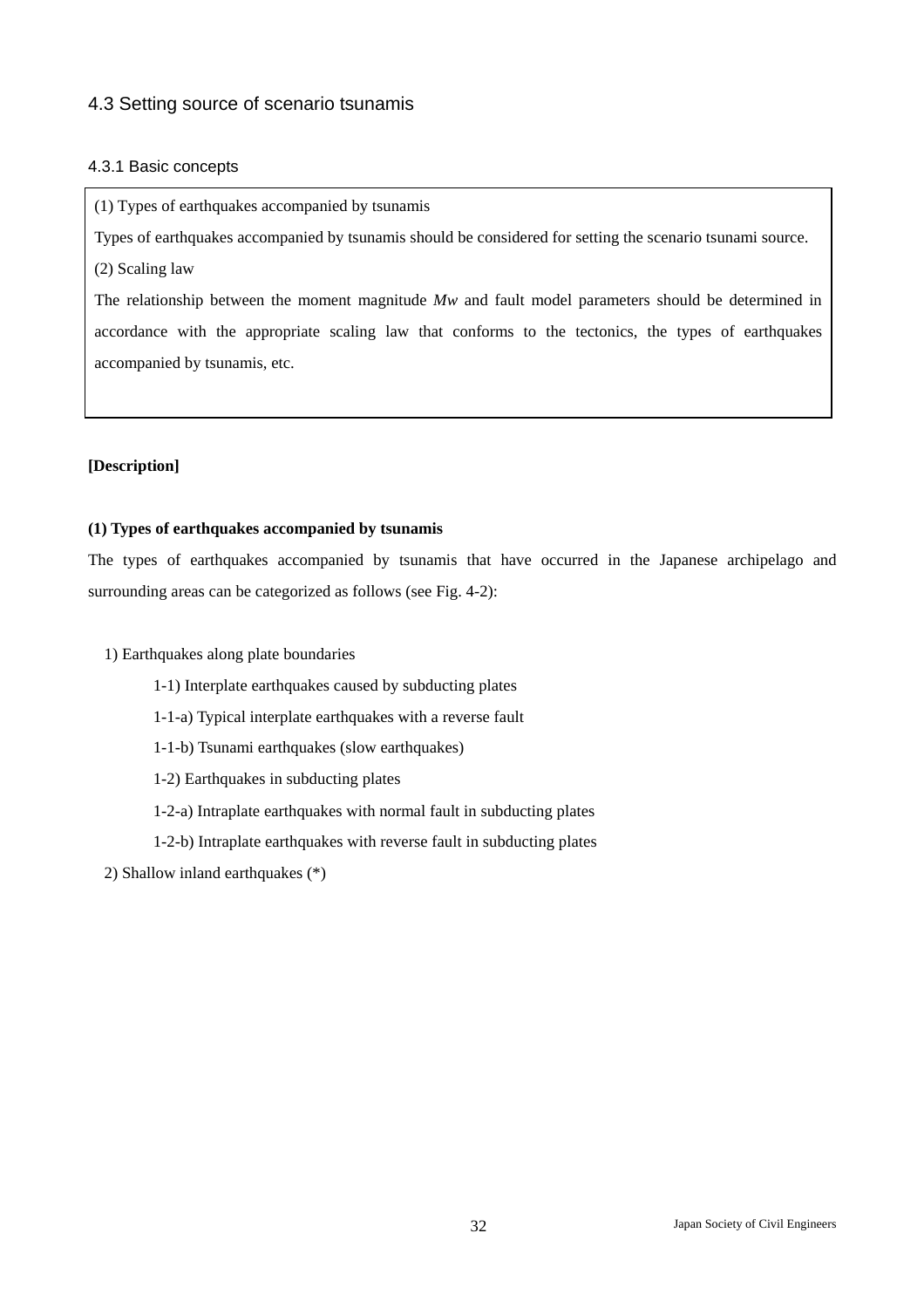

There are interplate earthquakes (plate boundary earthquakes), earthquakes within subducting (subducted) plates, and shallow inland earthquakes, and others.

(\*) As referred herein, 'inland' denotes the continental crustal area from the viewpoint of tectonics and covers the continental plate excluding the plate boundaries or their extremely close areas. This is different from the geographical segmentation of land and

Fig.4-2 Types of earthquakes in the Japanese archipelago and the surrounding area

(Edited by the Earthquake Research Committee of the Headquarters for Earthquake Research Promotion of the Prime Minister's Office (1999))

Based on the types of earthquakes described above, the fault model can be defined with respect to each location and type of earthquake accompanied by a tsunami.

The tsunami earthquake referred in this paper indicates that "the interplate earthquakes occur near the plate boundary close to the trench axis, and slip occurs slowly with extensive fault movement," as shown by Tanioka and Satake (1996).

#### **(2) Scaling law**

The following three concepts regarding the scaling law of the fault parameters related to  $M_w$  are introduced (see Fig. 4-3).

1) No limit on fault length *L*, fault width *W*, or slip amount *D*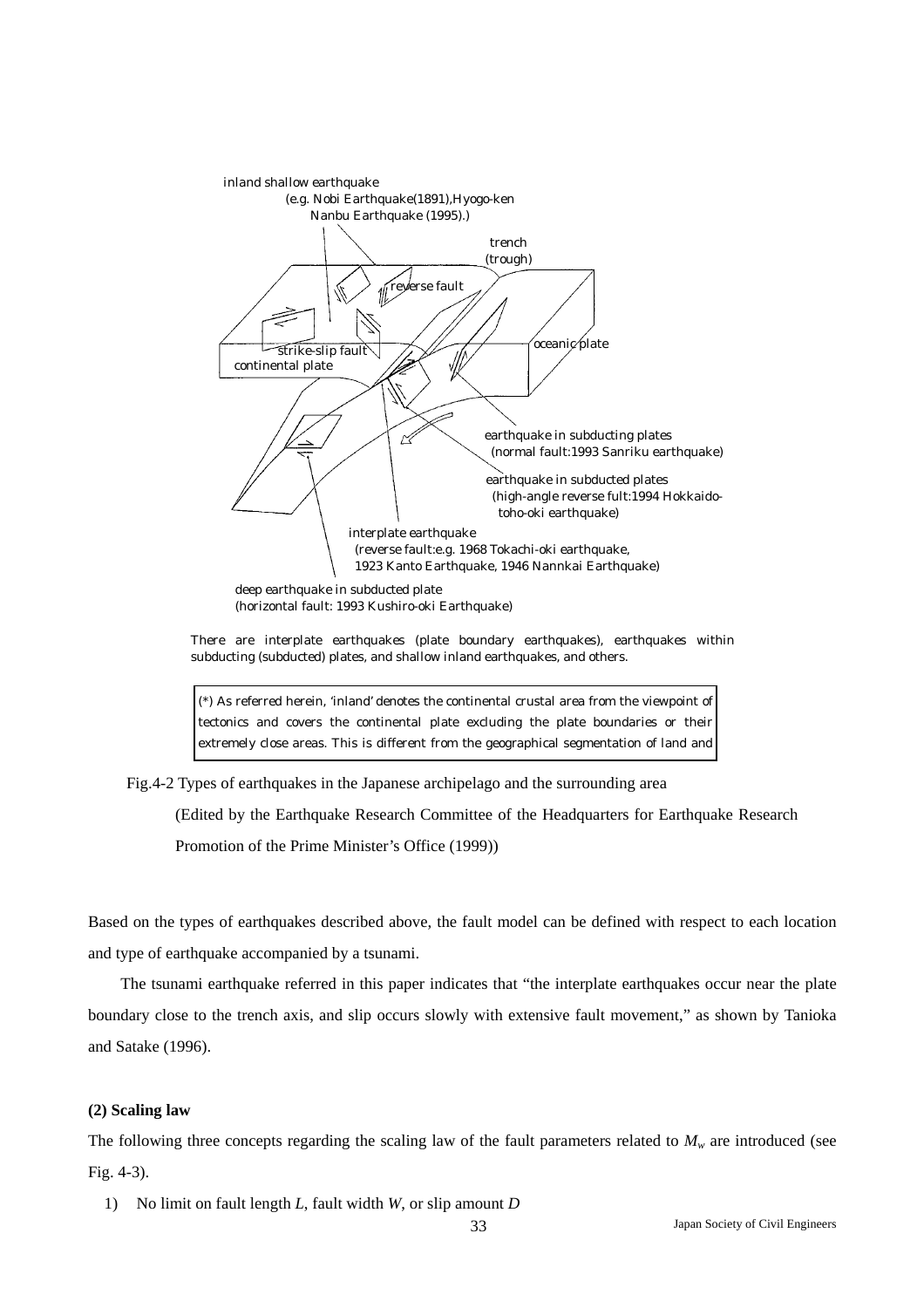$LogM_0(Nm) = 1.5M_w + 9.1$ ,  $M_0$   $\mu$  LDW *M0*: seismic moment  $\mu$ : rigidity of the medium near the earthquake source *L*: fault length *W*: fault width

*D*: fault slip amount

The above relations indicate that if  $M_w$  increases by 0.1,  $M_0$  becomes 10<sup>0.15</sup> times larger. In the case of drawing no line on *L*, *W* and *D*, if *Mw* increases by 0.1, then every *L*, *W* and *D* becomes larger by  $10^{0.05}$  or 1.12 times.

#### 2) Setting limit on width *W* of the fault plane

When *W* reaches the upper limit, *L* and *D* increase by  $10^{0.075} = 1.19$  times as  $M_w$  increases by 0.1.

3) Setting limit on length *L* and width *W* of the fault plane

When *L* and *W* reach the upper bound, *D* increases by  $10^{0.15}$  or 1.41 times as  $M_w$  increases by 0.1.



## 3) Setting limit on the length and width of the fault plane



Fig. 4-3 Three scaling laws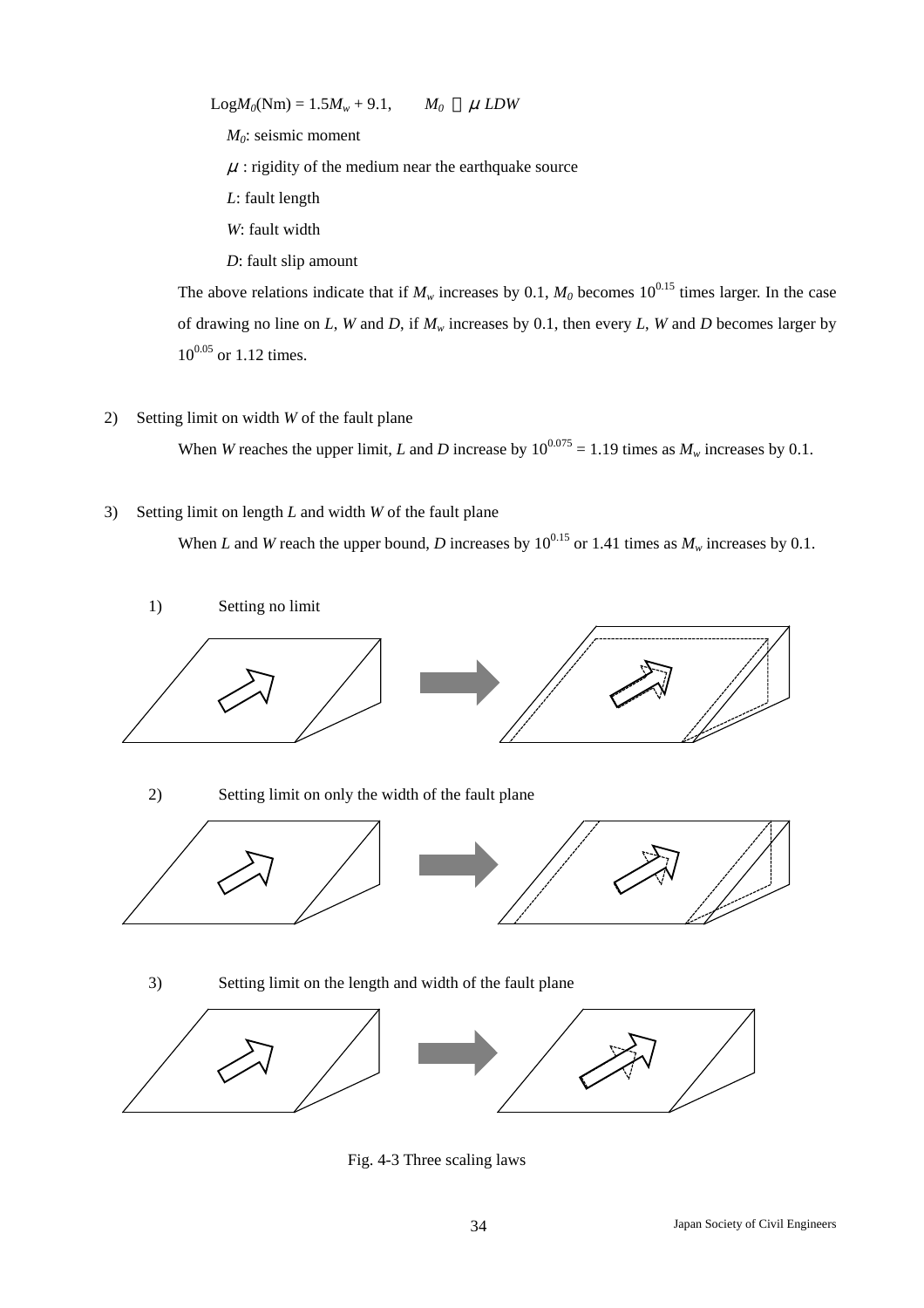These three scaling laws are applied to the following cases, respectively.

#### 1) Setting no limit:

When the area of the rupture caused by the earthquake is small as compared to the existing weak plane and the length and width is less than their upper limits.

#### 2) Setting limit only on the width of the fault plane:

When the depth of the seismic layer is limited and the rupture caused by the earthquake extends to the upper limit of the depth of the seismic layer (submarine active fault, normal fault in intraplate, etc.).

#### 3) Setting limit on the length and width of the fault plane:

When the length of the fault plane and depth of the seismic layer are limited and the rupture caused by the earthquake extends to the upper limits of both the length and depth of the seismic layer.

With regard to the evaluation of the scenario tsunami, the appropriate scaling law that conforms to the seismo-tectonic features, types of earthquakes accompanied by tsunamis, etc., should be applied.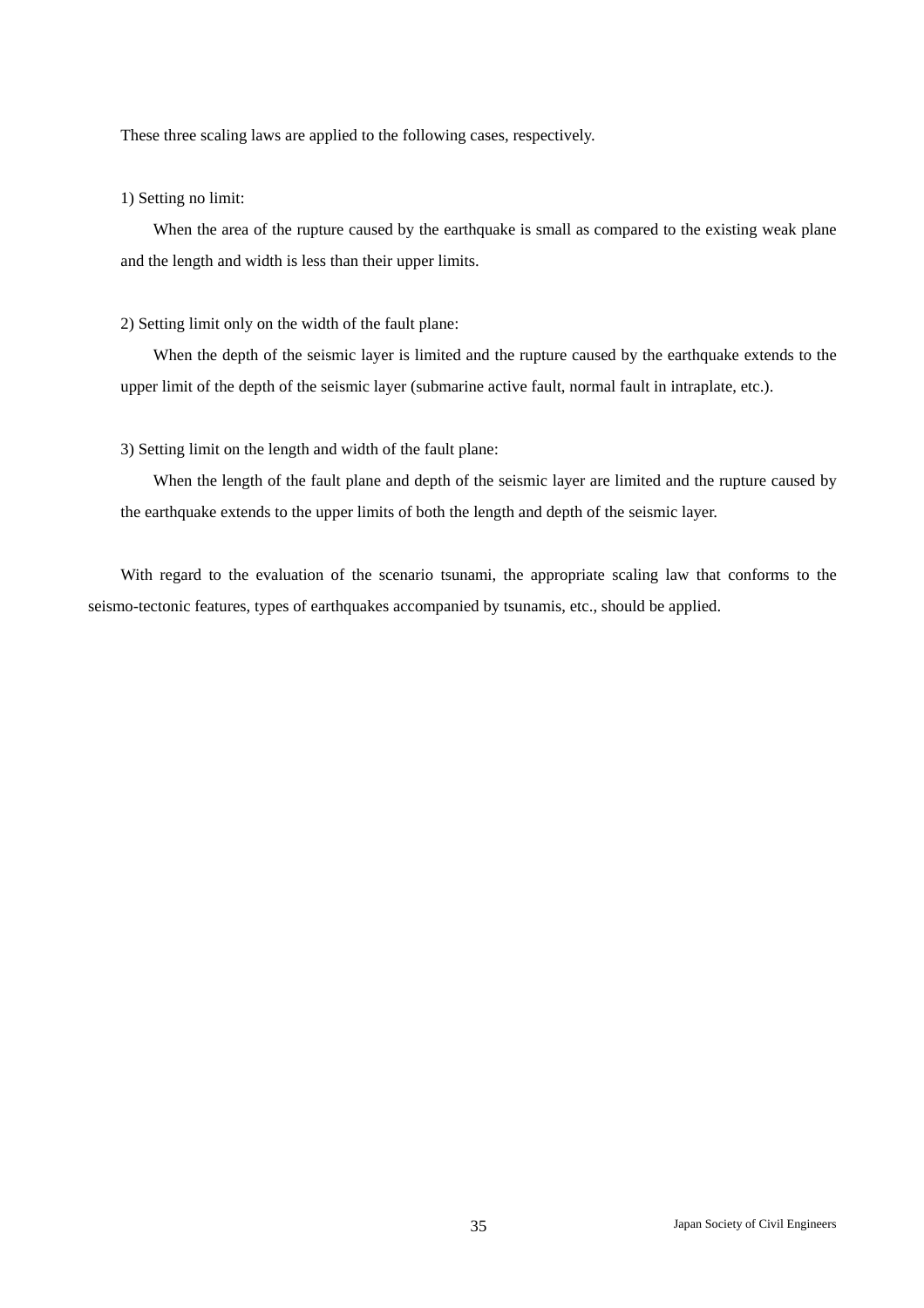#### 4.3.2 Setting tsunami sources for earthquakes along plate boundaries

(1) Evaluation range

Tsunamis resulting from possible future earthquakes along plate boundaries should be evaluated.

(2) Standard fault model

On the basis of the scaling law, considering the location of occurrence and type of earthquake, the standard fault model that corresponds to the assumed magnitude  $M_w$  should be introduced.

(3) Source region

Characterization of tsunami sources should be based on the idea of seismotectonics. In addition, the source region of the standard fault model may be introduced at an appropriate region in accordance with the type of earthquake, based on seismological knowledge such as the conditions that caused historical earthquakes, etc.

(4) Maximum moment magnitude

In each source region, the maximum moment magnitude of the standard fault model shall be equal to or greater than the moment magnitude  $M_w$  of the fault model that can employ this value to reproduce the maximum run-up height of recorded historical tsunamis.

#### **[Description]**

## **(1) Evaluation range**

Along areas such as the Pacific coasts where earthquakes have repeatedly occurred along the plate boundaries, the assumed largest earthquake/tsunami in each tsunami source region would have already occurred. However, tsunamis resulting from possible future earthquakes along plate boundaries should be evaluated, and the tsunami source should be introduced on the basis of seismotectonics.

The source areas of tsunamis resulting from earthquakes along the plate boundaries can be classified into the following two neighboring sea areas in Japan on the basis of plate tectonics and the earthquake characteristics as well as the knowledge of the fault model that expresses them.

1) Subduction zone of Pacific plate

2) Subduction zone of Philippine plate

Therefore, the tsunamis resulting from earthquakes occurring along plate boundaries are separated into the two categories shown in Table 4-1, and the tsunami sources are introduced in this paper.

#### **(2) Standard fault model**

On the basis of the scaling law considering the place of occurrence and type of earthquakes that generate tsunamis, the standard fault model (see Section 3.3) that corresponds to the assumed magnitude  $M_w$  will be introduced. The method of determining the standard fault models, etc., is shown in Appendices 1 and 2.

36 Japan Society of Civil Engineers In this paper, fault parameters that differ from one sea area to another are adopted; this is to ensure that the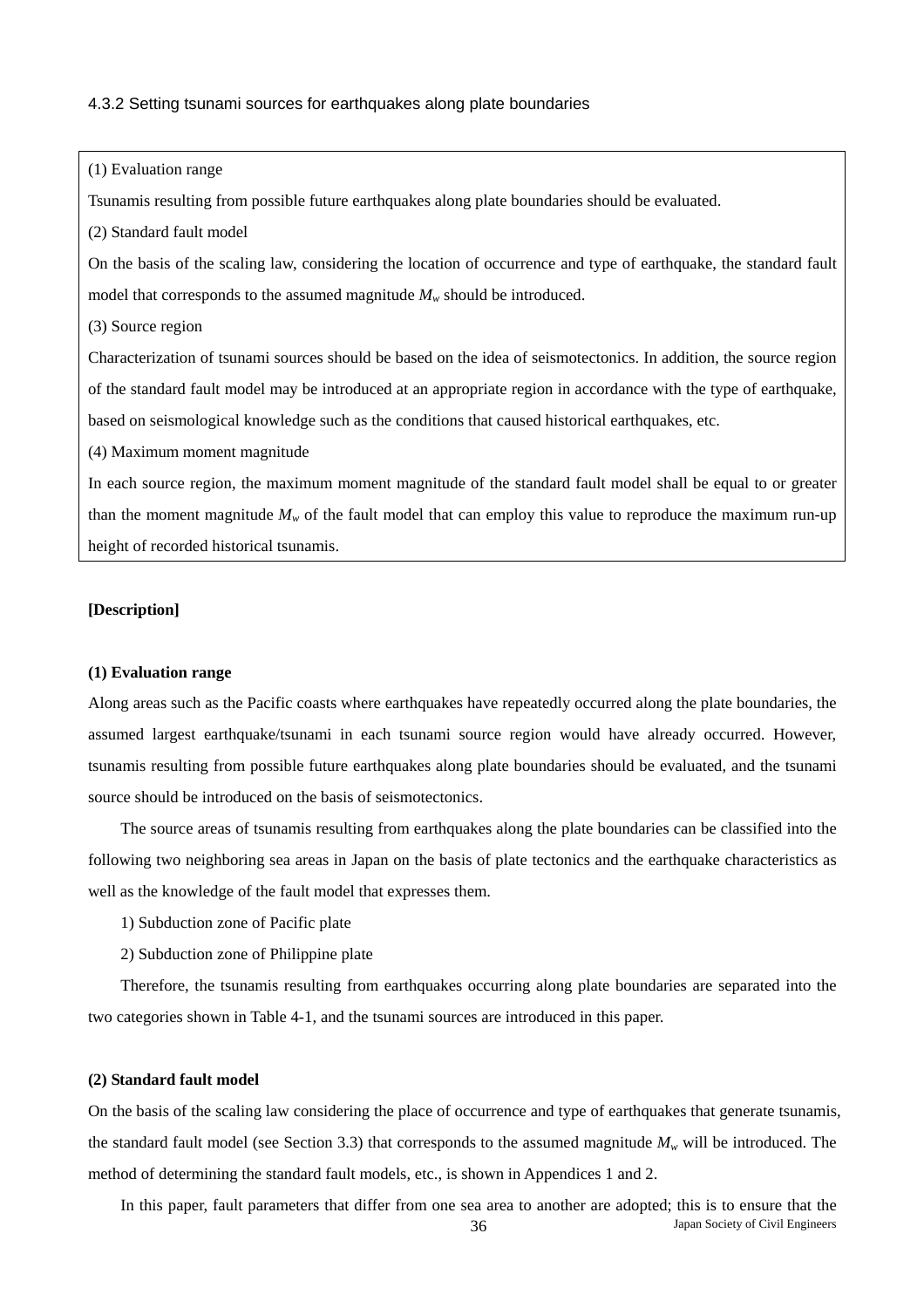characteristics of the fault model that can explain the recorded historical tsunami run-up height and the characteristics of the earthquake and fault model obtained from various studies on various seismological subjects can be represented.

In the sea areas along the Japan Trench, southern Kurile Trench, and Nankai Trough, tsunamis repeatedly occurred in the past; hence, considerable information on the geometric configuration of plate boundaries, etc., has been obtained. A standard fault model that reflects the characteristics of every sea area can be introduced by applying the scaling law to the fault model that explains the recorded historical tsunami run-up heights.

In this section, the concept for limited regions is presented; however, when an scenario tsunami of another sea area is evaluated, a standard fault model can be introduced on a similar basis.

#### **(3) Source region**

The characterization of tsunami sources should be based on the idea of seismotectonics.

In the Japanese archipelago and surrounding areas, various characterization charts that show seismotectonics on the basis of varying viewpoints have been proposed. One of these charts is the characterization chart of the seismotectonics edited by Hagiwara (1991) in which the characterization covers over the entire sea area; this chart can be applied to the tsunami evaluation (see Fig. 4-4).



Fig. 4-4 Characterization chart of seismotectonics edited by Hagiwara (1991)

The characterization chart of seismotectonics edited by Hagiwara (1991) was compiled using comparatively large tectonic blocks on the basis of topographical, geological, or geophysical similarities. However, from the viewpoint of the conditions under which earthquakes/tsunamis occurred in the past, earthquakes of a particular magnitude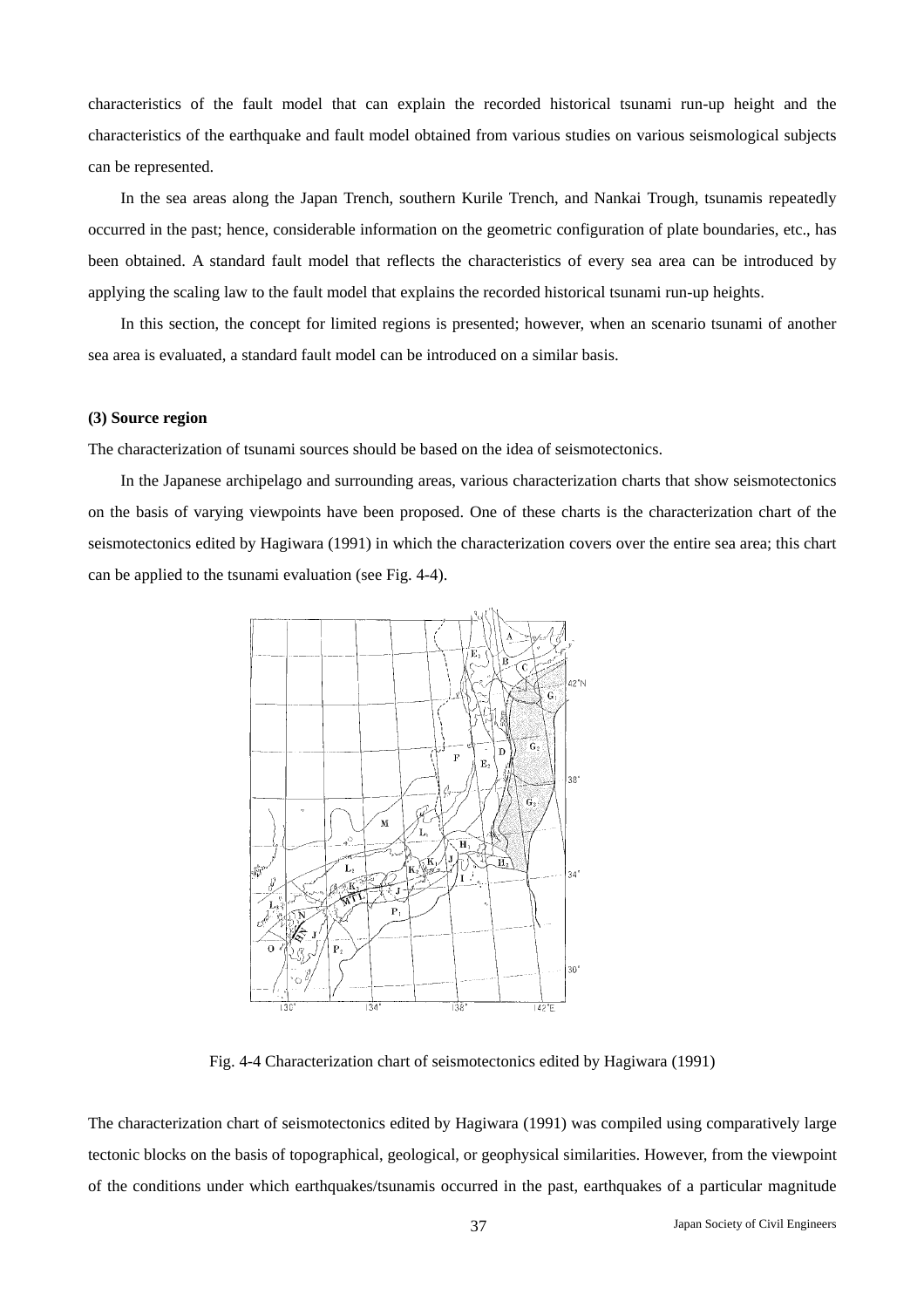and type have not always occurred in each tectonic block.

Therefore, in the actual evaluation of an scenario tsunami, it must be possible to introduce the source area of the standard fault model in a tsunami source region, which has been determined on the basis of a detailed rational evaluation; such a selection must depend on the type of tsunami, which is based on seismological knowledge such as conditions during the occurrence of historical earthquakes, etc. The tsunami source region of each standard fault model is shown in Appendices 1 and 2.

#### **(4) Maximum moment magnitude**

Depending on the sea areas,  $M_w$  of the fault model that explains the earthquake ground motion and that of the fault model that explains the recorded historical tsunami run-up height do not always coincide (see the Appendix shown below). Since this paper focuses on the evaluation of a tsunami, the maximum moment magnitude of the standard fault model assumed for every location of occurrence and/or type of earthquake should be equal to or greater than the  $M_w$  value of the fault model that can explain the maximum recorded historical tsunami run-up height. The maximum moment magnitude of each standard fault model is shown in Appendices 1 and 2.

There are various methods of defining the maximum magnitude of the earthquake that can occur in each tectonic segment. However, in the seismotectonic characterization chart edited by Hagiwara (1991), the method of evaluation is proposed on the basis of the maximum magnitude of the historical earthquakes.

As mentioned above, the value of  $M_w$  should be equal to the magnitude of the fault model with which the numerical model can reproduce the recorded historical tsunami run-up height in this paper; however, the method by which the maximum magnitude is assumed follows the method of Hagiwara (1991) (using the maximum magnitudes given in the historical records as the expected maximum magnitude).

#### Appendix

In the case of the earthquakes that occurred in recent years, the relationships between the  $M_w$  value determined by a seismic wave analysis and the  $M_w$  value that is assumed in this research for reproducing the tsunami run-up heights are shown in Figure-A1. In particular, the Pacific Ocean shows a trend in which the  $M_w$  value of the tsunami generally exceeds the  $M<sub>w</sub>$  value of the earthquake. The following two points are considered to be the reasons for such a trend.

38 Japan Society of Civil Engineers (a) There exists a trend in which the historical tsunami run-up heights are generally recorded as being larger than the half-amplitudes of the tide gauge. Accordingly, the seismic moment of the fault model that reproduces the recorded historical tsunami run-up heights must be assumed to be larger than that of the fault model that reproduces the tide gauge records. Since the fault model used to explain the tsunami is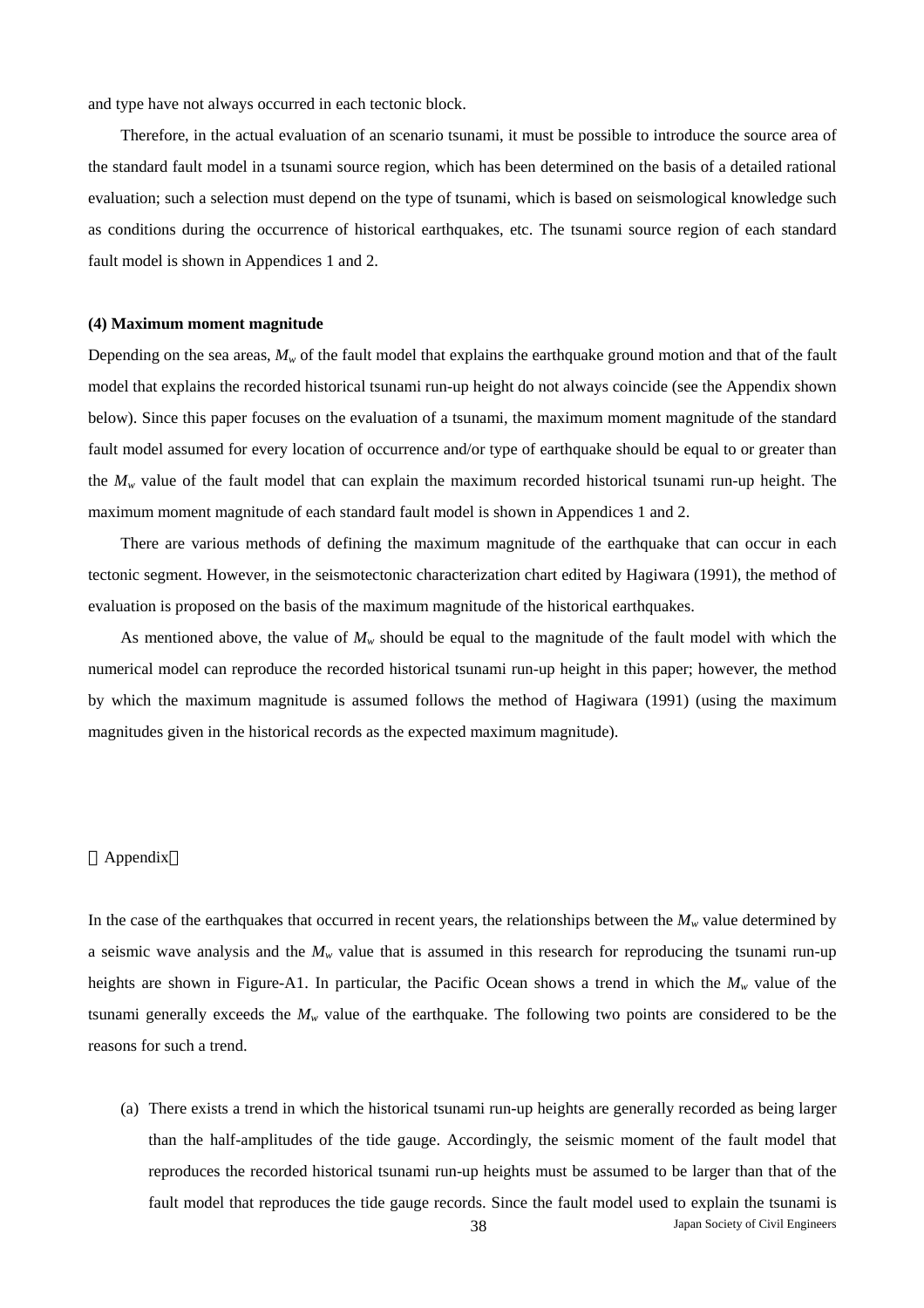also often defined to reproduce the tsunami run-up heights, its moment magnitude  $M_w$  is assumed to be larger than the seismic moment magnitude  $M<sub>w</sub>$  that is assumed to be consistent with the tide gauge records.

(b) In the case of an equivalent size of the seismic moment, the maximum tsunami run-up height used in the heterogeneous slip distribution on the fault is generally larger than that used in the uniform slip. It is assumed that fault movement includes this heterogeneity in practice; however, as a fault model with a uniform slip is assumed for every earthquake, as shown in Figure-A1, a large slip should be defined in order to reproduce the recorded historical tsunami run-up heights. Hence, the  $M_w$  values of tsunamis tend to be larger than those of the earthquakes.



Figure-A1 Comparison between  $M_w$  of a tsunami and an earthquake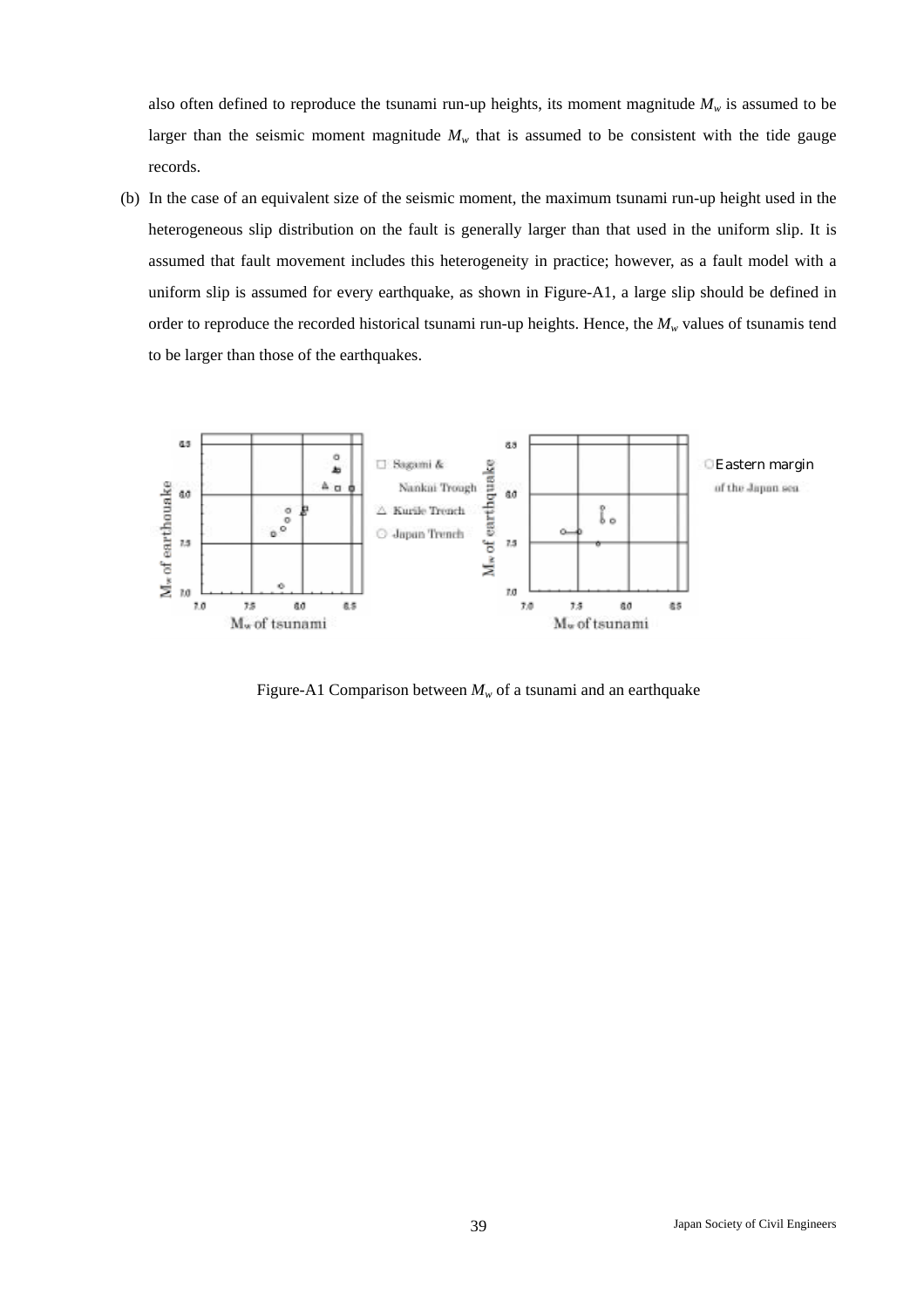#### 4.3.3 Setting tsunami sources along the eastern margin of the Japan Sea

#### (1) Evaluation range

Tsunamis resulting from possible future earthquakes along the eastern margin of the Japan Sea should be evaluated.

#### (2) Standard fault model

On the basis of the scaling law, considering the location of occurrence and type of earthquake, the standard fault model that corresponds to the assumed magnitude  $M_w$  should be introduced.

#### (3) Source region

Characterization of tsunami sources should be based on the idea of seismotectonics. In addition, the source region of the standard fault model may be introduced at an appropriate region in accordance with the type of earthquake, based on seismological knowledge such as the conditions that caused historical earthquakes, etc.

#### (4) Maximum moment magnitude

In each source region, the maximum moment magnitude of the standard fault model shall be equal to or greater than the moment magnitude  $M_w$  of the fault model that can employ this value to reproduce the maximum run-up height of recorded historical tsunamis.

## **[Description]**

#### **(1) Evaluation range**

It is estimated that a mature plate boundary plane has not been formed along the eastern margin of the Japan Sea; however, after considering M7.5-class earthquakes and tsunamis that occur almost continuously from the west of Hokkaido to the west of Niigata, the scenario tsunami based on the knowledge of seismotectonics are evaluated separately from the tsunamis generated by earthquakes due to submarine active faults.

#### **(2) Standard fault model**

On the basis of the scaling law considering the location of occurrence and the type of the earthquakes that generate tsunamis, the standard fault model corresponding to the assumed magnitude  $M<sub>w</sub>$  is set. The method of estimating the standard fault model, etc., is shown in Appendix 3.

It is estimated that a mature plate boundary plane has not been formed along the eastern margin of the Japan Sea; hence, the earthquakes that have occurred in this sea area have variable dip directions. A standard fault model is set by considering the uncertainties of parameters such as the dip angle by considering the limit of the thickness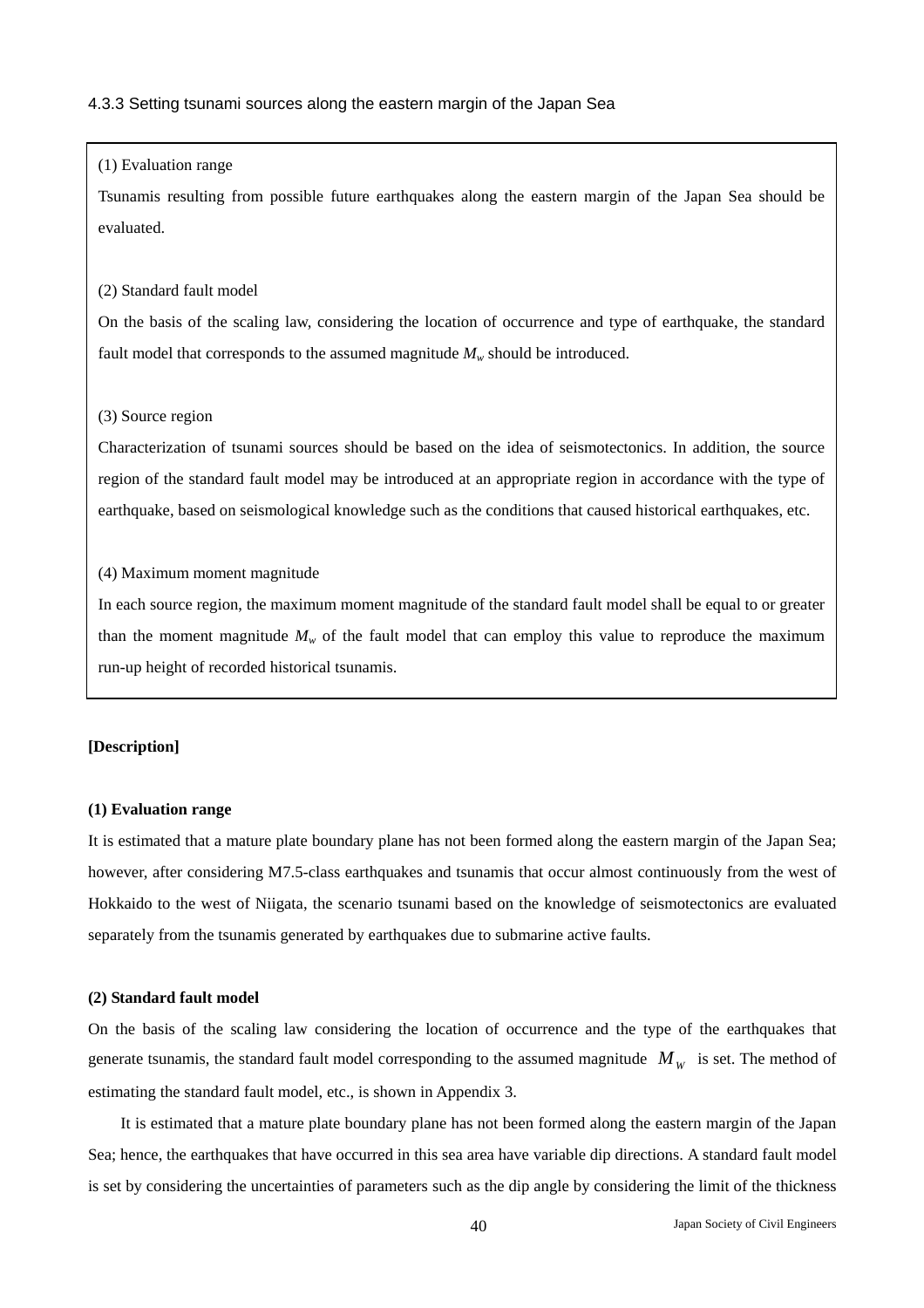of the seismogenic layer and applying the scaling law as proposed by Takemura (1998), given by the following equation.

$$
log L = 0.75M_{W} - 3.77
$$
  
L: fault length (km)  
 $M_{W}$ : moment magnitude

#### **(3) Source region**

The tsunami source regions are assumed based on seismotectonics.

Therefore, in the actual evaluation of an scenario tsunami, the source area of the standard fault model should be set in a tsunami source region that has been determined using a detailed rational analysis depending on the type of tsunami; this is based on the seismological knowledge such as the conditions under which the historical earthquakes occurred, etc. The tsunami source region of each standard fault model is shown in Appendix 3.

#### **(4) Maximum moment magnitude**

The maximum moment magnitude of the standard fault model assumed for all locations of occurrence of and/or types of earthquakes should be equal to or greater than the  $M<sub>W</sub>$  value of the fault model that can explain run-up heights of the maximum historical tsunami.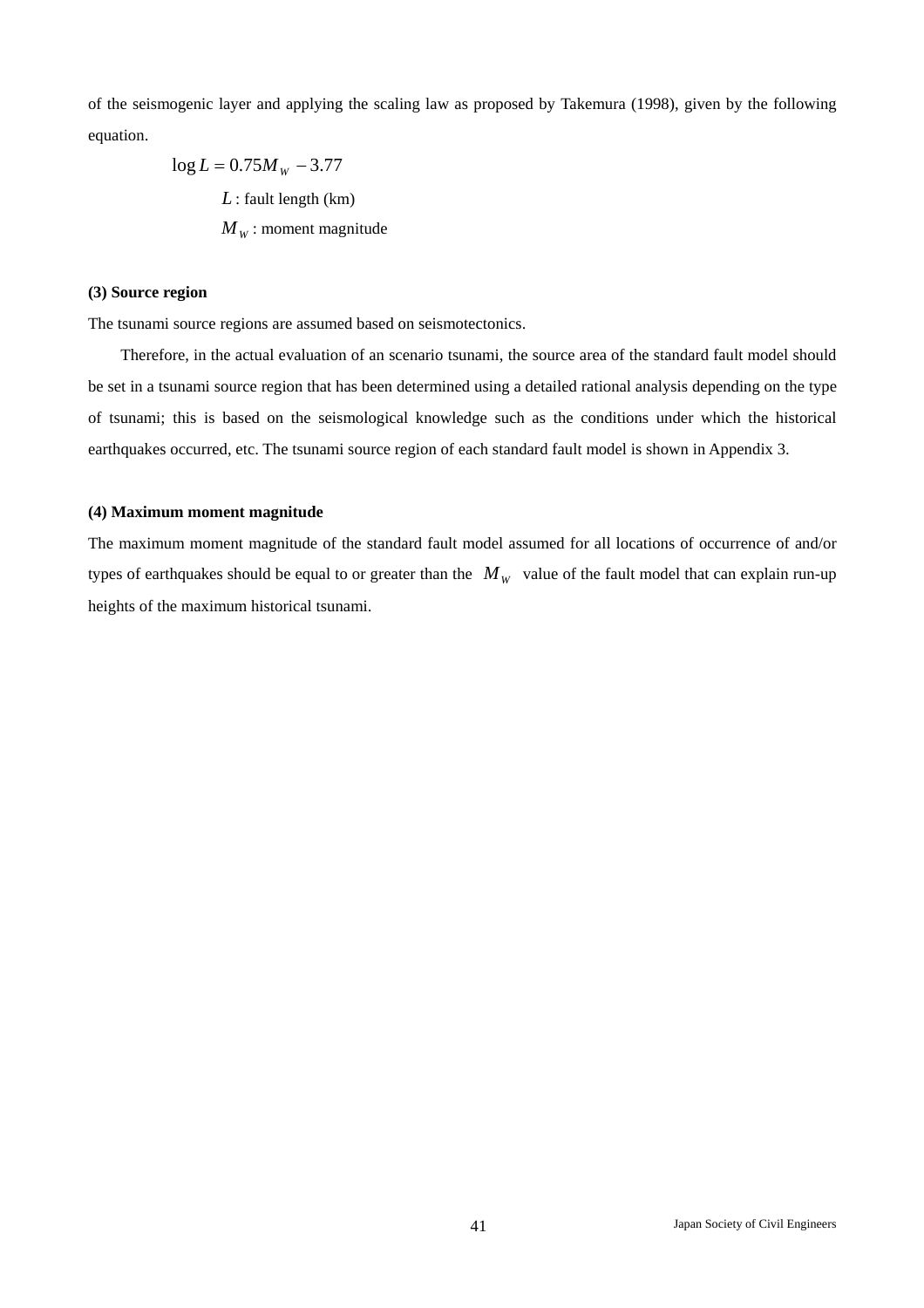#### 4.3.4 Setting tsunami sources on submarine active faults

#### (1) Evaluation range

Tsunamis resulting from possible future earthquakes on submarine active faults should be evaluated.

#### (2) Standard fault model

The standard fault model that corresponds to the assumed magnitude  $M<sub>w</sub>$  should be set on the basis of the properties of the individual submarine active fault and the appropriate scaling law.

#### (3) Source region, etc.

Position, fault length  $L$ , and strike direction  $\theta$  of the standard fault model should be set by the individual submarine active fault investigation for each target site, literature survey, etc.

#### (4) Maximum moment magnitude

The maximum moment magnitude in submarine active faults model should be set on the basis of length of submarine active faults to assess.

#### **[Description]**

#### **(1) Evaluation range**

Large-scale damages caused by tsunamis generated by earthquakes at submarine active faults are not known so far; however, for the purpose of verification, resulting from possible future earthquakes in submarine active faults should be evaluated.

The tsunamis generated by earthquakes at submarine active faults that are assumed in this paper should be considered with respect to the entire sea area around Japan; this analysis would be separated from that for the seismotectonic regionalization of the sea area shown in Sections 4.3.2(1) and 4.3.3(1).

However, because submarine active faults in the vicinity of trenches of the Pacific side are considered to be related to the earthquakes along plate boundaries, they may not need to be considered as tsunami sources due to earthquakes on submarine active faults.

In addition, along the eastern margin of the Japan Sea, the submarine active faults in the neighboring seas from the west of Hokkaido to the west of Niigata need not be considered as tsunami sources of the "tsunamis generated by earthquakes at submarine active faults" if the scale of these tsunamis is less than the scale of the scenario tsunamis, based on seismotectonics, as shown in Section 4.3.3.

The following literatures are available for surveying submarine active faults.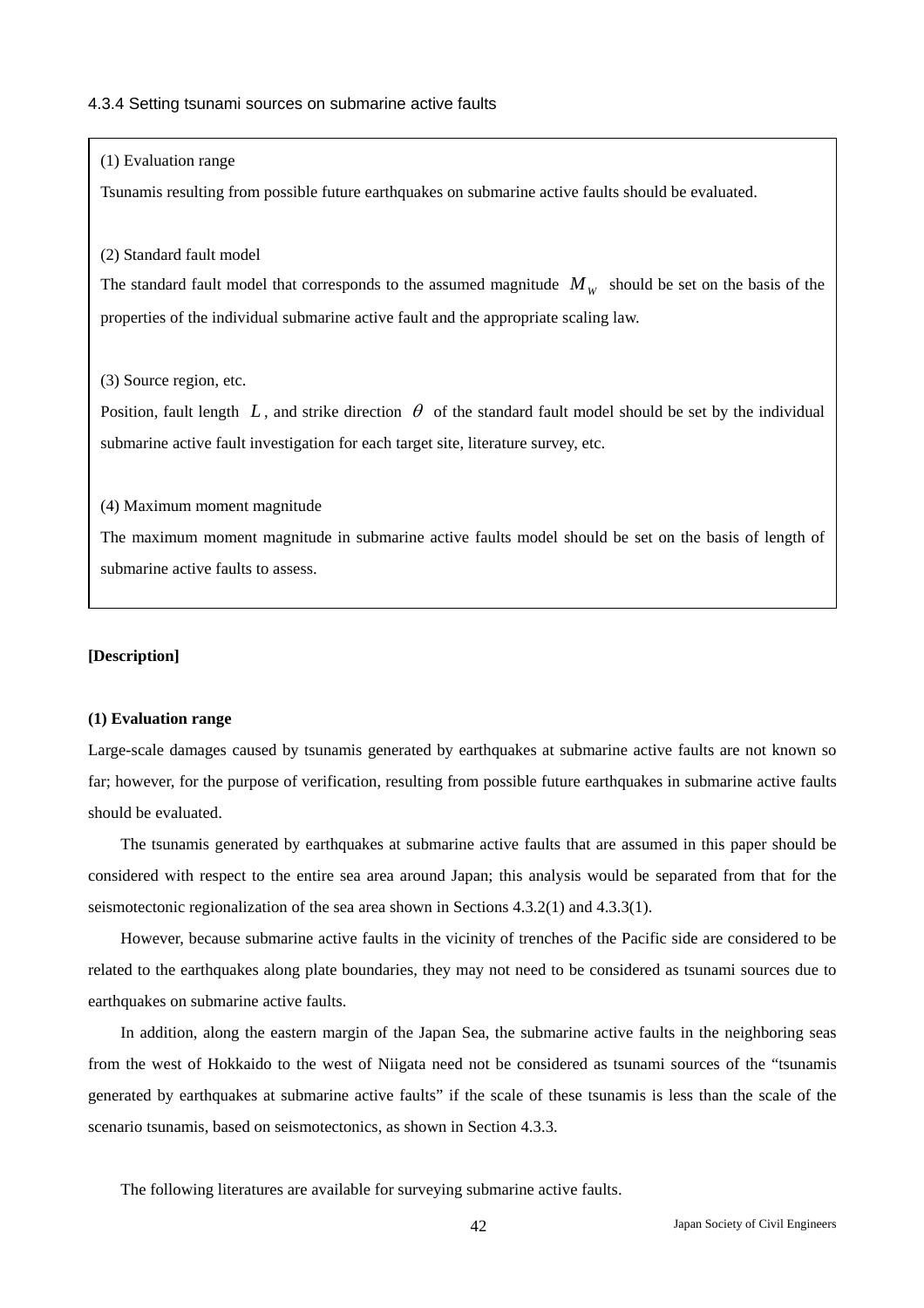Hydrographic Department, Japan Coast Guard: Basic map of the sea in the coastal waters ・ Hydrographic Department, Japan Coast Guard: Basic map of the sea in the continental shelf areas ・ Hydrographic Department, Japan Coast Guard: Submarine structural chart, bathymetric chart, and report of survey ・ The Research Group for Active Faults of Japan (1991): New edition, Active Faults of Japan, University of Tokyo Press, 437p. Geological Survey of Japan: Geological Atlas of Japan (2nd edition)

Geological Survey of Japan: Various marine geology maps

It is possible to extract a tsunami source for a detailed evaluation from two or more active faults by using a simplified prediction equation. For this purpose, methods including that of Abe (1989) (see Section 4.2.1) can be employed.

However, an evaluation that employs the simplified prediction technique might be lacking in strictness because the influences of the water depth at the tsunami source and coastal topography are not taken into account. Therefore, it is desirable to carry out a detailed evaluation by a numerical calculation if the results of the simplified prediction equation indicate that there are two or more tsunami sources in the submarine active faults that are assumed to exert considerable influence on the target site.

#### **(2) Standard fault model**

Depending on the properties of the individual submarine active faults, the standard fault model that corresponds to the assumed magnitude  $M<sub>w</sub>$  will be set based on the appropriate scaling law. The method used to assume the standard fault model for submarine active faults is shown in appendix 4.

In this paper, the standard fault model is adopted for tsunamis generated by earthquakes at submarine active faults by representing uncertainties of parameters such as the dip angle, etc., considering the thickness limit of the seismogenic layer, and applying the scaling law as given by Takemura (1998).

#### **(3) Source region, etc.**

The fault locations of submarine active faults, fault length  $L$ , and strike direction  $\theta$  are set by the investigations of individual submarine active fault or literature surveys of the target site. The dip angle  $\delta$  and other parameters can be set on a similar basis as the fault length L and strike direction  $\theta$  if they are accurately determined from an investigation of the individual submarine active fault or literature surveys of the target site.

#### **(4) Maximum moment magnitude**

In principle, for tsunamis generated by earthquakes on submarine active faults, the maximum moment magnitude is set on the basis of the active fault length and the appropriate scaling law.

43 Japan Society of Civil Engineers The following equation by Takemura (1998) expresses the relationship between the active fault length *L*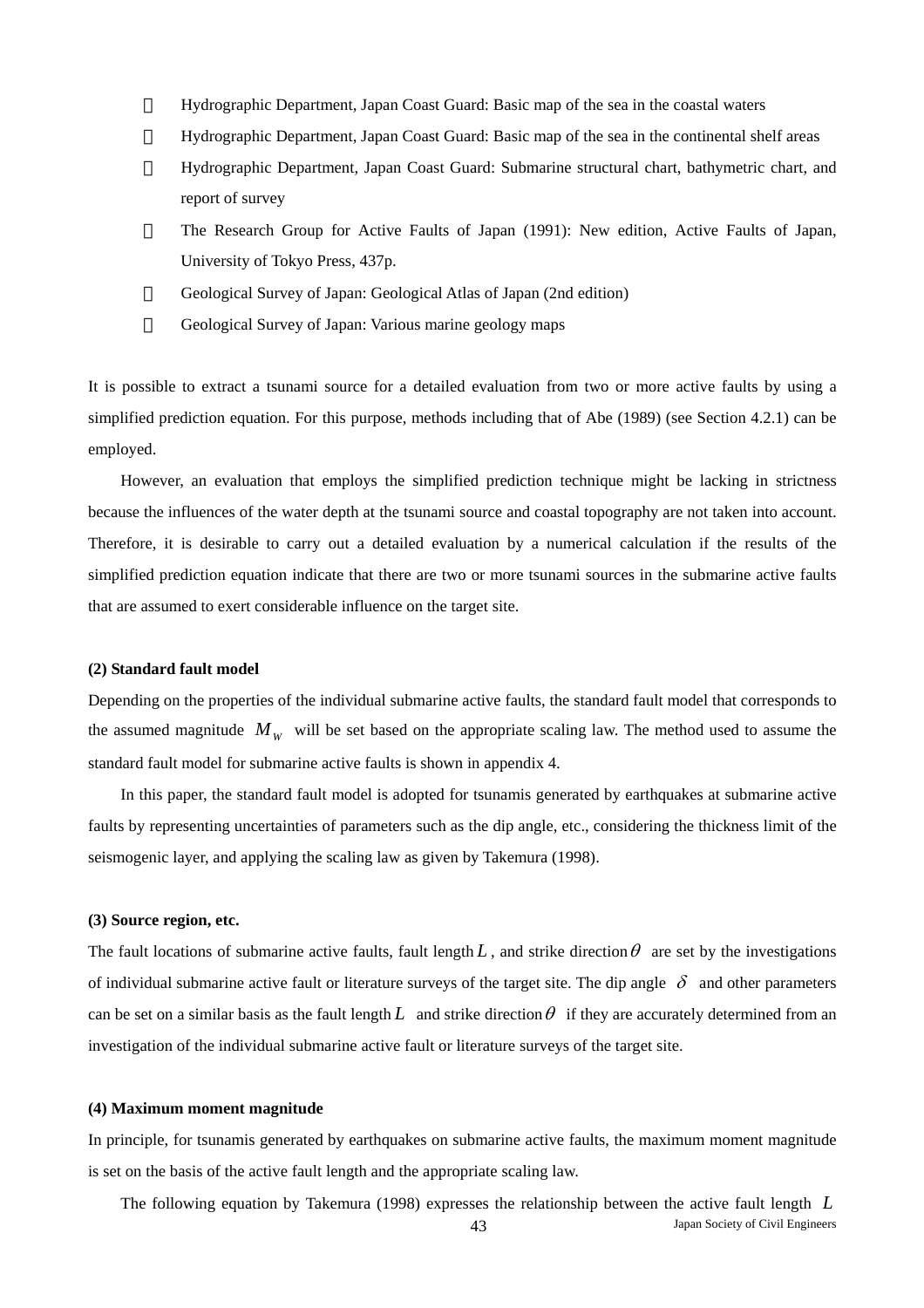and  $M_w$ .

 $\log L = 0.75 M_{\rm w} - 3.77$ where  $L$  : fault length (km)  $M<sub>w</sub>$ : moment magnitude

By convention, in order to estimate the scale of earthquakes occurring at active faults, the following equation by Matsuda (1975) has been popularly used for expressing the relationship between *L* and *M <sup>J</sup>* .

 $log L = 0.6M<sub>J</sub> - 2.9$ 

where  $M<sub>J</sub>$ : Magnitude according to the Japan Meteorological Agency

As described in Takemura (1998), at an  $M<sub>J</sub>$  value of 6.8 or higher, Takemura's equation and Matsuda's equations are nearly the same when  $M_W$  is converted into  $M_J$ . Therefore, in this paper,  $M_J$  and  $M_W$  are related by the following equation for earthquakes assumed to occur at submarine active faults.

 $M_w = 0.8M_t + 1.16$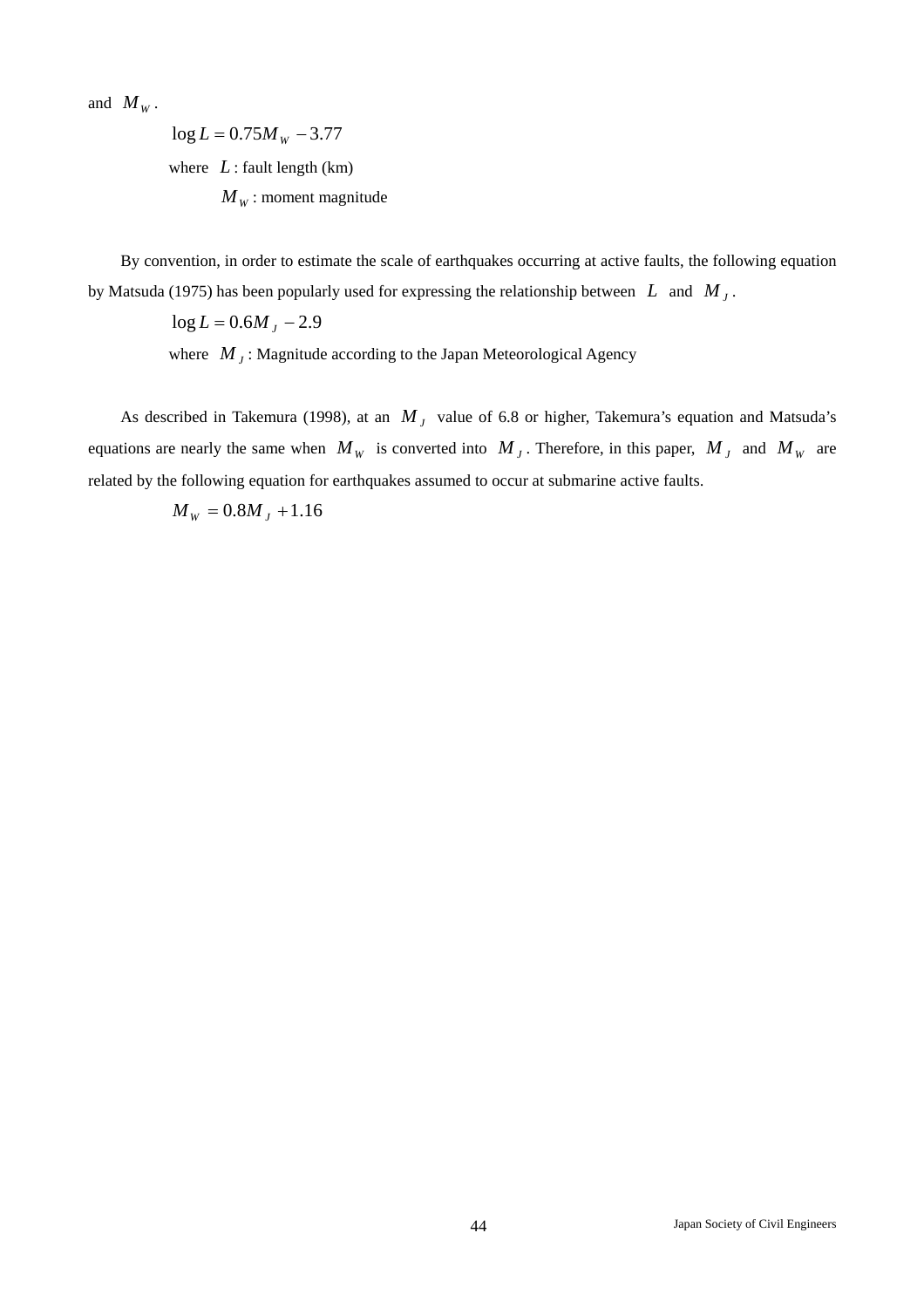#### 4.3.5 Parametric studies

In principle, the parametric study is carried out on the maximum water rise and fall for the main factors that have uncertainties among the various conditions of the fault model. The range of parametric studies should be appropriately set based on the degree of uncertainty.

#### **[Description]**

On the basis of the standard fault model, numerical calculations are carried out with parameters varied for the factors having uncertainties among the various model conditions; the scenario tsunami is then be evaluated.

The scenario tsunami is evaluated by appropriately setting the factors for carrying out the parametric study, and it is important that it is set within a reasonable range. When statistical estimate of a factor was made from historical earthquakes and tsunamis, the standard deviation can be used for the range of the parametric study.

#### **(1) Procedure for the parametric study**

The parametric study concerning the dominant factors of the standard fault model should be carried out. Subsequently, a parametric study concerning subordinate factors should be carried out by using the fault model with the greatest effect on the target site.

#### **(2) Factors of parametric study**

In principle, the parametric study should be carried out on the factors shown in Table 4-3 using the standard fault model; however, some factors that exhibit a slight uncertainty can be excluded.

Table 4-3 indicates the concept for limited sea areas; however, it is also possible to apply the same procedure for assessing the scenario tsunamis of other sea areas.

#### **(3) Range of parametric study**

The range of the parametric study is basically set with reasonable limits. For those factors that statistical analysis can be made from historical earthquakes and tsunamis, the standard deviation can be used as a range of the parametric study.

The ranges for the tsunami sources of earthquakes assumed to occur along the eastern margin of the Japan Sea and submarine active faults, are indicated in the standard fault model for some factors that exhibit a large uncertainty (see Appendix 3 and 4); the parametric study should be carried out by using this range as a reference.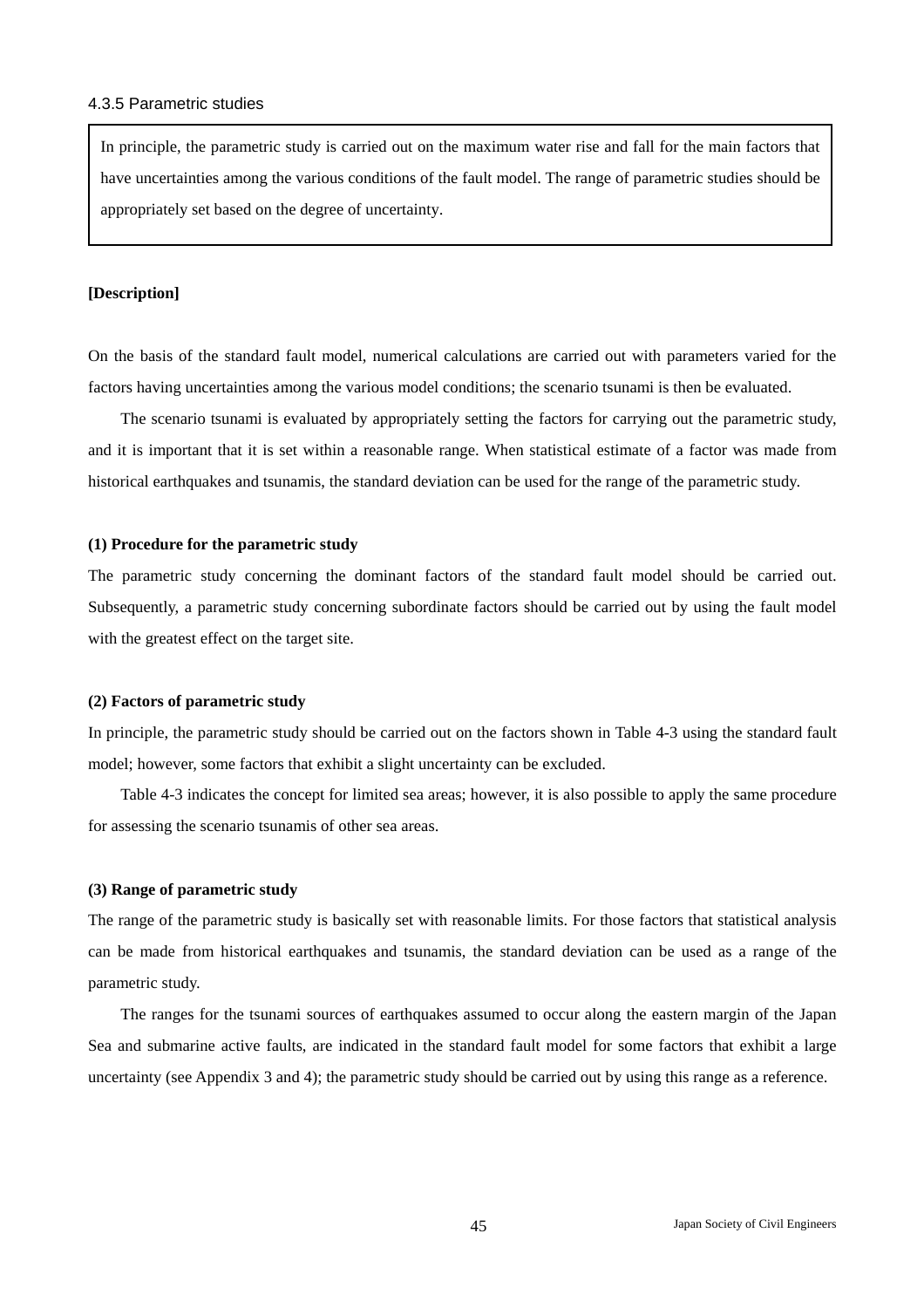## Table 4-3 Parameters of the standard fault model

|                                                                                                                                                  |                                                       |                   |                                                    |                            |                      | Parameters of the standard fault model |                            |                            |
|--------------------------------------------------------------------------------------------------------------------------------------------------|-------------------------------------------------------|-------------------|----------------------------------------------------|----------------------------|----------------------|----------------------------------------|----------------------------|----------------------------|
| Name of sea<br>area<br>Along<br>the<br>Japan trench<br>Along<br>the<br>Nankai<br>trough<br>Eastern<br>margin of<br>the Japan<br>Sea<br>Submarine | Types of earthquakes                                  | Fault<br>position | Depth of<br>upper edge<br>of the fault<br>plane(d) | Strike<br>direction<br>( ) | Dip angle<br>$($ $)$ | Dip<br>direction                       | Slip angle( )              | Combination of<br>segments |
|                                                                                                                                                  | Typical interplate<br>earthquakes                     |                   |                                                    |                            |                      |                                        | #3                         |                            |
|                                                                                                                                                  | Tsunami earthquakes<br>(slow earthquakes)             |                   |                                                    |                            |                      |                                        | #4                         |                            |
|                                                                                                                                                  | Normal fault<br>earthquake in the<br>subducting plate |                   |                                                    |                            |                      |                                        | be fixed at 270<br>degrees |                            |
|                                                                                                                                                  | Typical interplate<br>earthquakes                     |                   |                                                    |                            |                      |                                        | #3                         |                            |
|                                                                                                                                                  | Earthquakes that<br>occur within the<br>upper crust   |                   |                                                    |                            |                      | west dip<br>east dip                   | be fixed at 90<br>degrees  |                            |
| active faults                                                                                                                                    | Earthquakes that<br>occur within the<br>upper crust   |                   | #1                                                 |                            | #1                   | #2                                     | #4                         |                            |

#1 : Can be fixed, if determined through a survey.

#2 : If it is unknown, both directions have to be set.

#3 : Slip angle is to be set in conjunction with strike direction taking variation of slip direction into account.

#4 : Slip angle is to be set in conjunction with dip angle taking variation of stress field into account.

: is an item that should be taken into consideration in 'parameter study'.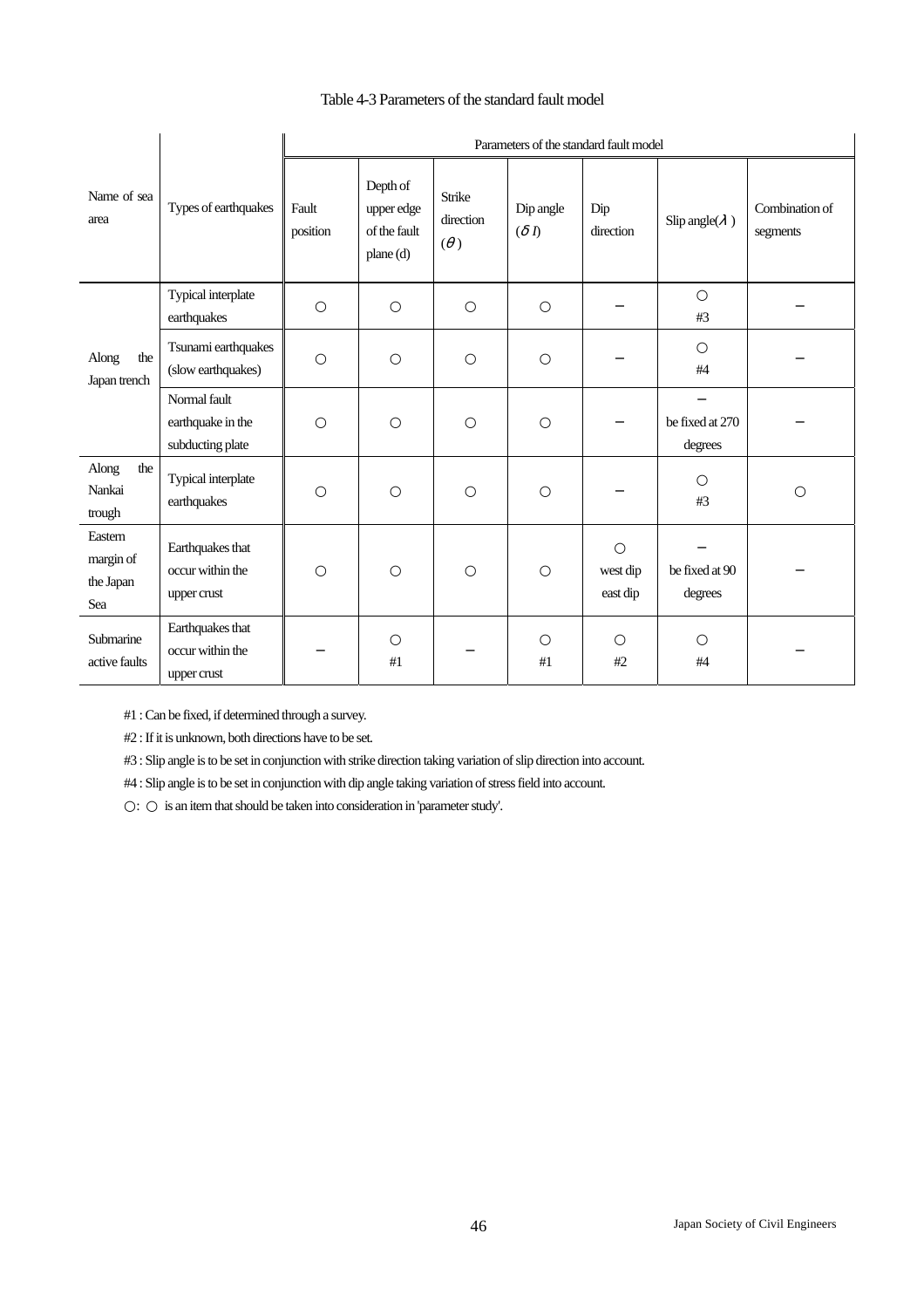## **[References]**

- Abe, K. (1981): *Physical size of tsunamigenic earthquakes of the northwestern pacific*, Physics of the Earth and Planetary Interiors, Vol. 27, pp. 194–205.
- Abe, K. (1985): *Quantification of major earthquake tsunamis of the Japan Sea*, Physics of the Earth and Planetary Interiors, Vol. 38, pp. 241–223.
- Abe, K. (1989): *Estimate of tsunami heights from magnitudes of earthquake and tsunami*, Bulletin of Earthquake Research Institute, University of Tokyo, Vol. 64, pp. 51–69 (in Japanese with English abstract).
- Abe, K. (1999): *Quantification of historical tsunamis by the Mt scale*, *Zisin*, Second Series, Vol. 52, pp. 369–377 (in Japanese with English abstract).
- Aida, I. (1978): *Reliability of a tsunami source model derived from fault parameters*, Journal of Physics of Earth, Vol.26, pp. 57–73.
- Hagiwara, T. (ed.) (1991): *Seismicity of the Japanese Arc: Earthquake Engineering and Regional Seismicity Evaluation*, Kajima Institute Publishing Co., Tokyo, p. 215. (in Japanese).
- Kanamori, H. (1977): *The energy release in great earthquakes*, Journal of Geophysical Research, Vol. 82, pp. 2981–2987.
- Matsuda, T. (1975): *Magnitude and recurrence interval of earthquake from a fault*, *Zisin*, Second Series, Vol. 28, pp. 269–283 (in Japanese with English abstract).
- Sato, R.(ed.) (1989): *The Handbook of Seismic Fault Parameters in Japan*, Kajima Institute Publishing Co., Tokyo, pp.390 (in Japanese).
- Headquarters for Earthquake Research Promotion (ed.) (1999): *Seismic Activity in Japan Regional perspectives* on the characteristics of destructive earthquakes http://www.jishin.go.jp/main/index-e.html, pp. 21–27 (in Japanese).
- Takemura, M. (1998): *Scaling law for Japanese intraplate earthquakes in special relations to the surface faults and the damages*, *Zisin*, Second Series, Vol. 51, pp. 211–228 (in Japanese with English abstract).
- Tanioka, Y. and Satake, K. (1996): *Where does the tsunami earthquake occur? The 100th anniversary from 1896 Sanriku Tsunami* , Kagaku (Iwanami Shoten), Vol. 66, pp. 574–581 (in Japanese).
- Utsu, T., Shima E., Yoshii T. and Yamashina K. (eds.) (2001): *Encyclopedia of Earthquakes [Second Edition]*, Asakura Publishing Co., Tokyo, pp. 60–62 (in Japanese).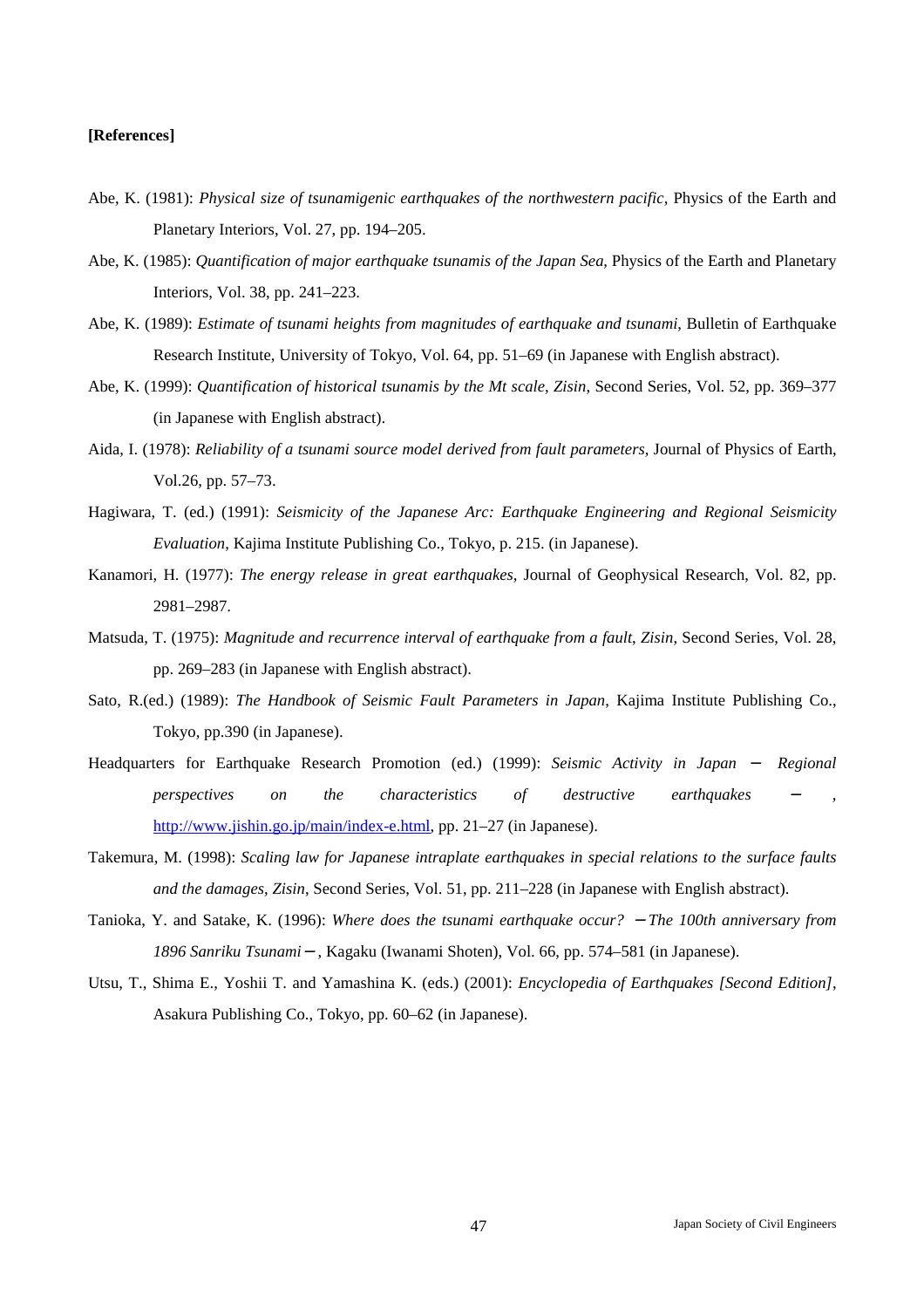# Chapter5 Numerical simulation

## 5.1 Basic concepts

For assessing the design water level, the numerical calculation method that can accurately evaluate the maximum water rise and fall at the target site should be adopted.

## **[Descriptions]**

## **(1) Selection of the appropriate numerical calculation model**

A fundamental framework for applying the governing equations and a numerical scheme that can accurately evaluate the maximum water rise and fall at the target site under adequate conditions of the initial water surface and boundary must be used.

The method of selecting the numerical model will be discussed in detail in Section 5.2.

## **(2) Adequate execution of numerical calculation**

The computation domain, grid size, computation time step, bathymetry data, coefficients in governing equations, and simulating time are appropriately determined according to the spatial tsunami shape and topography of the sea areas along with the sources and target site.

The execution method of the numerical calculation will be discussed in detail in Section 5.3.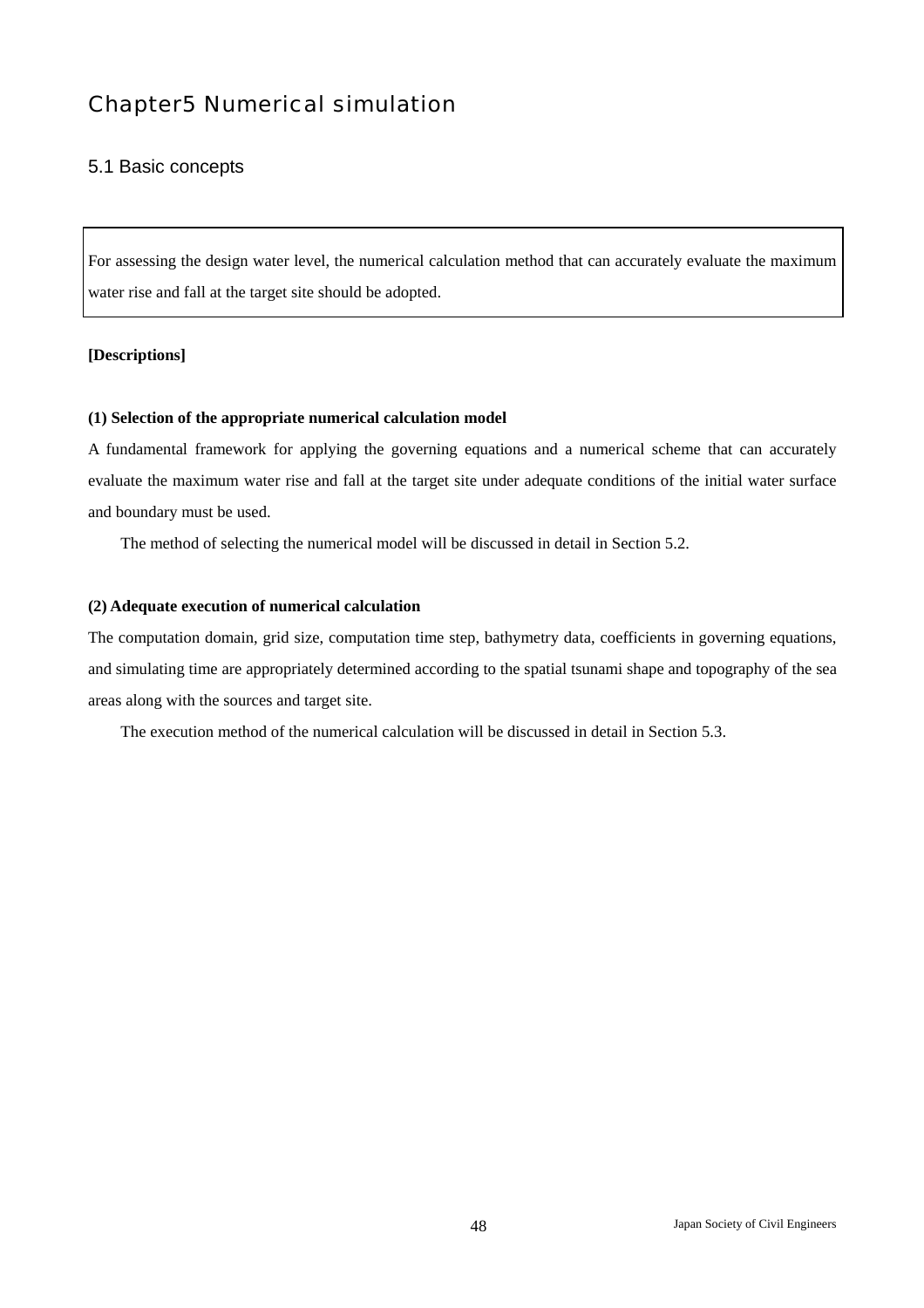## 5.2 Selection of numerical simulation model

#### 5.2.1 Governing equations and numerical scheme

When the numerical calculation is carried out, factors such as accuracy with regard to the phenomena to be calculated and necessary computation time should be taken into account, and the appropriate governing equations and numerical scheme should be selected.

#### **[Description]**

#### **(1) Governing equations for tsunami evaluation**

Since the tsunami has a longer wavelength as compared to the water depth, the long-wave theory is applied. The following theories are suggested with respect to the long-wave theory. They are based on two-dimensional equations that are derived from three-dimensional governing equations by integrating in the vertical direction. One of them should be selected in accordance with the objective phenomena.

#### [1] Linear long-wave theory

This is applied under the condition that the ratio of the wave height to the water depth is sufficiently small. The equations of motion comprises an unsteady term and a pressure term (hydrostatic distribution). When the bottom friction cannot be ignored, a friction term should be considered.

[2] Nonlinear long-wave theory (shallow water wave theory)

This is applied under the condition that the ratio of the wave height to the water depth is not small (the nonlinearity cannot be ignored). The equations of motion comprises an unsteady term, a pressure term (hydrostatic distribution), and an advection term; with these terms, the steepning of the wave front in shallow water can be considered. In general, since friction with the sea bottom cannot be ignored, a friction term is expressed. The horizontal eddy viscosity term may be considered if necessary.

[3] Dispersive wave theory

This is applied under the condition that the curvature of the tsunami wave increases with propagation, the vertical acceleration of the water particles cannot be ignored, and wave dispersion appears. The dispersion term is referred to as the linear dispersing wave theory and nonlinear dispersive wave theory when it is added to theory [1] and theory [2], respectively. The linear dispersive wave theory is applied for the calculation of the far-field tsunami propagation.

49 Japan Society of Civil Engineers With respect to near-field tsunamis, if a tsunami is accompanied by soliton fission, wave breaking occurs before or after run-up. Even if the soliton fission had forced an increase in the run-up heights, this factor is accordingly taken into account by setting the slip of the fault model to be larger, provided the run-up heights were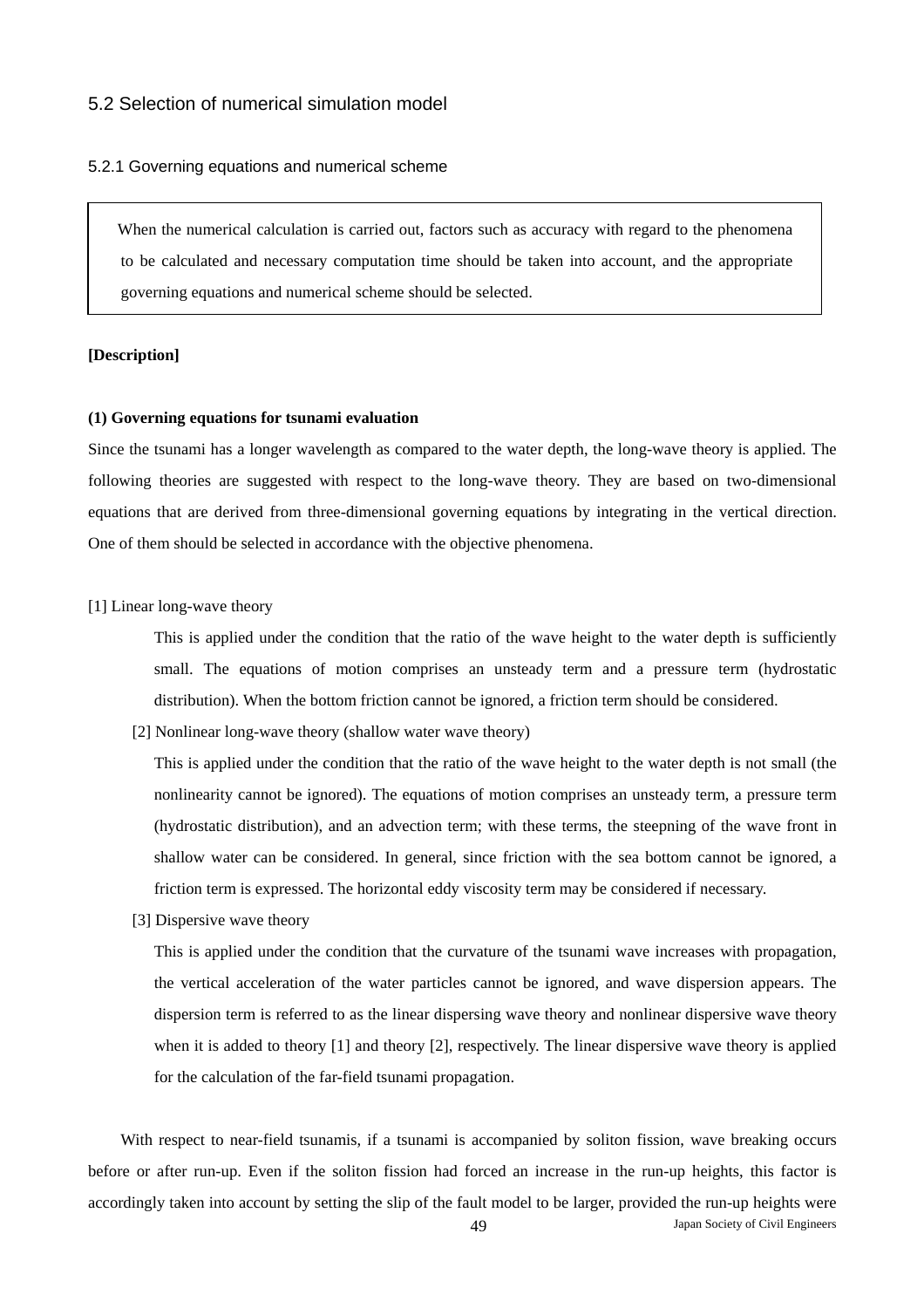derived from calculations using the same governing equations and numerical scheme employed in setting the fault. Consequently, in discussing the water level, the nonlinear dispersive theory might not be needed in principle. It was proposed that the dispersive wave theory is better suited to the entire numerical area, which includes the tsunami source and the coastal area, since it can evaluate the tsunami wave shape more precisely than with the nonlinear wave theory without reference to soliton fission. This is because the dispersive term has the effect of suppressing the leaning of wave front in the deep and shallow sea areas (Iwase et al. (1998), Hara et al. (1998)). In the future, the dispersive wave theory is expected to facilitate the development of a more precise and practical numerical model than the nonlinear long wave theory by including a damping term due to wave breaking.

In addition, the numerical model for tsunami propagation is based on two-dimensional models as described above. However, if a particular local topographic feature such as a precipitous slope or a small valley acts as the maximum run-up point, as was observed with Monai on Okushiri Island during the Hokkaido Nansei-Oki Tsunami, a three-dimensional numerical model may be necessary for such areas (Yoneyama and Matsuyama (2001)).

#### **(2) Governing equations and numerical scheme for near-field tsunami propagation**

For nearshore tsunami propagation, where the water depth is shallower than 200 m, the governing equations of the nonlinear wave theory should be selected (Shuto (1986)). In such a case, an explicit finite difference scheme with a staggered leapfrog method is generally adopted because the analysis method of the numerical error caused by the finite difference scheme is nearly established.

In actual practice, either the method of Goto and Ogawa (1982) (hereinafter referred to as the Goto method) or the method of Tanaka (1985) (hereinafter referred to as the Tanaka method) is applied. Both are nonlinear wave theories, but have slight differences as shown in Table 5-1.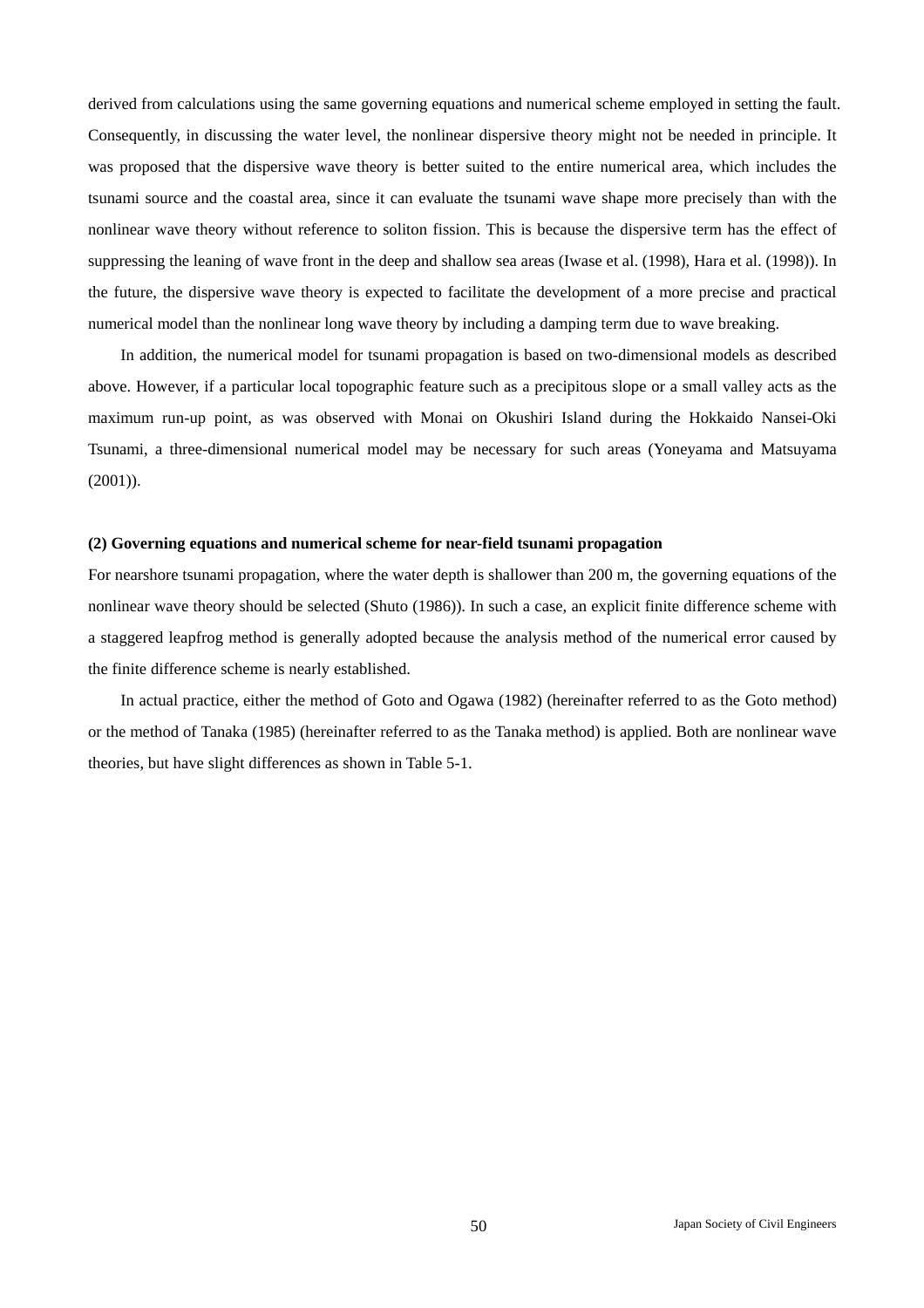|           |                           | Goto method                       | Tanaka method             |
|-----------|---------------------------|-----------------------------------|---------------------------|
|           | Advection term            | Conservation type                 | Non-conservation type     |
| Governing | Friction term             | Manning type                      | General friction type     |
| equation  | Horizontal<br>eddy        |                                   | Introduced                |
|           | viscosity term            | Introduced if necessary           |                           |
|           | Alignment of variables    | Staggered scheme                  | Staggered scheme          |
|           | Difference in pressure    | Leapfrog scheme                   | Leapfrog scheme           |
|           | term                      | (Discretization error have        |                           |
|           |                           | accuracy to the second            |                           |
|           |                           | degree because both space         |                           |
|           |                           | and time are from a               |                           |
| Numerical |                           | central difference.)              |                           |
| scheme    | Difference in advection   | $1st$ -order upstream             | Lax-Wendroff scheme with  |
|           | term                      | difference scheme with            | accuracy of $2nd$ order   |
|           |                           | accuracy of 1 <sup>st</sup> order |                           |
|           | Difference<br>in friction | Approximated implicitly           | Approximated explicitly   |
|           | term                      |                                   | (time forward difference) |
|           | Difference in horizontal  |                                   | Approximated explicitly   |
|           | eddy viscosity term       |                                   | (time forward difference) |

Table 5-1 Comparison between Goto method and Tanaka method

However, since it has been verified that there is very little difference between both methods except under special conditions when the sea bottom slope is less than 1/100 and the period is less than 5 minutes, the use of either method does not pose a practical problem.

In addition, it is possible to apply other numerical calculation methods (for example, the finite scenario method). In such a case, it should be verified that the accuracy of the method is equal to or better than that of the abovementioned method by a prior analysis of the numerical error.

#### **(3) Governing equations and numerical scheme for the far-field propagation of tsunamis**

In the case of the far-field propagation of a tsunami, the linear theory can be applied because the wave height is small when compared to the water depth. However, when the initial tsunami profile has a wide range with respect to the frequency components, the wave velocity varies slightly for each frequency at the deep water; further, since it propagates for a long time, the delay of the shorter wave is larger. Therefore, in order to reproduce this effect, it becomes necessary to apply governing equations that include the dispersion term. Furthermore, for far-field tsunamis, the Coriolis force must be considered in the equations of motion. In addition, since the effects of the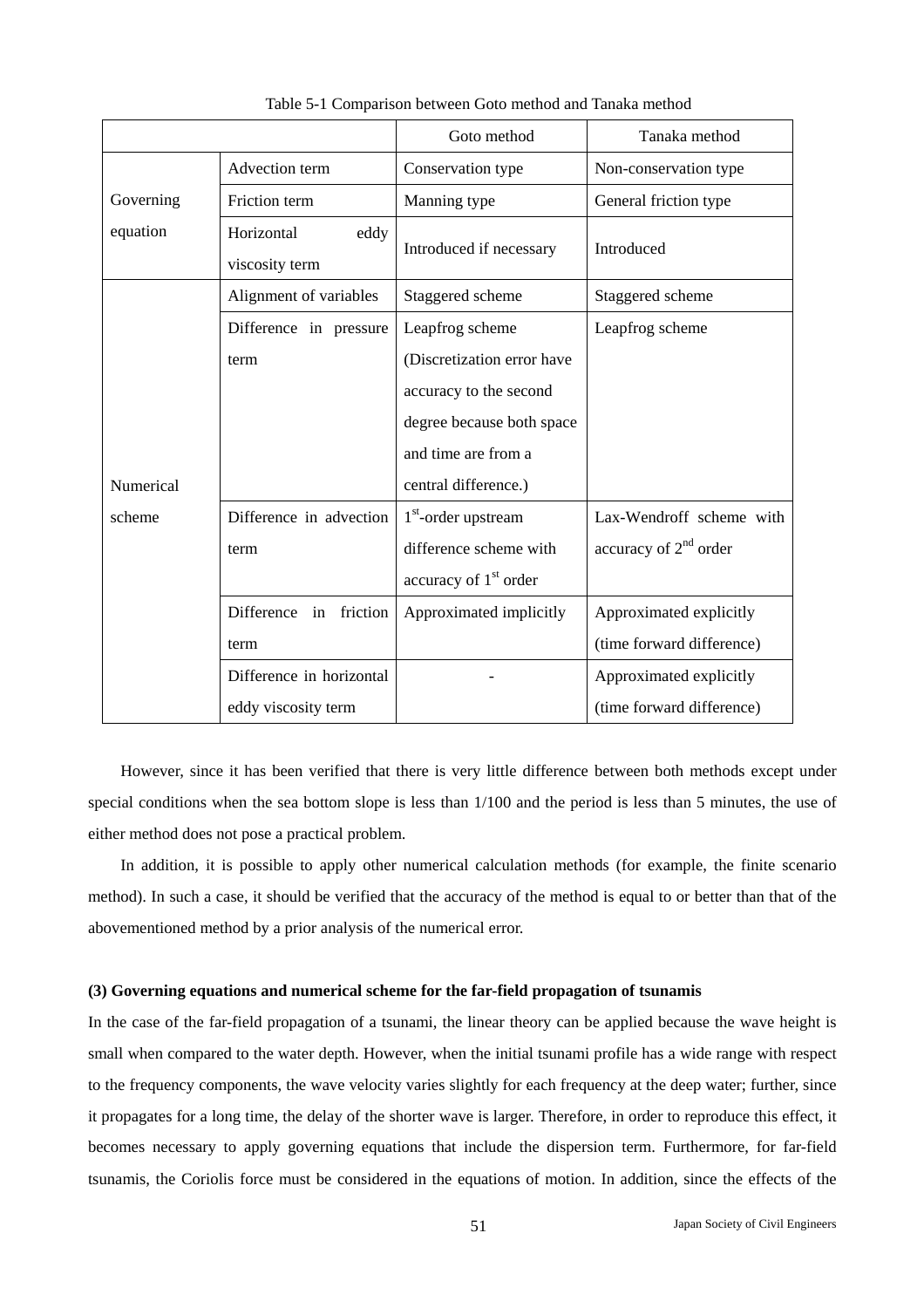spherical earth cannot be ignored, a spherical coordinate system must be adopted. For a numerical scheme, the alignment of variables is performed by a staggered leapfrog scheme while the explicit difference method is adopted for the equation of continuity. An implicit difference calculus is generally adopted for the equations of motion.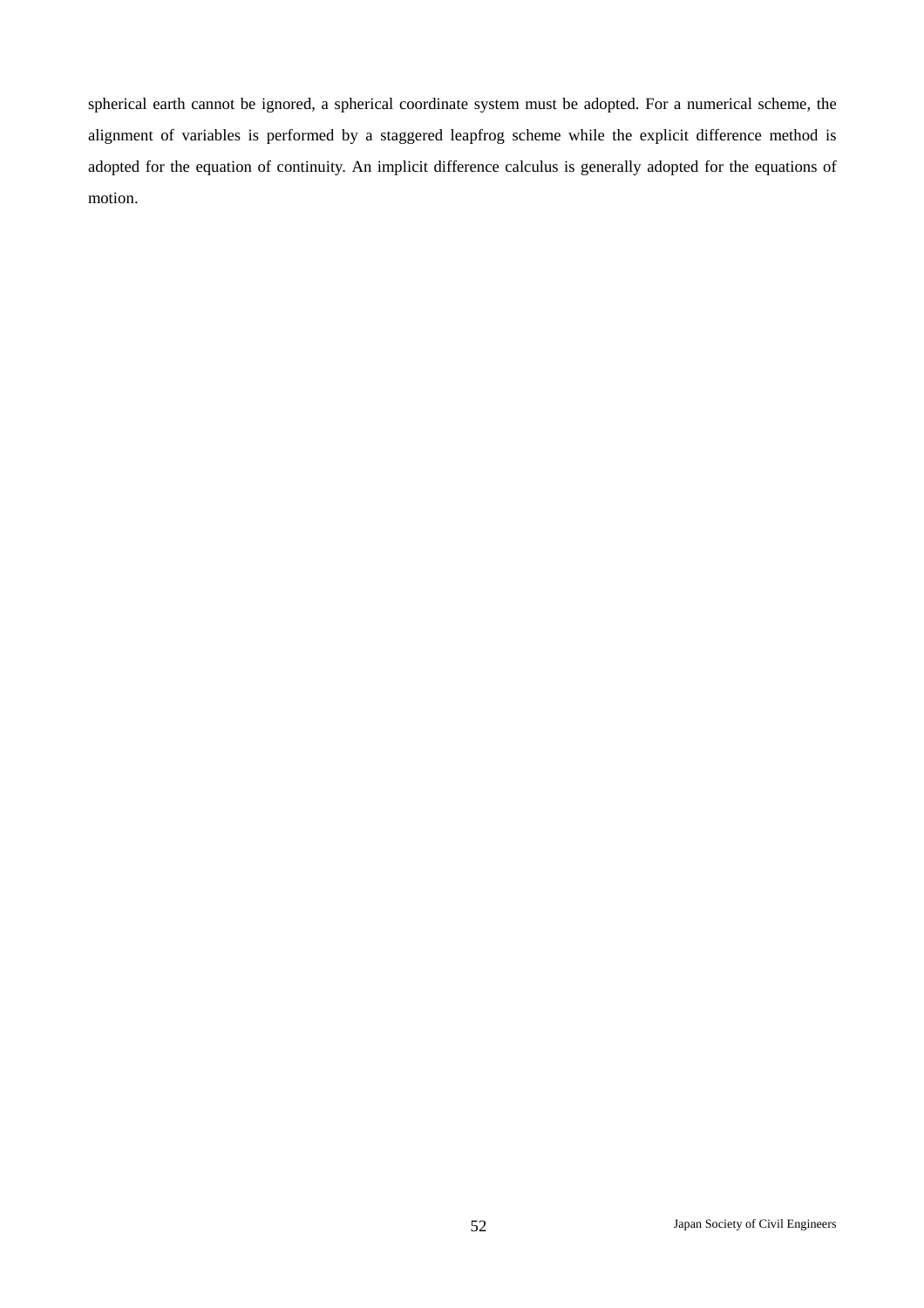In principle, the initial water level in a numerical calculation should be equal to the vertical slip amount of the sea bottom, calculated on the basis of the fault model.

#### **[Description]**

#### **(1) Vertical slip amount distribution on the sea bottom**

The vertical slip amount distribution of the sea bottom—the initial condition for the numerical simulation of the tsunami—is generally evaluated by using the Mansinha and Smylie (1971) method. This method is based on the theory of elasticity under the conditions of isotropy and homogeneity. Therefore, the Mansinha and Smylie (1971) method may be adopted to evaluate the fault slip amount distribution of the sea bottom in this paper.

In addition, it must be noted that the result is obtained under the conditions that Poisson's ratio  $\nu$  of the ground is 0.25 (Lame's constants  $\mu$  and  $\lambda$  are equal). The Okada (1985) method has higher versatility, and it is applicable to the calculation of the vertical slip amount of the sea bottom if either ν is not equal to 0.25 or the fault has a tensile component.

#### **(2) Duration of fault movement**

The duration of the fault movement that generates a large tsunami is assumed to be approximately several tens to 120 s. In such a case, the duration has no significant effect on the results of the numerical simulation of the tsunami as compared to the case in which the sea bottom is displaced instantaneously (Aida (1969), Iwasaki et al. (1974)). Consequently, both the methods—with and without a consideration of the duration—may be applicable. When an instantaneous vertical slip amount distribution is assumed on the water surface, a short-period oscillation might occasionally occur in the numerical results. This oscillation can be ignored if it disappears when the duration of the fault movement is considered.

When  $CT_v/L > 4 \times 10^{-2}$ , the dynamic slip of the sea bottom should be considered in the governing equations (Imamura (1989)). Here, C represents the wave velocity;  $T_V$ , the time duration of the fault movement; and L, the wavelength in the direction of the width of the fault.

#### **(3) Setting the initial conditions**

The vertical slip amount distribution of the sea bottom in Section (1) is generally given for the initial water surface as an initial condition; this is the fundamental method of tsunami generation. When the dynamic effects of the fault motion are considered in a mass conservation equation, the initial water surface is still water.

In addition, any initial flux (integrated flow in a depth) should be set as zero in either case, i.e., with or without the dynamic effects of the fault motion.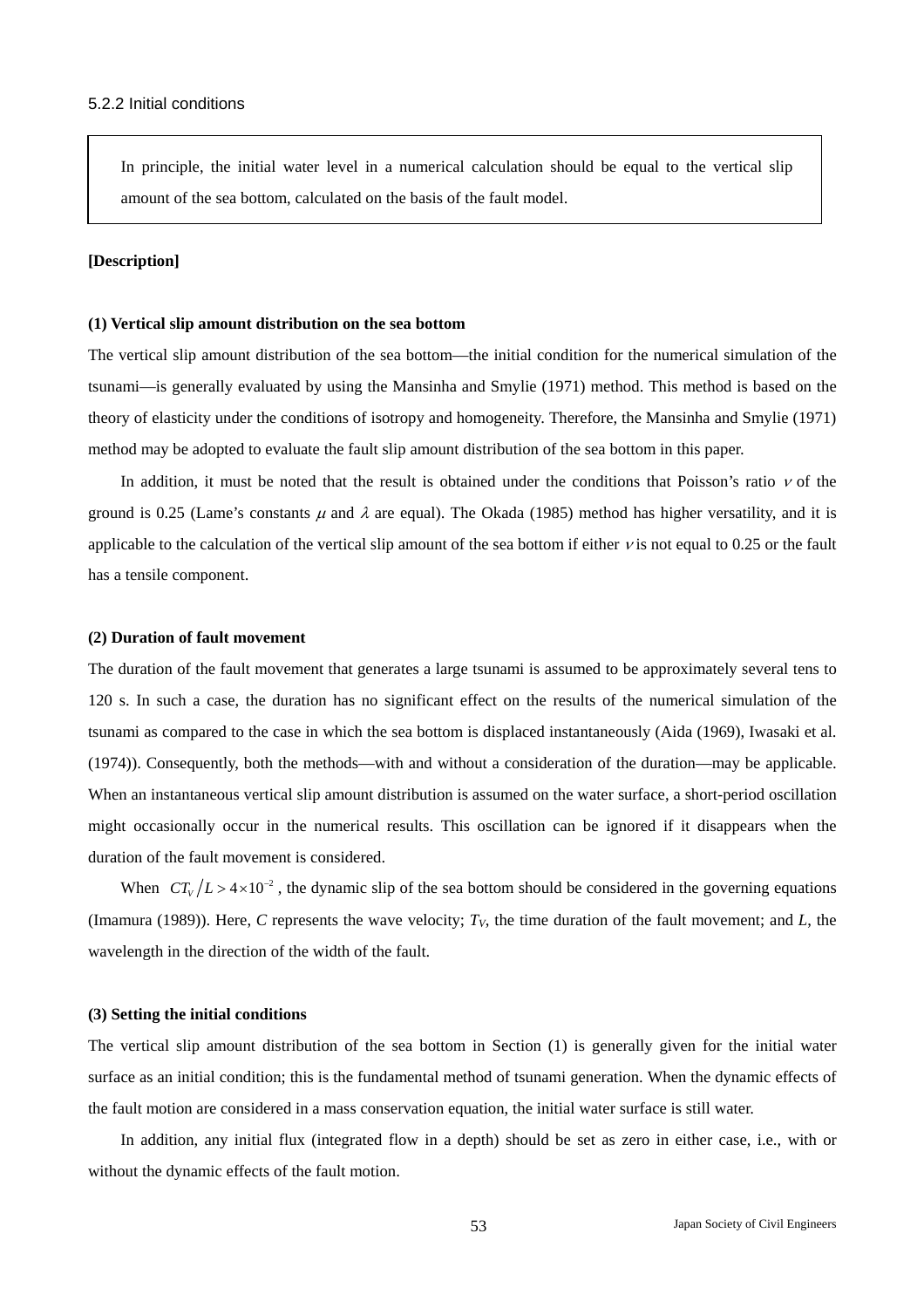#### 5.2.3 Boundary conditions

When carrying out the numerical calculations, the following boundary conditions associated with the computational region, submarine and coastal topography, structures, etc., should be properly applied:

- (1) Offshore boundary conditions
- (2) Onshore boundary conditions
- (3) Overflow boundary conditions

## **[Description]**

#### **(1) Offshore boundary conditions**

Since the computational region is finitely determined, open boundaries are artificially provided on the offshore and two sides. Appropriate boundary conditions need to be applied so that the behavior of the tsunami is free from the artificial reflection from the boundaries. In this paper, the offshore boundary and two side boundaries are referred to as the offshore boundaries.

1) Boundary conditions for a tsunami propagating from the inner to the outer areas of the computational region:

The conventional method for expressing the discharge flux using the progressive wave conditions (Aida (1969), Aida (1970, 1974), Iwasaki and Yo (1974)) is adopted. The method that uses free transmission conditions was proposed for situations in which this condition is not satisfied; this method was based on the method of characteristics (Goto and Ogawa (1982)).

The other free transmission conditions can be considered by setting a virtually complete reflecting wall at the open boundary. The transmitted wave height at this boundary is assumed to be one half of the standing wave height at the virtually complete reflecting wall (Hino et al. (1988)). In such a case, if the wall is properly positioned, results can be obtained with high accuracy (Imamura (2001)).

Both the methods, i.e., the method of the characteristics and that of the virtually complete reflection wall, can be applied to the case in which the tsunami propagates from the outer to the inner areas of the computational region. However, the latter can be applied under the conditions that the incidence angle to the offshore boundary is nearly a right angle.

2) Method of inputting a tsunami at the offshore boundary in the near-field ocean:

In case of the calculation of a far-field tsunami in the coasts of Japan, the tsunami motion is calculated in accordance with the linear dispersive wave theory formulated using the spherical coordinates system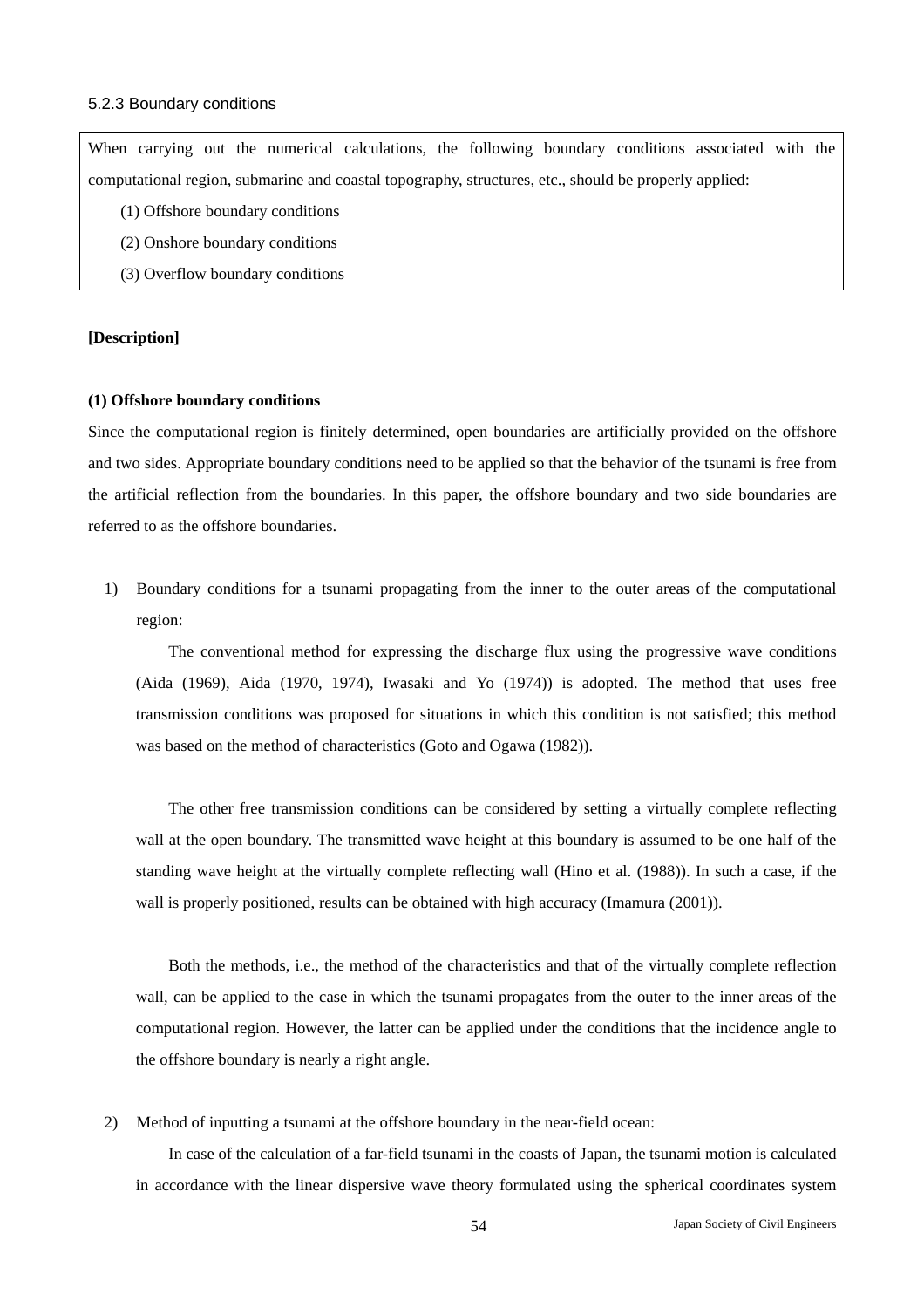under the initial condition that was obtained using the fault model for the coasts of a foreign country. The incident tsunami component may be used for the offshore boundary of the computational region in the near-field domain (at identical positions in the far-field tsunami domain).

The time series of the tsunami estimated from the data recorded at a tidal station can be used as an input for the offshore boundary condition.

#### **(2) Onshore boundary conditions**

The boundary conditions between the sea and land should be applied in accordance with the following conditions.

1) Complete reflection condition

When the tsunami run-up onto land is not considered, a vertical wall with an infinite height should be positioned on the coastal line, and the discharge flux in the direction perpendicular to the coastal line should be assumed to be zero. In other words, a complete reflection condition should be applied. However, when this condition is applied, the water depth must be sufficient so that the sea bottom at the seaside region adjacent to the coastal line is not exposed during the run-down of the tsunami. If the water depth is low, the boundary conditions at the run-up front, which are discussed in the following section, can be used by taking the exposure of the submarine surface during the run-down into account.

2) Boundary conditions at the run-up front

When considering the tsunami run-up onto sloping land or run-down into a shallow sea exposing the sea bottom, the topography is approximated in the form of steps with the mesh size, and the existence of water in the topography at the tsunami front is judged at every time step. In practical works, the method of Iwasaki and Mano (1979) is extensively used. This method can be summarized as follows:

> The tsunami front is located at the boundary between the cell in which the sum of the water depth and maximum still water depth at the cell boundaries (four sides) is positive, and the cell in which the sum is either zero or negative.

> The total water depth at the cell boundary for calculating the discharge flux is given as the sum of the still water depth at the cell boundary and the higher water depth in the two neighboring cells.

> The discharge flux is estimated using the momentum equation by assuming that the line connecting the water level of the wave front and the bottom height in the neighboring cell gives the surface slope to a first-order approximation. When the total water depth is zero or negative, the discharge flux should be assumed to be zero.

When the total water depth approaches zero, the advection term is neglected.

Kotani et al. (1998) proposed a modified method for determining the total water depth and an advection term for estimating the discharge flux in the run-up calculation.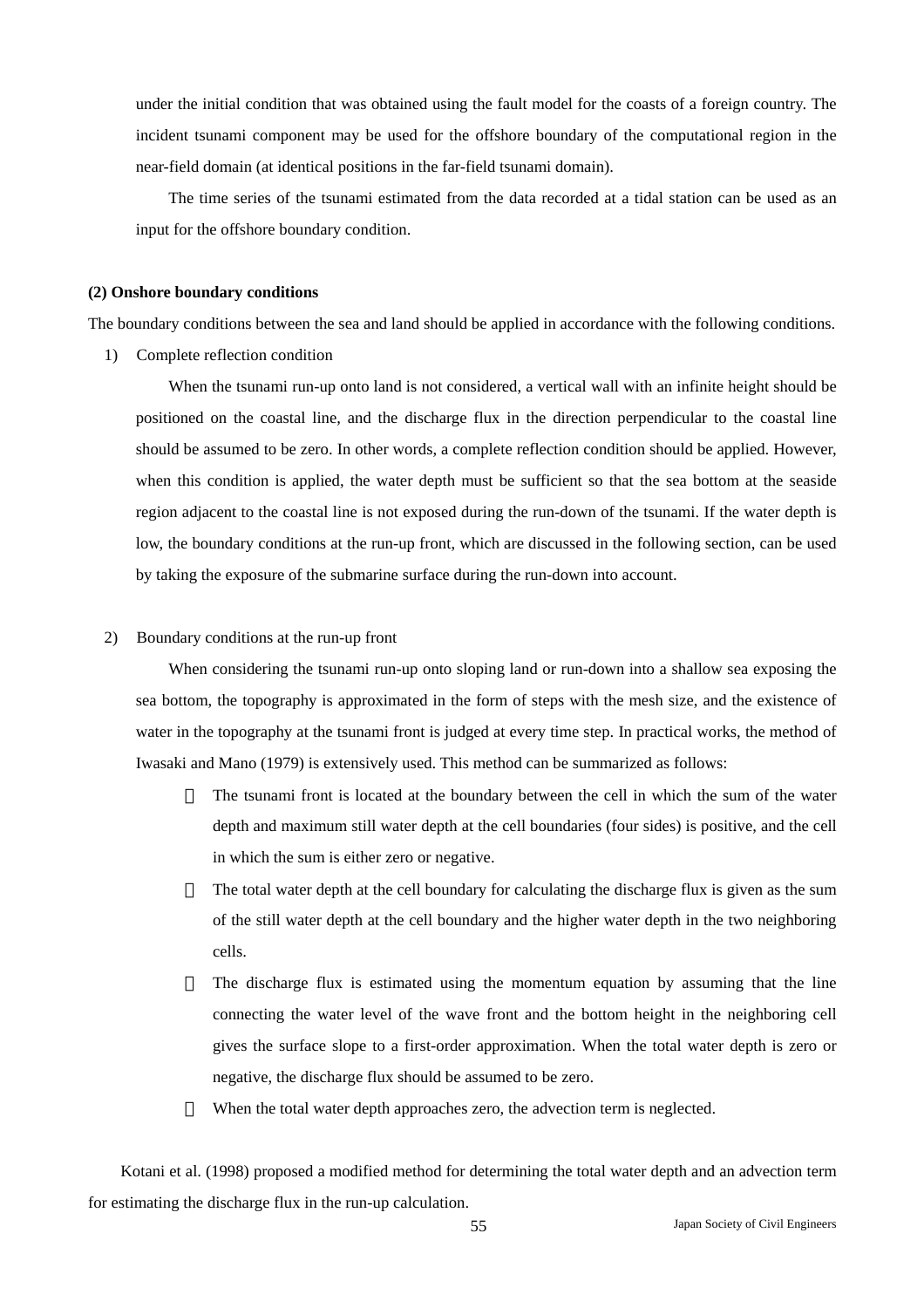#### **(3) Overflow boundary conditions**

The boundary conditions for the case in which the tsunami flows over the breakwater, sea dike, seawall revetment, and other structures should be applied according to the following conditions.

1) When the breakwater, etc., are modeled by the ground height as a part of the topography:

In this case, the boundary conditions at the run-up front described in the previous section can be applied to the boundary conditions in which the tsunami flows over the breakwater, etc.

2) When the breakwaters, etc., are modeled by the boundaries between cells:

[1] Honma formula (Honma (1940))

When breakwaters or sea dikes exist in the computational region and the water level exceeds the crest elevation, the discharge that flows over the structure is estimated using the following formulae in accordance with the overflow conditions (Iwasaki et al. (1981), Goto and Ogawa (1982)).

(Complete and incomplete overflows)

$$
q = \mu h_1 \sqrt{2gh_1} \qquad \qquad h_2 \leq \frac{2}{3} h_1
$$

(Submerged overflow)

$$
q = \mu' h_2 \sqrt{2g(h_1 - h_2)} \qquad h_2 > \frac{2}{3} h_1
$$

where  $h_1$  and  $h_2$  are the water depths in front of and behind



Fig. 5-1 Description of Honma formula

the structure on the top of the structure, respectively;  $\mu$  = 0.35,  $\mu$  = 2.6 $\mu$ ; and g is the gravitational acceleration.

If the water does not flow over the breakwater and sea dike, the complete reflection condition setting of the vertical wall is assumed and the discharge flux in the direction perpendicular to the structures is assumed to be zero.

#### [2] Aida formula (Aida (1977))

When a seawall exists on the coastal line, the volume of overflow onto the dry bed of the seawall can be estimated using the following broad-crested weir formula and the flow rate coefficient as is the case with a submerged breakwater.

$$
q = C_1 H_1 \sqrt{g\Delta H}
$$

where  $H_1$  is the water level on top of the revetment;  $\Delta H$ , the water level difference at the discontinuous position; and  $C_1$  = 0.6.



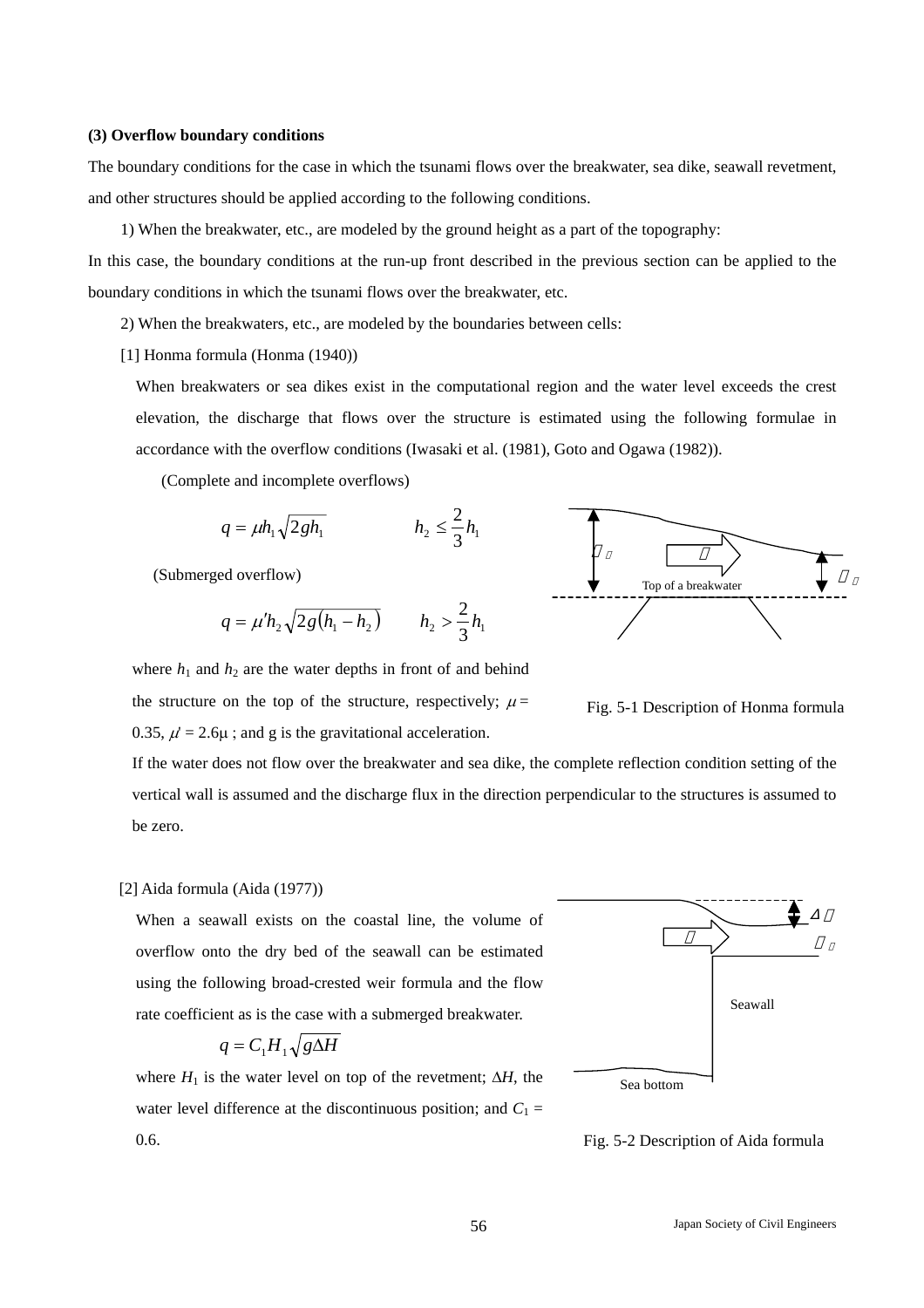## 5.3 Details of numerical calculation

#### 5.3.1 Setting the computational region and spatial mesh sizes

The computational region and spatial mesh sizes used for the numerical calculation should be properly determined after taking the size of tsunami source region, horizontal scale of the tsunami profile, characteristics of the submarine and coastal topographies, structures around the target site, etc., into account.

#### **[Description]**

The computational region of the tsunami that includes the tsunami source should be set up such that refraction (including lens effects), reflection (including multiple reflections), diffraction, seiche, trap effects, run-up, etc., which have considerable effects on the maximum water rise and fall at the respective site, can be reproduced with high accuracy.

In the tsunami calculation, the method of connecting computational regions with varying mesh sizes in accordance with the tsunami profile and topographical conditions is used from this viewpoint. The calculation of the tsunami is performed simultaneously within the connecting computational regions. In other words, the wavelength of a tsunami in the open sea is of the order of several tens to several hundreds km, and it decreases as the water depth decreases. It is necessary to successively change finer mesh sizes to meet the above conditions. In addition, since the topography in the vicinity of the seashore is usually complicated, the spatial mesh size must be properly set up in accordance with the characteristic topography of the seashore concerned or the scale of the artificial structures, as well as the spatial scale of the tsunami profile.

When setting and connecting the computational regions and spatial mesh sizes, the following aspects must be carefully considered.

#### **(1) Spatial mesh sizes**

In order to obtain the computational results with sufficient accuracy in each region with different mesh size, the spatial mesh sizes should be determined as follows. The descriptions shown below are fairly effective rules to be followed when a numerical calculation model is applied with a staggered scheme and a leapfrog differential method, which is the most popular method. Appropriate values of the mesh size should be determined after thoroughly examining the relationship between the scenarios and mesh sizes and the calculation errors when other numerical calculation models such as the finite scenario method are applied.

#### 1) In tsunami source region

The mesh sizes in the tsunami source region should be determined considering the dimensions of the tsunami source region and the spatial scale of the tsunami profile.

57 Japan Society of Civil Engineers As a rule of thumb, when the mesh sizes are determined in conformity with the spatial scale of the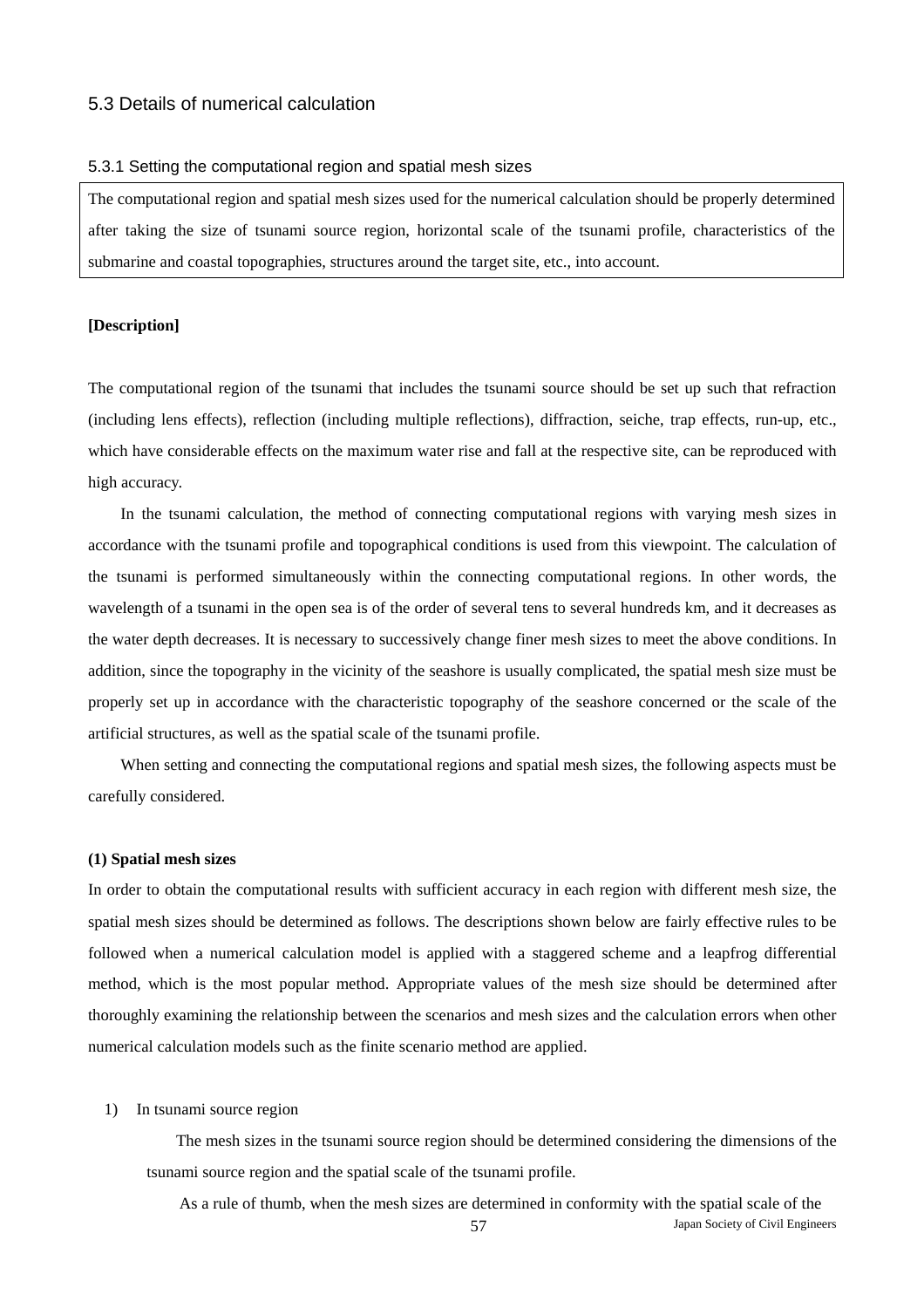tsunami, the method proposed by Hasegawa et al. (1987), in which the mesh size is set to 1/20 of one wavelength of the tsunami, may be adopted.

#### 2) In the sea area in the tsunami propagation process

In sea areas where the tsunami propagates, the mesh size should be determined by focusing on the refraction phenomena generated by the submarine topography in addition to the spatial scale of the tsunami profile.

When the submarine topography is simple, the rule of thumb for determining the mesh size is the same as that described in 1). In regions where the effects of the refraction phenomena appear predominant, the mesh size may have to be less than 1/100 of one wavelength of the tsunami.

#### 3) In the sea area in the vicinity of the target site

In the sea area in the vicinity of the concerned site, the mesh size should be determined by focusing on the spatial scale of the tsunami, sea bottom slope, submarine and coastal topography, size and the shapes of structures such as breakwaters, etc. Under the condition that the coastal topography is not as complicated and the effects of the structures are insignificant, it is fairly accurate to gradually reduce the mesh size from 100 m at a water depth of 50 m or shallower to approximately 25 m at the coastal line.

In the case of ports and harbors, it is known that the water level in the ports and harbors can be calculated with a good accuracy if a mesh size of about 1/5 of the port entrance width or less is used for the vicinity of the port entrance (Inagaki et al. (2001)).

When the vicinity of the concerned site is located in a V-shaped bay, it is necessary to determine the mesh size in accordance with the ratio of the mean tsunami wavelength Lv in the bay to the bay length *l*. When  $Lv/l < 6$ , a mesh size that is less than  $1/100$  of the wavelength of the tsunami or seiche induced may be required for the bottom of the bay (Inagaki et al. (2001)).

#### 4) In tsunami run-up area

The mesh size ∆x of the tsunami run-up area under the conditions of an uncomplicated topography may be determined by the following formulae using the land slope  $\alpha$ , the tsunami period T, and the gravitational acceleration g.

 $\Delta x / \alpha g T^2 \leq 7 \times 10^{-4}$  (In the case of Manning's coefficient of roughness, n = 0.03 m<sup>-1/3</sup>s)  $\Delta x / \alpha g T^2 \leq 4 \times 10^{-4}$  (If the friction term is not taken into account, refer to Goto and Shuto (1983))

#### **(2) Connection of regions with varying spatial mesh sizes**

58 Japan Society of Civil Engineers With respect to the calculations used for connecting the regions, the spatial mesh sizes between the neighboring regions must be carefully changed. The connecting of regions with excessively different mesh sizes may cause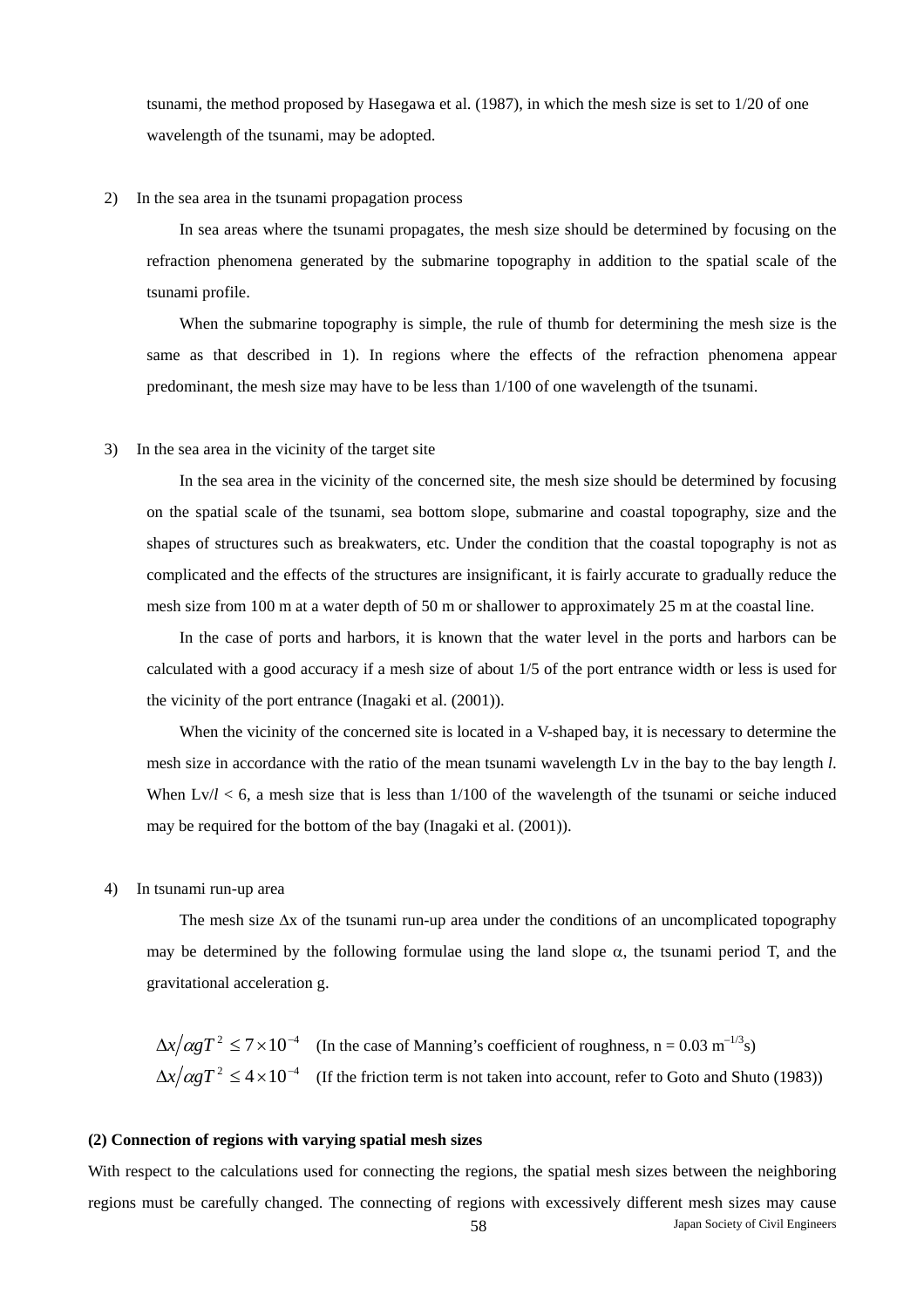errors; these errors are accumulated in the regions with smaller mesh sizes (the smaller region). This is because it is impossible to propagate a tsunami component with a short wavelength generated in a smaller region into a larger region, and it remains within the smaller region. The limit wavelength that can be reproduced in each region is twice the mesh size. It is necessary to reduce the mesh sizes by 1/3 or 1/2, etc.

The computation may become unstable if the connecting boundary on the lateral side intersects the coastline at an acute angle. This is because the reflected wave from the coastline reaches the lateral side boundary immediately; further, the difference between the actual and calculated results for a region with a larger mesh size is large where the numerical results are obtained for an outer region with a rough topography.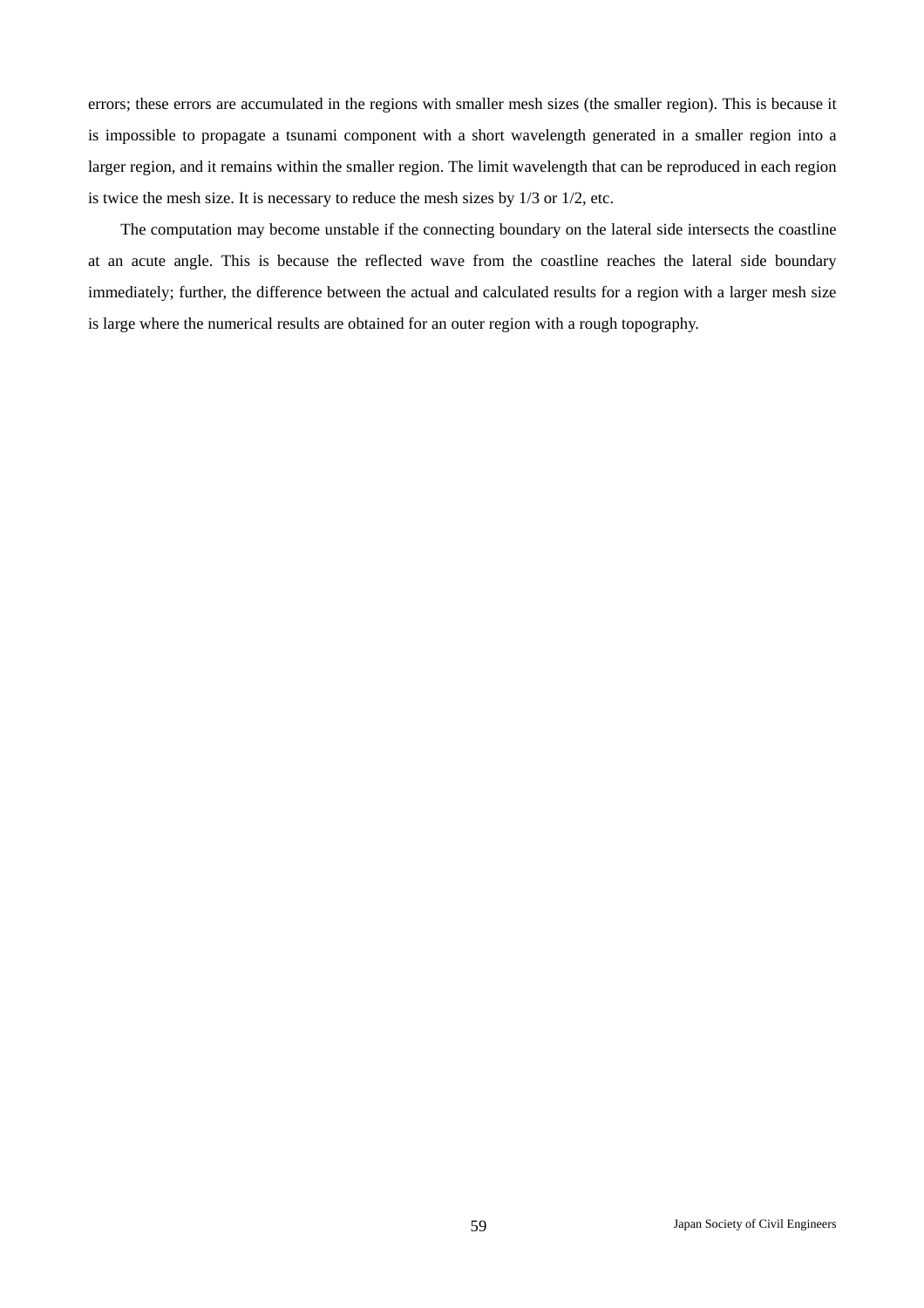The computational time steps should be properly set after considering the calculation stability, etc.

## **[Description]**

By using the spatial mesh sizes, which are set in conformity to the concept discussed in Section 5.3.1, the time intervals are set so as to satisfy the CFL conditions shown below with the calculation stability, etc. General stable conditions exist in the wave motion numerical calculation. The following are conditions for the horizontal 2-dimensional numerical calculations.

$$
\Delta t \le \frac{\Delta x}{\sqrt{2gh_{\text{max}}}}
$$

where  $x:$  mesh size t: time step  $h_{\text{max}}$ : maximum water depth g: gravitational acceleration

In general, calculation regions with different mesh sizes are connected and the numerical calculation is carried out all together with the time intervals set to be constant. Firstly, the value of t that satisfies the CFL conditions in each region with uniform x is determined; finally, the minimum t is adopted as the time interval.

However, when the calculation is actually performed in practice, numerical errors and nonlinearity of the phenomena interfere. Hence, t must be set at a small value as compared to  $\Delta x / \sqrt{2gh_{\text{max}}}$  with an allowance provided. In particular, in the case of calculations with a high-speed current occurring during the run-down of the tsunami, the flow velocity becomes greater than the wave celerity of the tsunami,  $\sqrt{gh_{\text{max}}}$ ; this might result in a divergence of the calculation.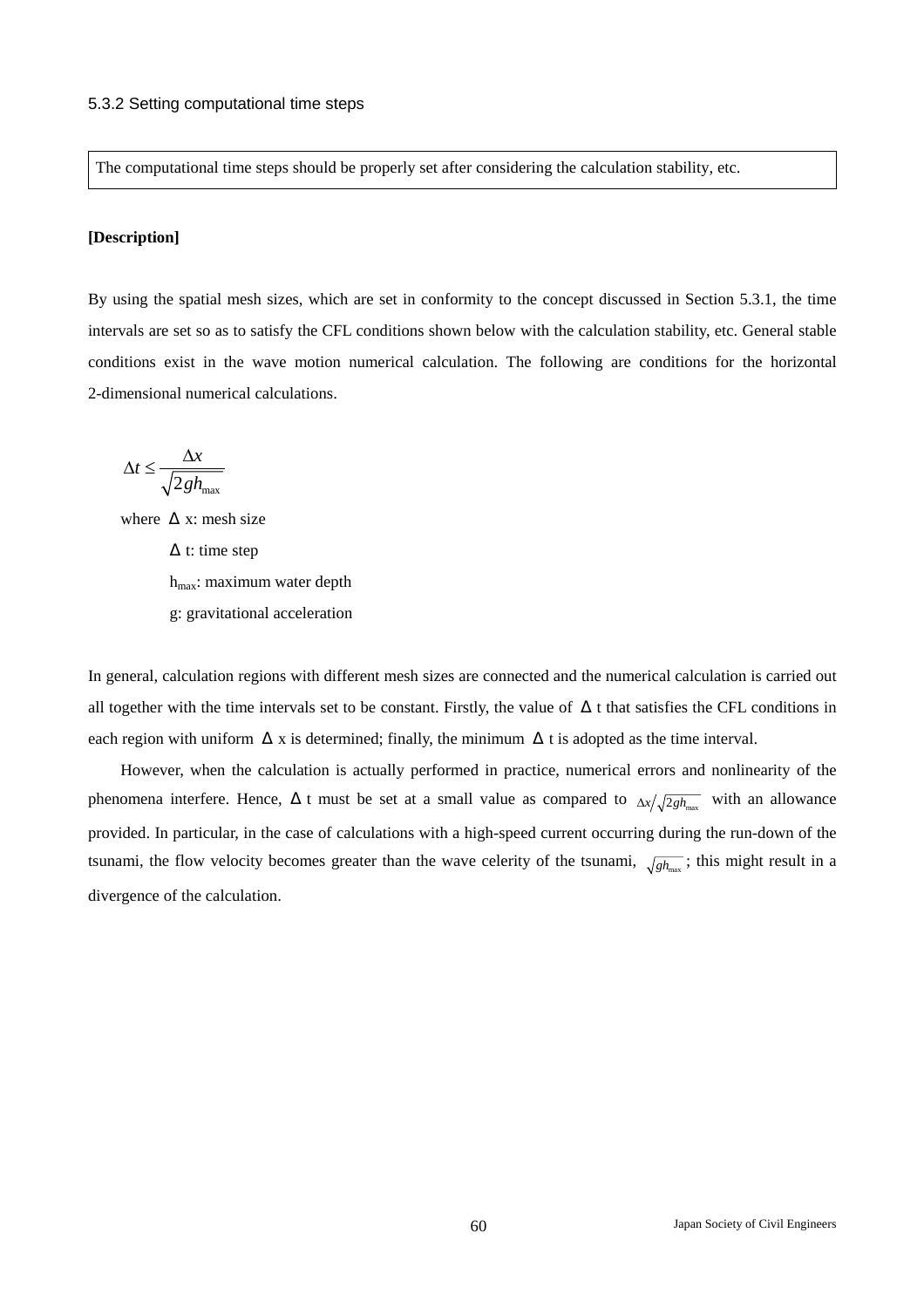#### 5.3.3 Topographic data

In principle, topographic data used for the calculation should be prepared in accordance with the latest submarine topographical maps, land topographical maps, etc.

#### **[Description]**

#### **(1) Bathymetry data**

As a result of the recent development of an echo-sounding technique and satellite positioning technique applied to a wide area, the measuring technique of the water depth distribution has been remarkably improved. Hence, from the viewpoint of a higher accuracy of calculations for numerical simulations of historical and scenario tsunamis, the water depth data used should be prepared in accordance with the latest measurement results.

In the case of the bathymetric data, nautical charts and base maps of the sea from the Hydrographic and Oceanographic Department, Japan Coast Guard, and Expert Grid Data for Geography: 1 km, Bathymetry Integrated Random Data Set of the Japan Hydrographic Association, etc., are readily available. If echo-sounding has already been carried out in the vicinity of the assessed spot, the survey data can be used.

If a wide oceanic area of an ocean such as far-field tsunami, etc., is investigated, the 5-Minute Girded Earth Topography Data by NOAA (1988), etc., can be utilized. If the wide bathymetric area is investigated, the 2-Minute Girded Earth Topography Data by Smith and Sandwell (1997a, 1997b) can be utilized.

#### **(2) Topographical data in the inundation area**

Topographical data of the land used as the inundation area should be basically prepared in accordance with the latest topographical maps. For such data, the numerical maps of the Geographical Survey Institute and Japan Map Center can be utilized. However, it should be noted that the geographical accuracy in the vicinity of the coast is not necessarily satisfactory.

#### **(3) Past topographical data**

Some cases in which the artificial changes due to the structures, etc., which did not exist when the historical tsunamis hit, are included in the latest topographical data. In this case, if the water level of the scenario tsunami is compared with the run-up height at the assessed spot and the reproduction calculation of the water level of the historical tsunami is carried out, the topographical data before the above artificial changes should be used only for the above changed portions.

Furthermore, with respect to the coordinate system that serves as a reference for the abovementioned topographical digital data, the Japan geodetic system is used for data recorded in Japan, while the world geodetic system WGS84 is used for the data from American satellites. When they are used in combination, these facts must be carefully considered (Imai (2000), Sengoku et a1. (2000), Takahashi (1999)).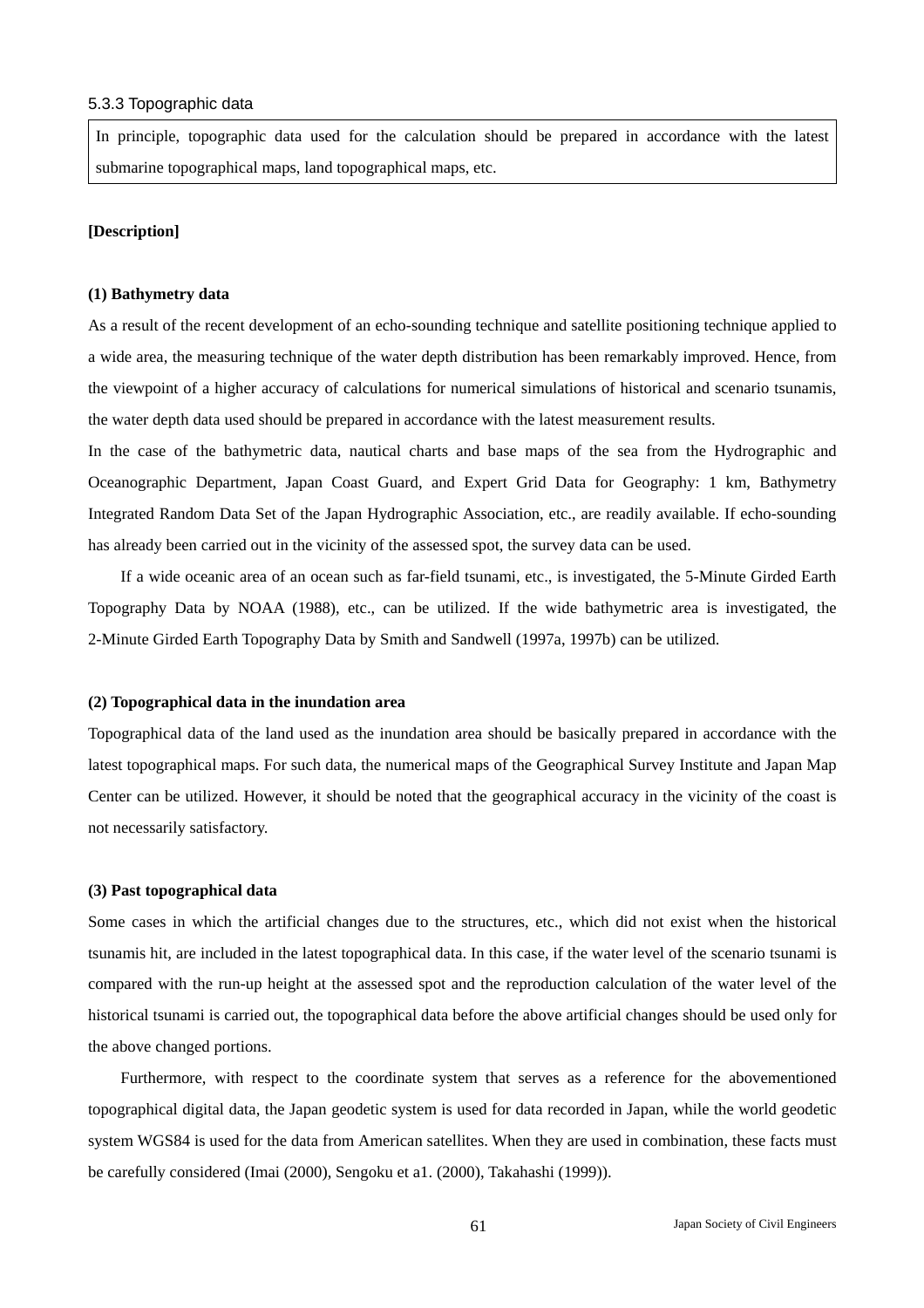## 5.3.4 Various coefficients, etc.

Various coefficients and water depth related to the tsunami head, used for the numerical calculations should be appropriately chosen by referring to documents, etc.

## **[Description]**

## **(1) Coefficients related to the friction term**

The coefficients of the friction term should be chosen with reference to Table 5-2.

| Name of coefficient        | Values reported in documents           | Values used frequently for the<br>assessment of the water level of the<br>design tsunami of nuclear plants |
|----------------------------|----------------------------------------|------------------------------------------------------------------------------------------------------------|
| Manning's coefficient      | Iwasaki and Mano (1979):               | Sea area: 0.03                                                                                             |
|                            | 0.03 for the sea area                  | Inundation area: 0.03                                                                                      |
| of roughness n             |                                        |                                                                                                            |
| $(m^{-1/3}s)$              | Goto and Sato (1993):                  |                                                                                                            |
|                            | 0.025 for the sea area                 |                                                                                                            |
|                            | Kotani et al. (1998):                  |                                                                                                            |
|                            | Inundation area: High-density          |                                                                                                            |
|                            | residential district: 0.08             |                                                                                                            |
|                            | Medium-density residential district:   |                                                                                                            |
|                            | 0.06                                   |                                                                                                            |
|                            | Low-density residential district: 0.04 |                                                                                                            |
|                            | Forest area: 0.03                      |                                                                                                            |
|                            | Agricultural area: 0.02                |                                                                                                            |
| Friction coefficient $k_b$ | Tanaka (1985):                         | Deep sea area (usually deeper than                                                                         |
|                            | Deep sea area: 0.0026                  | 15 m): 0.0026                                                                                              |
|                            | Shallow sea area: 0.005-0.01           | Shallow sea area (usually shallower                                                                        |
|                            | Inundation area: 0.01-0.5              | than 15 m): 0.00637                                                                                        |
|                            |                                        | Inundation area: 0.01                                                                                      |

| Table 5-2 Coefficients assigned to the friction term |  |  |
|------------------------------------------------------|--|--|
|                                                      |  |  |

However, when the friction coefficient is varied in accordance with the water depth, the current velocity field may yield unnatural results if the variation is discontinuous. Hence, it is recommended to set the friction coefficient such that a smooth variation is ensured.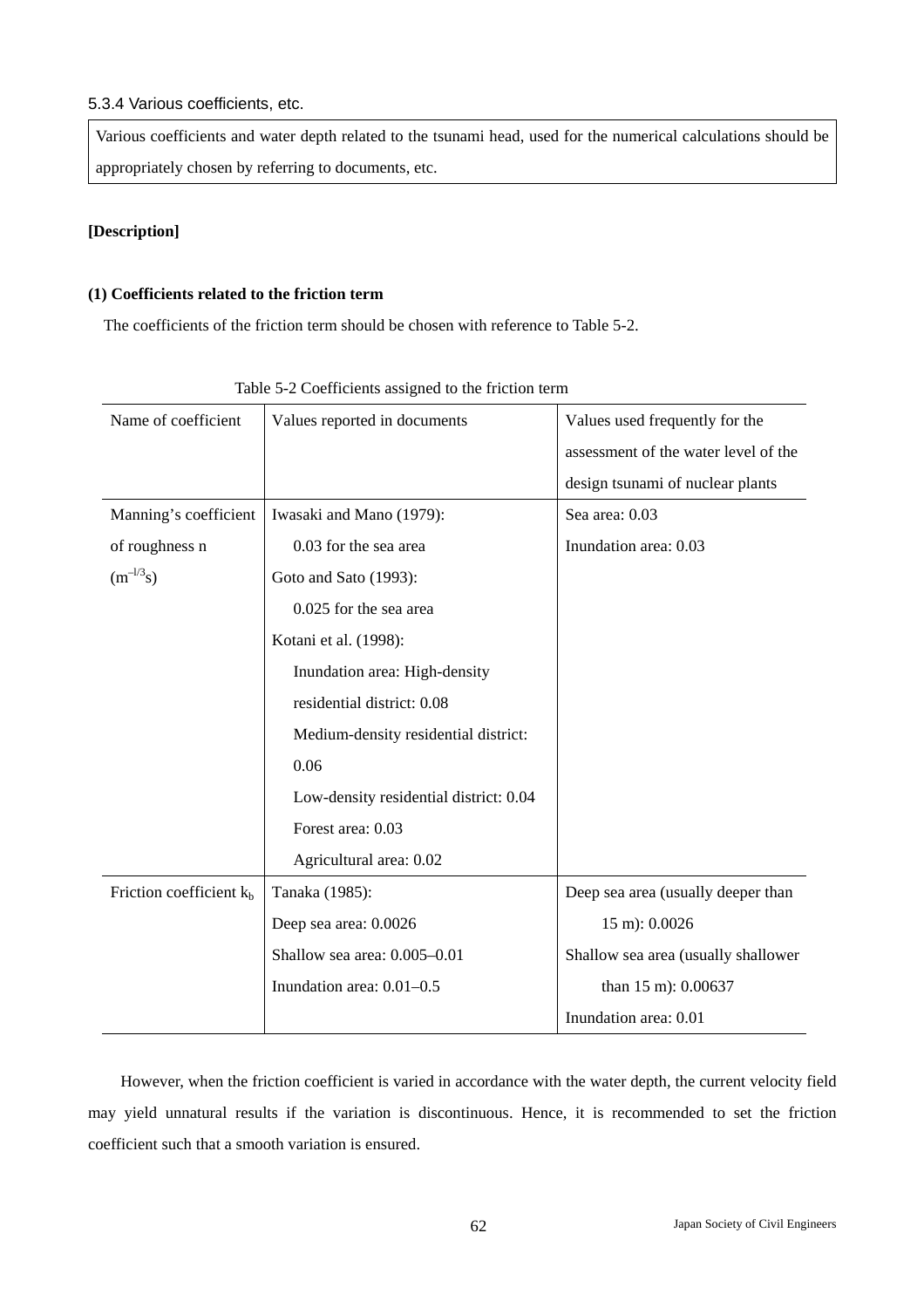#### **(2) Coefficient of eddy viscosity**

If the coefficient of eddy viscosity is smaller than  $10 \text{ m}^2/\text{s} (10^5 \text{ cm}^2/\text{s})$ , the water fall ratio for a coefficient of eddy viscosity of zero is about 5% or less. Hence, if the water level change is subject to assessment,  $10 \text{ m}^2/\text{s} (10^5 \text{ cm}^2/\text{s})$ can be used as the actual maximum value of the coefficient of eddy viscosity. In Tanaka's method, 10  $m^2/s$  (10<sup>5</sup>)  $\text{cm}^2$ /s) is empirically used as the coefficient of eddy viscosity.

#### **(3) Water depth related to the tsunami head**

Theoretically, when the water depth at the tsunami head section becomes zero, the portion is judged to be the area that is not under water.

 However, in practice, a small water depth remains due to numerical calculation errors, and the redundant calculations may sometimes continue. In addition, since the head-end section of the inundated tsunami is extremely small, the denominators of the friction and advection terms become very small and the numerical calculation tends to diverge.

Therefore, [1] the "minimum water depth" is carefully set to prevent the execution of the calculation by regarding the head-end water depth as zero. Moreover, [2] the "virtual water depth" is carefully set in order to prevent the water depth substituted for the friction and advection terms from achieving a value smaller than a certain water depth.

Imazu et al. (1996) researched the minimum water depth and virtual water depth; this work can be referred to for setting the water depth.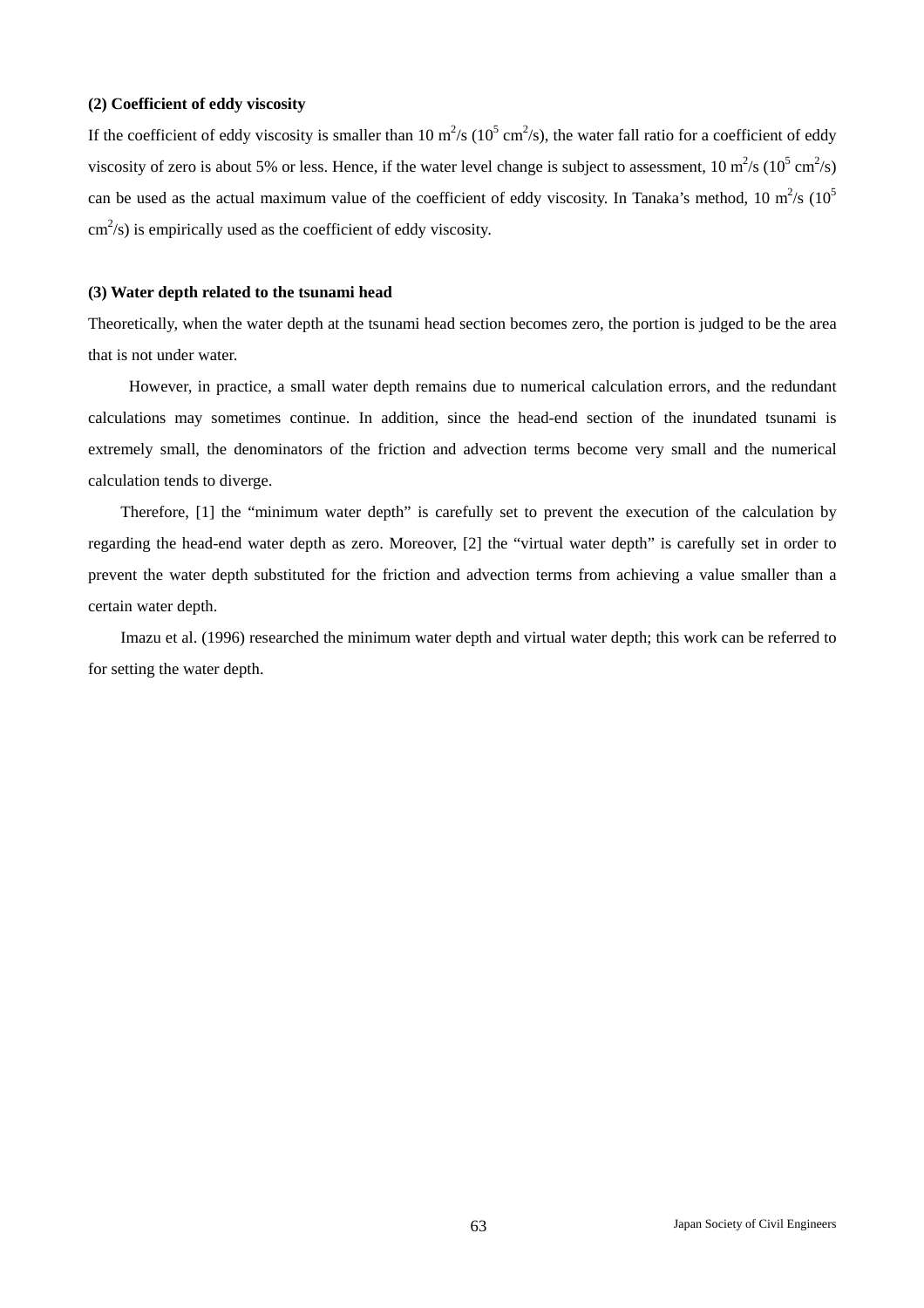The reproduction time should be appropriately set after taking the tsunami characteristics, topographical conditions, etc., into account.

## **[Description]**

A tsunami does not always cause the maximum water rise or fall with the first wave. Moreover, the rise times of their maximum rise and fall vary in accordance with the time series of water-level changes at the wave source, topographical conditions, etc., in the vicinity of relevant locations.

For example, when the resonant oscillations inside the bay are excited or the reflection waves of the first wave from the opposite bank and a subsequent tsunami are superimposed, either a maximum water rise or the maximum water fall may occur. Hence, it is important to select a reproduction time that is suitable for analyzing these phenomena.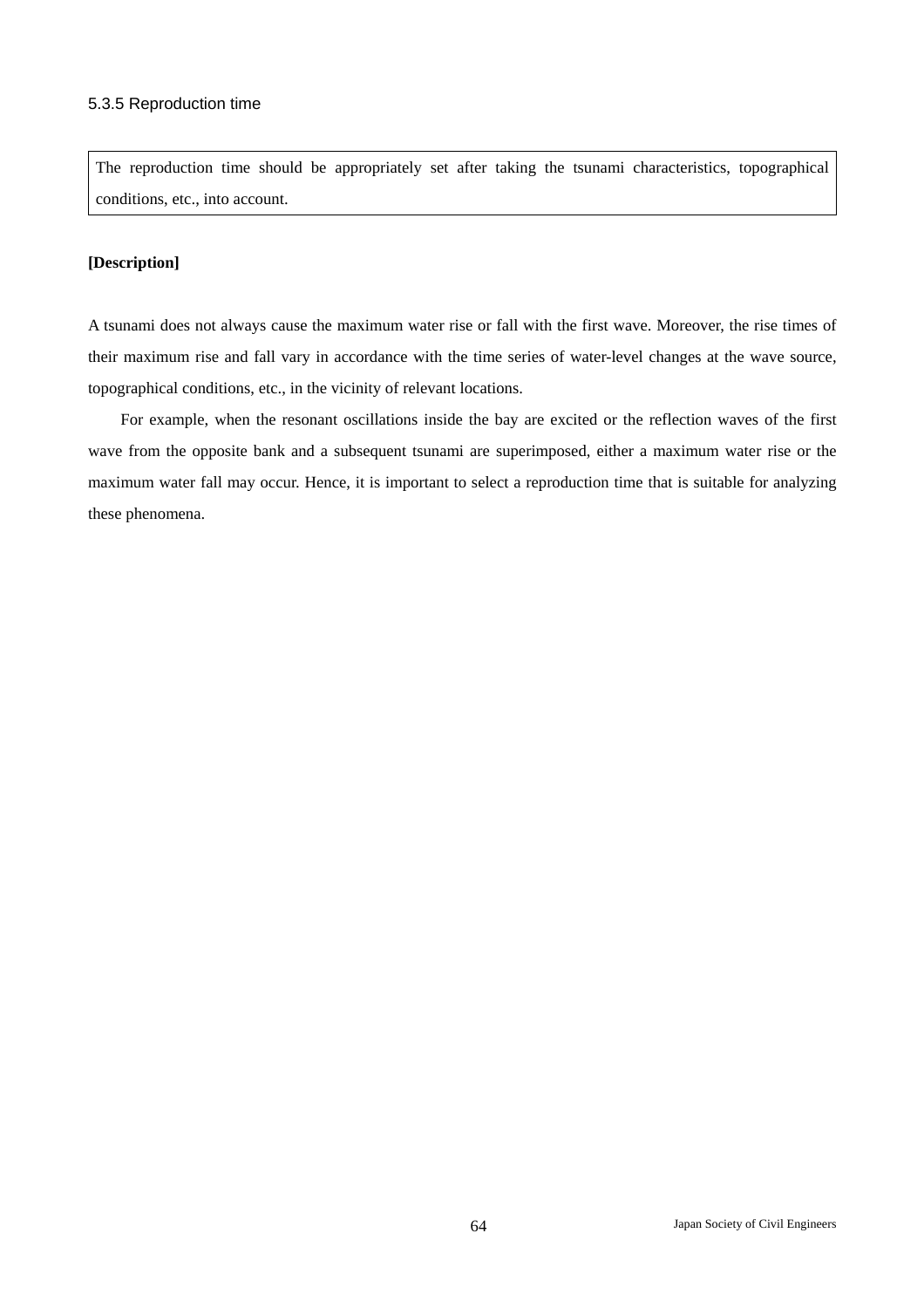- Aida, I. (1969): *Numerical Experiments for the Tsunami Propagation the 1964 Niigata Tsunami and the 1968 Tokachi-oki Tsunami*, Bulletin of the Earthquake Research Institute, University of Tokyo, Vol. 47, pp. 673–700.
- Aida, I. (1970): *A Numerical Experiment for the Tsunami accompanying the Kanto Earthquake of 1923*, Bulletin of the Earthquake Research Institute, University of Tokyo, Vol. 48, pp. 73–86 (in Japanese).
- Aida, I. (1974): *Numerical Computation of a Tsunami Based on a Fault Origin Model of an Earthquake*, Earthquakes Series 2, Vol. 27, pp. 141–154 (in Japanese).
- Aida, I. (1977): *Numerical Experiments for inundation of tsunamis -Susaki and Usa, in the Kochi prefecture-*, Bulletin of the Earthquake Research Institute, University of Tokyo, Vol. 52, pp. 441–460 (in Japanese).
- Goto, C. and Ogawa, Y. (1982): *Numerical Calculation Method using the Leapfrog Method*, Data of Civil Engineering Department, School of Engineering, Tohoku University, p. 52 (in Japanese).
- Goto, C. and Shuto N. (1983): *Numerical Simulation of Tsunami Propagation and Run-up*, Tsunamis, Their Science and Engineering, pp. 439–451.
- Goto, C. and Sato, K. (1993): *Development of Tsunami Numerical Simulation System for Sanriku Coast in Japan*, Report of the Port and Harbor Research Institute, Vol. 32, No. 2, pp. 3–44 (in Japanese).
- Hara, N., Iwase, H., and Goto, C. (1998): *Multi-step Mixed Finite Difference Scheme for Non-Linear Dispersive Long Wave Theory*, Proc. of Coastal Engineering, JSCE, Vol.45 (1), pp. 26–30 (in Japanese).
- Hasegawa, K., Suzuki, T., Inagaki, K., and Shuto, N. (1987): *A Study on the Mesh Size and Time Increment in the Numerical Simulation of Tsunamis*, Proc. of Japan Society of Civil Engineers, JSCE, No. 381/II- 7, pp. 111–120 (in Japanese).
- Hino, M. and Nakaza, E. (1988): *Application of New Non-reflection Boundary Scheme to Plane Two-dimensional Problems in Numerical Wave Motion Analysis*, Proc. of 35th Conf. on Coastal Engineering, JSCE, pp. 262–266 (in Japanese).
- Honma, H. (1940): *Flow Rate Coefficient of Low-overflow Dams, Civil Engineering*, Vol. 26, No.6, pp.635-645, No.9, pp. 849–862 (in Japanese).
- Imai, K. (2000): *Marine Charts and Geodetic System Transfer to Marine Charts of World Geodetic System -*, JMC Map News, No.331, pp. 19–21 (in Japanese).
- Imamura, F. (1989): *Research on the Possibility of Tsunami Prediction by Numerical Calculation*, Doctoral Dissertations of School of Engineering, Tohoku University, p.161 (in Japanese).
- Imamura, F. (2001): *Numerical Analysis of 1771 Meiwa Big Tsunami and Tsunami Stone Dislocation in Ishigaki Island*, Technical Report of Tsunami Engineering, No.18, pp. 61–72 (in Japanese).
- Imazu, Y., Imamura, F., and Shuto, N. (1996): *Investigation on Head End Conditions for Stably Carrying Out Inundation Calculation*, Abstract of the 51st Annual Meeting of the Japan Society of Civil Engineers, II, pp. 242–243 (in Japanese).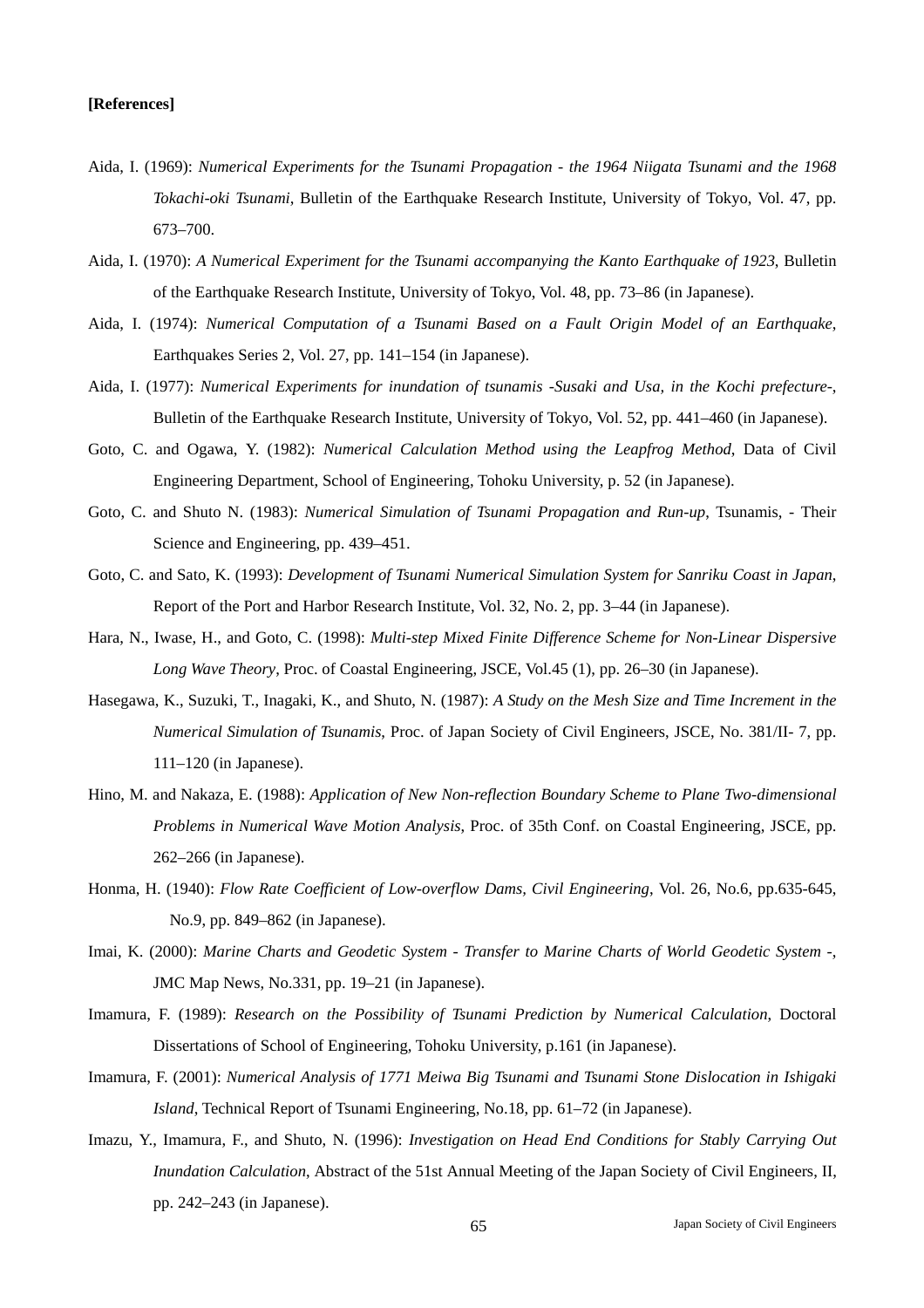- Iwasaki, T. and Yo, T. (1974): *Numerical Experiments of Sanriku Big Tsunami*, Proc. of 21st Conf. on Coastal Engineering, JSCE, pp. 83–89 (in Japanese).
- Iwasaki, T. and Mano, A. (1979): *Two-Dimensional Numerical Computation of Tsunami run-ups in the Eulerian description*, Proc. of 26th Conf. on Coastal Engineering, JSCE, pp. 70–74 (in Japanese).
- Iwasaki, T., Mano, A., and Arai, T. (1981): *Numerical Calculation of Tsunami at Ayasato-Minato, Proc. of 28th Conf. on Coastal Engineering*, JSCE, pp. 79–83 (in Japanese).
- Iwase, H., Mikami, T., and Goto, C. (1998): *Practical Tsunami Numerical Simulation Model by Use of Non-Linear Dispersive Long Wave Theory*, Journal of Hydraulic, Coastal and Environmental Engineering, JSCE, No.600/II-44, pp. 119–124 (in Japanese).
- Kotani, M., Imamura, F., and Shuto, N. (1998): *Tsunami Run-Up Simulation and Damage Estimation by Using GIS*, Proc. of Coastal Engineering, JSCE, Vol.45 (1), pp. 356–360 (in Japanese).
- Manshinha, L. and D. E. Smylie (1971): *The Displacement Field of Inclined Faults*, Bulletin of the Seismological Society of America, Vol. 61, No.5, pp. 1433–1440
- NOAA (1988): *Data Announcement 88-MGG-O2*, Digital Relief of the Surface of the Earth, NOAA, National Geophysical Data Center, Boulder, Colorado
- Okada, Y. (1985): *Surface Deformation due to Shear and Tensile Faults in a Half Space*, Bulletin of the Seismological Society of America, Vol. 75, No. 4, pp. 1135–1154
- Sengoku, S., Kato, G., Fukura, H., Koyama, K., Fujita, M., and Yabuki, T. (2000): *Determination of the Position of Shimosato by Lageos I and Lageos II Long-arc Analysis and Transformation Parameters between Tokyo Datum and World Geodetic System*, Maritime Safety Agency, No. 36, pp. 97–109 (in Japanese).
- Shuto, N. (1986): *Tsunamis and Countermeasures*, Proc. of Japan Society of Civil Engineers, JSCE, No. 369/II-5, pp. 1–11 (in Japanese).
- Smith, W.H.F. and D. T. Sandwell (1997a): *Global Sea Floor Topography from Satellite Altimetry and Ship Depth Soundings*, Science, Vol. 277, pp. 1956–1962
- Smith, W. H.F. and D. T. Sandwell (1997b): *Marine Gravity Anomaly from Geosat and ERS1 Satellite Altimetry*, Journal of Geophysical Research, Vol. 102, pp. 10039–10054
- Takahashi, Y. (1999): *Geodetic Coordinates 2000- Present Status and Problems of Tokyo Datum-*, Report of the Geographical Survey Institute, No. 91, pp. 1–8 (in Japanese).
- Tanaka, H. (1985): *Development of Mathematical Models for Tsunami Behavior on Coastal Zones*, Abiko Research Laboratory Report of Central Research Institute of Electric Power Industry, No. 385017, p. 46 (in Japanese).
- Yoneyama, N. and Matsuyama, M. (2001): *Numerical Analysis of locally high runup of the 1993 Hokkaido Nansei-oki Tsunami*, Abiko Research Laboratory Report of Central Research Institute of Electric Power Industry, U01002, p. 17 (in Japanese).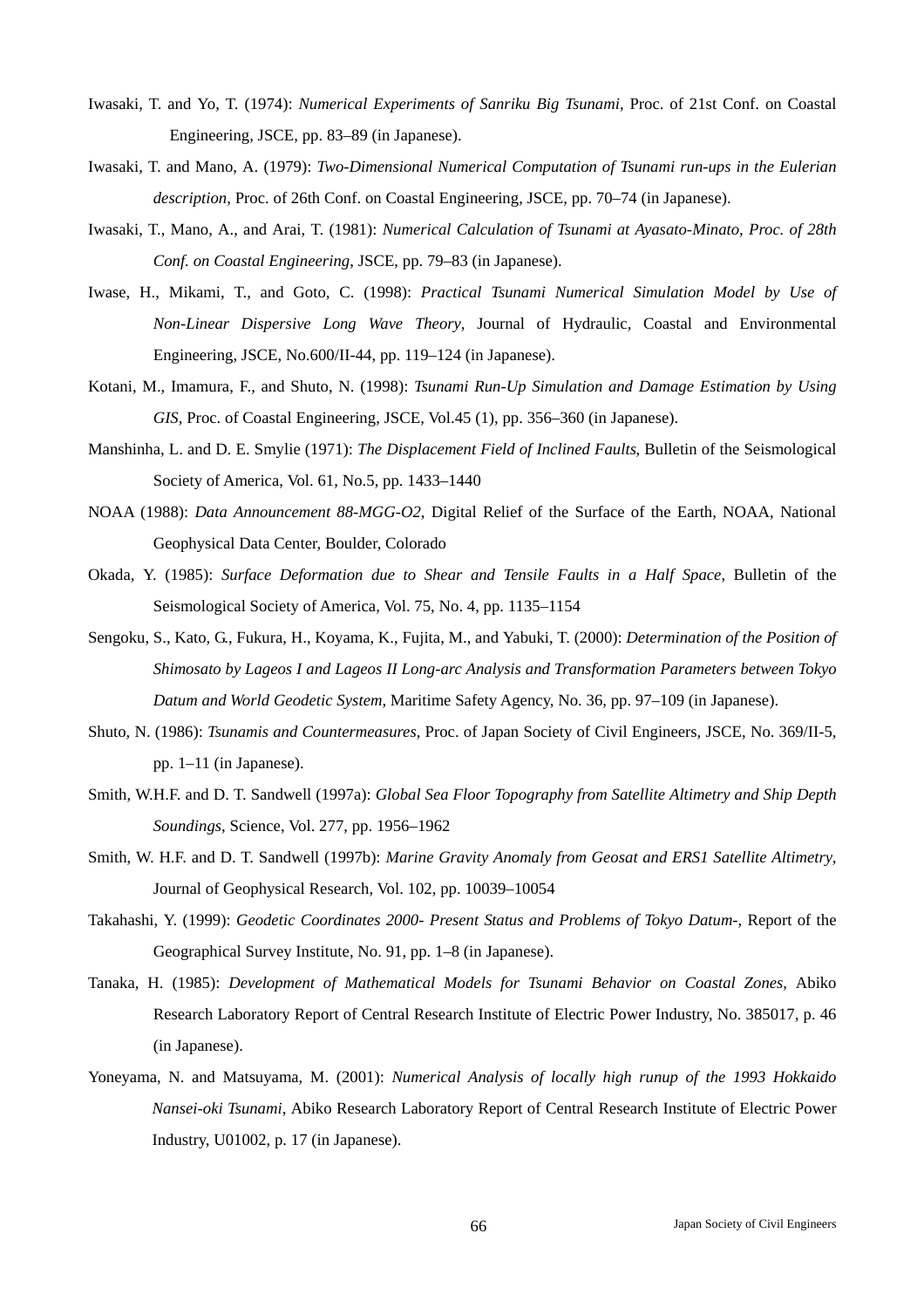# Chapter 6. Postscript

Various uncertainties and errors exist in the process of tsunami assessment. It is rather difficult to quantitatively estimate them in sequence; further, it is also difficult to select a tsunami source from many scenario tsunamis. Instead of directly taking into account uncertainties and errors, the tsunami assessment method with a parametric study is proposed. According to the proposed method in this paper, a large number of numerical calculations are carried out under various conditions within a reasonable extent. The proposed method is verified by comparing and examining the typical historical tsunamis in Japan. In order to ensure the validity of the proposed method, the design tsunami is selected as the highest among all the historical and possible future tsunamis at the site.

With regard to future challenges, tsunami effects other than tsunami water levels, such as tsunami wave force and sand movement by a tsunami, are specified. Considerable research is in progress in these areas. In the near future, it is expected that the introduction of the results of these studies into the design of nuclear power plants will help to improve its efficiency and reliability.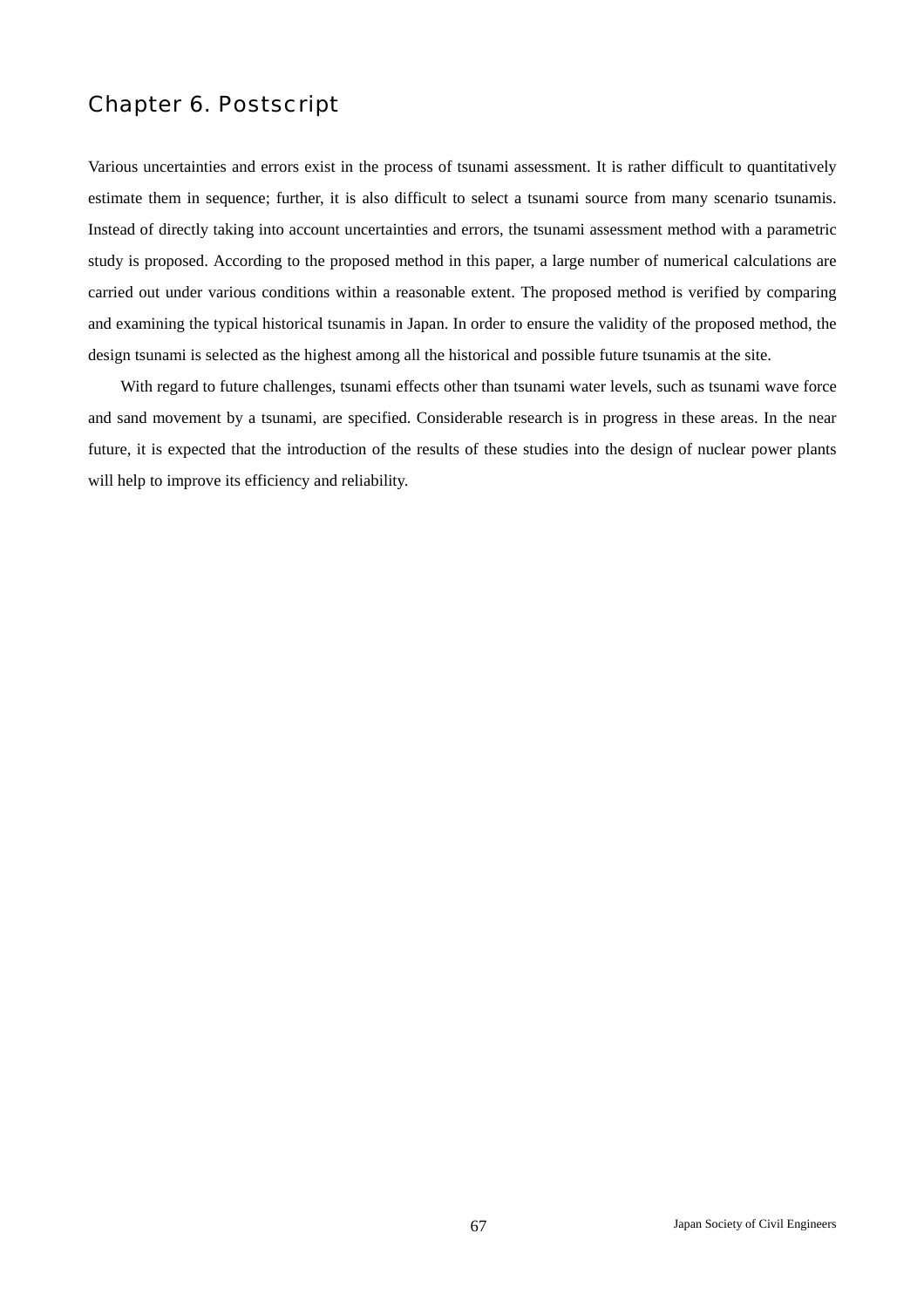# Members of the Tsunami Evaluation Subcommittee, the Nuclear Civil Engineering Committee, JSCE (Japan Society of Civil Engineers)

## Chair:

Dr. SHUTO Nobuo

## Member:

| Dr. ABE Katsuyuki       | Dr. GOTO Chiaki        | Dr. FUKUHAMA Masaya    |
|-------------------------|------------------------|------------------------|
| Dr. HIRAISHI Tetsuya    | Dr. IMAMURA Fumihiko   | Dr. ISOBE Masahiko     |
| Dr. KAWATA Yoshiaki     | Dr. NOJIMA Nobuoto     | Dr. OKADA Yosimitsu    |
| Dr. SATAKE Kenji        | Dr. TORII Ken-ich      |                        |
| Mr. AKIYAMA Takashi     | Mr. ASANO Akihiro      | Mr. BAN Kazuhiko       |
| Mr. ENDOU Masaaki       | Mr. HIRAOKA Jyunji     | Mr. KAJITA Takatsugu   |
| Mr. KAMIYA Seiichirou   | Mr. KANAYA Kensei      | Mr. KAWAMOTO Hideo     |
| Mr. KITAGAWA Youichi    | Mr. KOBAYASHI Shuji    | Mr. KOBAYASHI Masanori |
| Mr. MATSUMOTO Masaaki   | Mr. MOMOSE Youichi     | Mr. NAKAMURA Jirou     |
| Dr. NAKASHIMA Mitsuhiro | Mr. NOGUCHI Masayuki   | Mr. NONAKA Norihiko    |
| Mr. OOTSU Masashi       | Mr. SAEKI Taketoshi    | Mr. SAKAI Toshiaki     |
| Mr. SAKAMOTO You        | Mr. SHIBATA Syunji     | Mr. TOGASHI Katsuo     |
| <b>Chief Secretary:</b> |                        |                        |
| Dr. TANAKA Hiroyoshi    | Dr. SAKAKIYAMA Tsutomu |                        |
| Secretaries:            |                        |                        |
| Mr. ADACHI Kinya        | Mr. ANNAKA Tadashi     | Mr. FUJII Naoki        |
| Dr. HASEGAWA Kenichi    | Dr. IKENO Masaaki      | Mr. INAGAKI Kazuo      |
| Mr. KOBA Masanobu       | Mr. MATSUYAMA Masafumi | Mr. SORAOKA Hiroshi    |
| Mr. TAKAO Makoto        | Mr. TAKEDA Tomoyoshi   | Mr. YAMAKI Shigeru     |
| Mr. YANAGISAWA Ken      |                        |                        |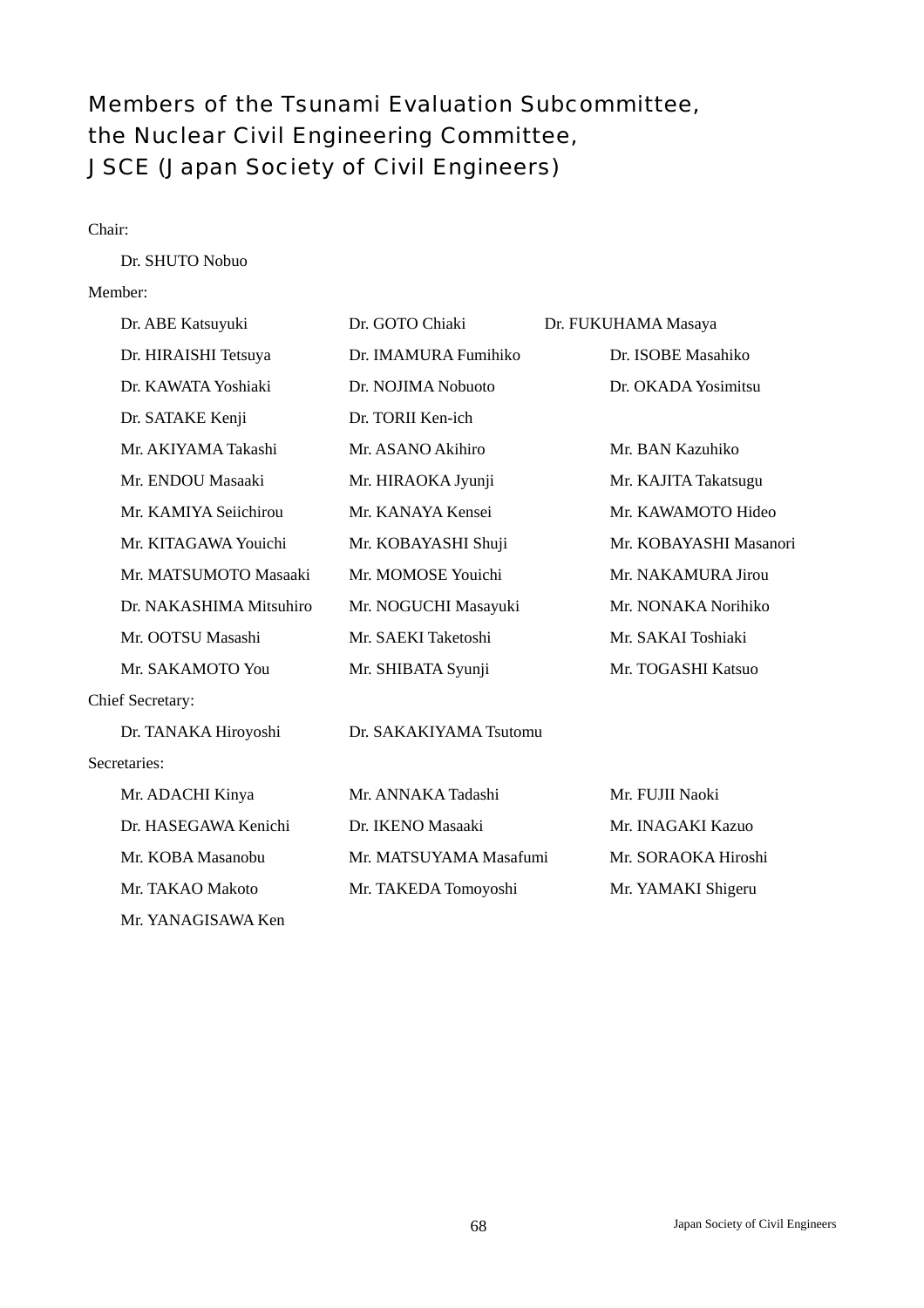# Appendix-1 Manner of Determination of Standard Fault Model - along the Japan Trench and southern Kurile Trench -

|                             | 1 <sup>st</sup><br>category                            | In the vicinity of plate boundaries                                                                                                                                                                                                                                                        |                                                                                                 |                                                                    | Characteristics of<br>earthquakes and                                                                    |                                                                   | Typical inter-plate earthquakes, tsunami earthquakes and<br>normal fault earthquakes in the subducting plate are<br>generated this area.<br>Every earthquake type has its own characteristics with |                                                                                                        |                                                                                                                                                         |                                                                   |                                                                                                                     |
|-----------------------------|--------------------------------------------------------|--------------------------------------------------------------------------------------------------------------------------------------------------------------------------------------------------------------------------------------------------------------------------------------------|-------------------------------------------------------------------------------------------------|--------------------------------------------------------------------|----------------------------------------------------------------------------------------------------------|-------------------------------------------------------------------|----------------------------------------------------------------------------------------------------------------------------------------------------------------------------------------------------|--------------------------------------------------------------------------------------------------------|---------------------------------------------------------------------------------------------------------------------------------------------------------|-------------------------------------------------------------------|---------------------------------------------------------------------------------------------------------------------|
| Sea area                    | 2 <sub>nd</sub><br>category                            | Sea area related to subduction zone of Pacific plate                                                                                                                                                                                                                                       |                                                                                                 | fault models                                                       |                                                                                                          |                                                                   |                                                                                                                                                                                                    |                                                                                                        | respect to the parameters of a fault model.<br>Strike corresponds to the depth contour line of the trench.<br>the relative movement between two plates. |                                                                   | Slip direction is approximately the same as the direction of                                                        |
|                             | 3rd<br>category                                        | Along the Japan Trench and southern Kurile Trench                                                                                                                                                                                                                                          |                                                                                                 | Basic concept of<br>setting fault<br>models                        |                                                                                                          |                                                                   |                                                                                                                                                                                                    |                                                                                                        | A standard fault model is to be set depending on the fault<br>that reproduces the historical tsunami run-up heights.                                    |                                                                   | position and magnitude $M_w$ on the basis of the fault model                                                        |
|                             | Fault models of historical tsunamis                    | $1 - 1$<br>$1 - 2$<br>Region<br>2 <sub>1</sub><br>No.<br>3 4<br>6<br>$1 - 1$<br>Gąp<br>78.<br>$1-2$<br>$5\overline{)}$<br>$\overline{2}$<br>3<br>$\overline{4}$<br>5<br>8<br>$6\phantom{1}6$<br>$\overline{7}$<br>8<br>147 145<br>145 146<br>748<br>141.<br>142<br>$142 - 144$<br>$(\deg)$ | L<br>(km)<br>60<br>130<br>150<br>210<br>185<br>210<br>26<br>100<br>200                          | W<br>(km)<br>100<br>100<br>100<br>50<br>50<br>70<br>65<br>60<br>50 | D<br>(km)<br>2.2<br>3.5<br>6.0<br>9.7<br>6.6<br>4.0<br>2.0<br>2.3<br>6.5                                 | (°)<br>27<br>20<br>20<br>$20\,$<br>45<br>15<br>$20\,$<br>10<br>20 | (°)<br>115<br>115<br>80<br>$\overline{75}$<br>270<br>85<br>85<br>85<br>95                                                                                                                          | $\mu$<br>$(x 10^{10}N/m^2)$<br>$5.0\,$<br>$5.0\,$<br>5.0<br>3.5<br>7.0<br>5.0<br>7.0<br>5.0<br>$3.5\,$ | M <sub>0</sub><br>$(x 10^{20}N m)$<br>6.6<br>22.8<br>45.0<br>35.6<br>42.7<br>29.4<br>2.4<br>$6.9\,$<br>22.8                                             | Mw<br>7.8<br>8.2<br>8.4<br>8.3<br>8.4<br>8.2<br>7.5<br>7.8<br>8.2 | Year in<br>which the<br>tsunami<br>occurred<br>1973<br>1952<br>1968<br>1896<br>1933<br>1793<br>1978<br>1938<br>1677 |
|                             | Maximum<br>ᠴ<br>storical $M_{\rm w}$                   | 34<br>182<br>118<br>1.100                                                                                                                                                                                                                                                                  | Regio<br>n No.<br>$\,2$<br>$\,3$<br>$\overline{4}$<br>$\overline{5}$<br>$\,6\,$<br>$\bf 7$<br>8 |                                                                    | Maximum<br>historical M <sub>w</sub><br>8.2<br>8.4<br>8.3<br>8.6<br>$\!\!\!\!\!8.2$<br>7.7<br>7.9<br>8.2 |                                                                   | tsunami occurred<br>1952<br>1968<br>1896<br>1933<br>1793<br>1978<br>1938<br>1677                                                                                                                   | Year in which the                                                                                      |                                                                                                                                                         |                                                                   |                                                                                                                     |
|                             | Length<br>(L)<br>Width                                 | A suitable scaling law is applied to the historical<br>tsunami fault model that has been set and is able to<br>efficiently reproduce the historical tsunami.                                                                                                                               |                                                                                                 |                                                                    |                                                                                                          |                                                                   | historical tsunami<br>fault model                                                                                                                                                                  |                                                                                                        |                                                                                                                                                         |                                                                   | seismological knowledge                                                                                             |
|                             | (W)                                                    | Same as above.                                                                                                                                                                                                                                                                             |                                                                                                 |                                                                    |                                                                                                          |                                                                   |                                                                                                                                                                                                    | shear                                                                                                  |                                                                                                                                                         |                                                                   |                                                                                                                     |
|                             | Slip<br>(D)                                            | Same as above.                                                                                                                                                                                                                                                                             |                                                                                                 |                                                                    |                                                                                                          |                                                                   |                                                                                                                                                                                                    | modulus $\mu$                                                                                          |                                                                                                                                                         |                                                                   |                                                                                                                     |
|                             | Depth of<br>upper edge<br>of the fault<br>plane<br>(d) | - Inter-plate earthquake<br>Depth is to be determined on the basis of the depth<br>of the upper surface of the subducting plate.<br>- Normal fault earthquake<br>Depth is set to zero.                                                                                                     | Determination<br>$H_{\rm{OW}}$                                                                  |                                                                    |                                                                                                          |                                                                   |                                                                                                                                                                                                    | maximum<br>historical Mw                                                                               |                                                                                                                                                         |                                                                   | normal fault                                                                                                        |
|                             | Strike<br>direction<br>$\rightarrow$                   | Strike direction is set according to the strike<br>direction of the upper surface of the subducting plate.                                                                                                                                                                                 | F                                                                                               |                                                                    |                                                                                                          |                                                                   |                                                                                                                                                                                                    | momentum<br>magnitude<br>Mw                                                                            | slip<br>direction                                                                                                                                       | of plate<br>boundary                                              | Configuration                                                                                                       |
|                             | Dip angle<br>$($ )                                     | Same as the historical tsunami fault model                                                                                                                                                                                                                                                 | parameters<br>$\mathbf{G}$                                                                      |                                                                    |                                                                                                          |                                                                   |                                                                                                                                                                                                    |                                                                                                        |                                                                                                                                                         | strike                                                            | inter-plate<br>fault.<br>depth of                                                                                   |
| How to create a fault model | Slip angle<br>(                                        | - Inter-plate earthquake<br>Slip angle is decided on the basis of the strike and<br>slip direction.<br>- Normal fault earthquake<br>Same as the historical tsunami fault model.                                                                                                            | the<br><br>standard                                                                             |                                                                    | dip angle<br>$\left( \delta \right)$                                                                     |                                                                   | fault length<br>(L)                                                                                                                                                                                | fault width<br>fault slip<br>(W)                                                                       |                                                                                                                                                         | direction<br>$\left( \quad \right)$                               | upper edge<br>of the fault<br>plane (d)                                                                             |
|                             | Shear<br>modulus<br>$(\mu)$                            | $3.5 \times 10^{10}$ (N/m <sup>2</sup> ) when depth is less than 20 km<br>$7.0 \times 10^{10}$ (N/m <sup>2</sup> ) when depth is more than 20 km<br>$5.0 \times 10^{10}$ (N/m <sup>2</sup> ) when the fault model extends over<br>both regions.                                            | fault model                                                                                     |                                                                    |                                                                                                          |                                                                   |                                                                                                                                                                                                    | --- normal fault --                                                                                    | inter-plate<br>fault<br>slip angle<br>( )                                                                                                               |                                                                   |                                                                                                                     |

| pa | Slip angle                  | slip direction.<br>- Normal fault earthquake<br>Same as the historical tsunami fault model.                                                                                                                                                     | eta     | dip angle<br>(8) | fault length<br>Œ | fault width   <br>(W) | fault slip        |                                    | plane (d) |
|----|-----------------------------|-------------------------------------------------------------------------------------------------------------------------------------------------------------------------------------------------------------------------------------------------|---------|------------------|-------------------|-----------------------|-------------------|------------------------------------|-----------|
|    | Shear<br>modulus<br>$(\mu)$ | $3.5 \times 10^{10}$ (N/m <sup>2</sup> ) when depth is less than 20 km<br>$7.0 \times 10^{10}$ (N/m <sup>2</sup> ) when depth is more than 20 km<br>$5.0 \times 10^{10}$ (N/m <sup>2</sup> ) when the fault model extends over<br>both regions. | £ā<br>Ĕ |                  |                   |                       | normal fault $--$ | inter-plate<br>fault<br>slip angle |           |
|    | Scaling law                 | - Inter-plate earthquake<br>Width should have an upper limit when the depth<br>exceeds 50 km.<br>- Normal fault earthquake and tsunami earthquake<br>Upper limit of the width is 50km.                                                          |         |                  |                   |                       |                   |                                    |           |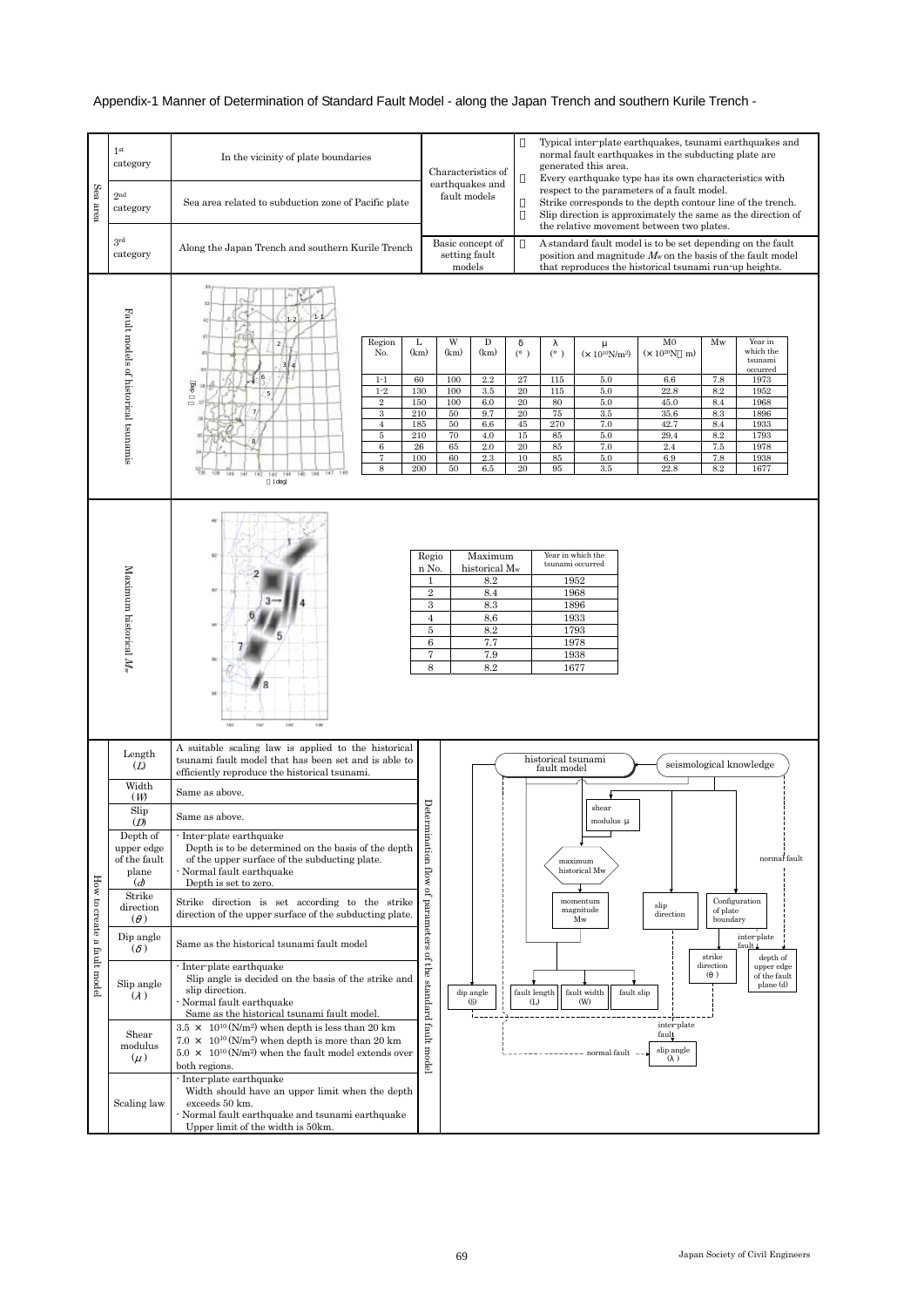## Appendix-2 Manner of Determination of Standard Fault Model - along the Nankai Trough -



| $(\mu)$     | $5.0 \times 10^{10}$ (N/m <sup>2</sup> ) when the fault model extends $\frac{1}{2}$<br>over both regions. | faultslip |  |
|-------------|-----------------------------------------------------------------------------------------------------------|-----------|--|
| Scaling law | Area of the segment is fixed.<br>Combination of segments and slip<br>are<br>changeable.                   |           |  |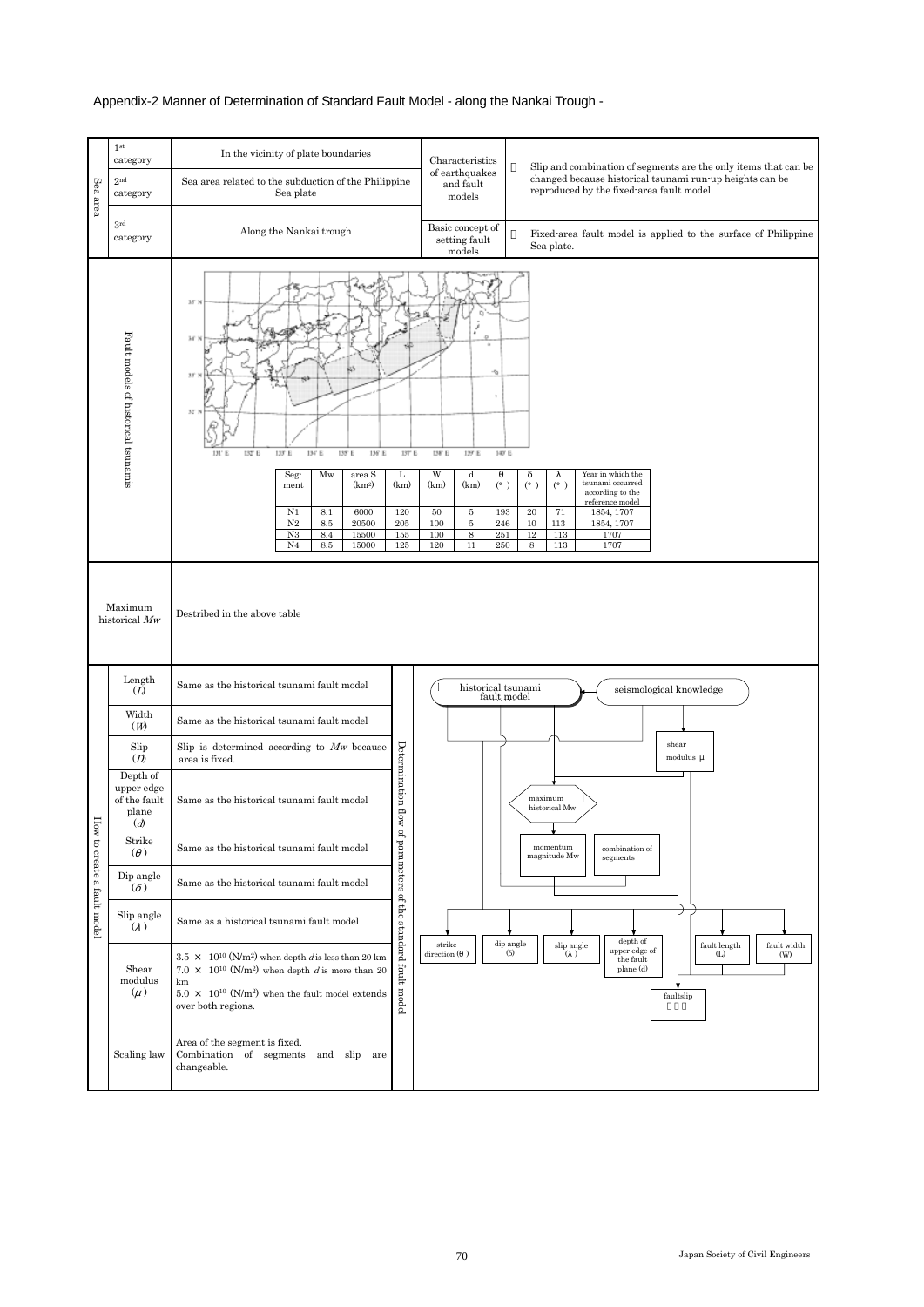## Appendix-3 Manner of Determination of Standard Fault Model - Eastern margin of the Japan Sea –



| Shear<br>modulus<br>$(\mu)$ | $3.5 \times 10^{10} (N/m^2)$                                                                                                                                               | prapi<br>£a | fault slip |  |
|-----------------------------|----------------------------------------------------------------------------------------------------------------------------------------------------------------------------|-------------|------------|--|
|                             | 1) $Wo$ thickness of the seismogenic layer" / sin<br>$W = 2L/3$<br>W<br>D<br>L                                                                                             | μŗ<br>model |            |  |
| Scaling law                 | 2) $W$ > "thickness of the seismogenic layer" / sin<br>$W =$ "thickness of the seismogenic layer" / sin<br>$logL$ (km) = $0.75Mw - 3.77$ (Takemura's<br>formula)<br>D<br>L |             |            |  |